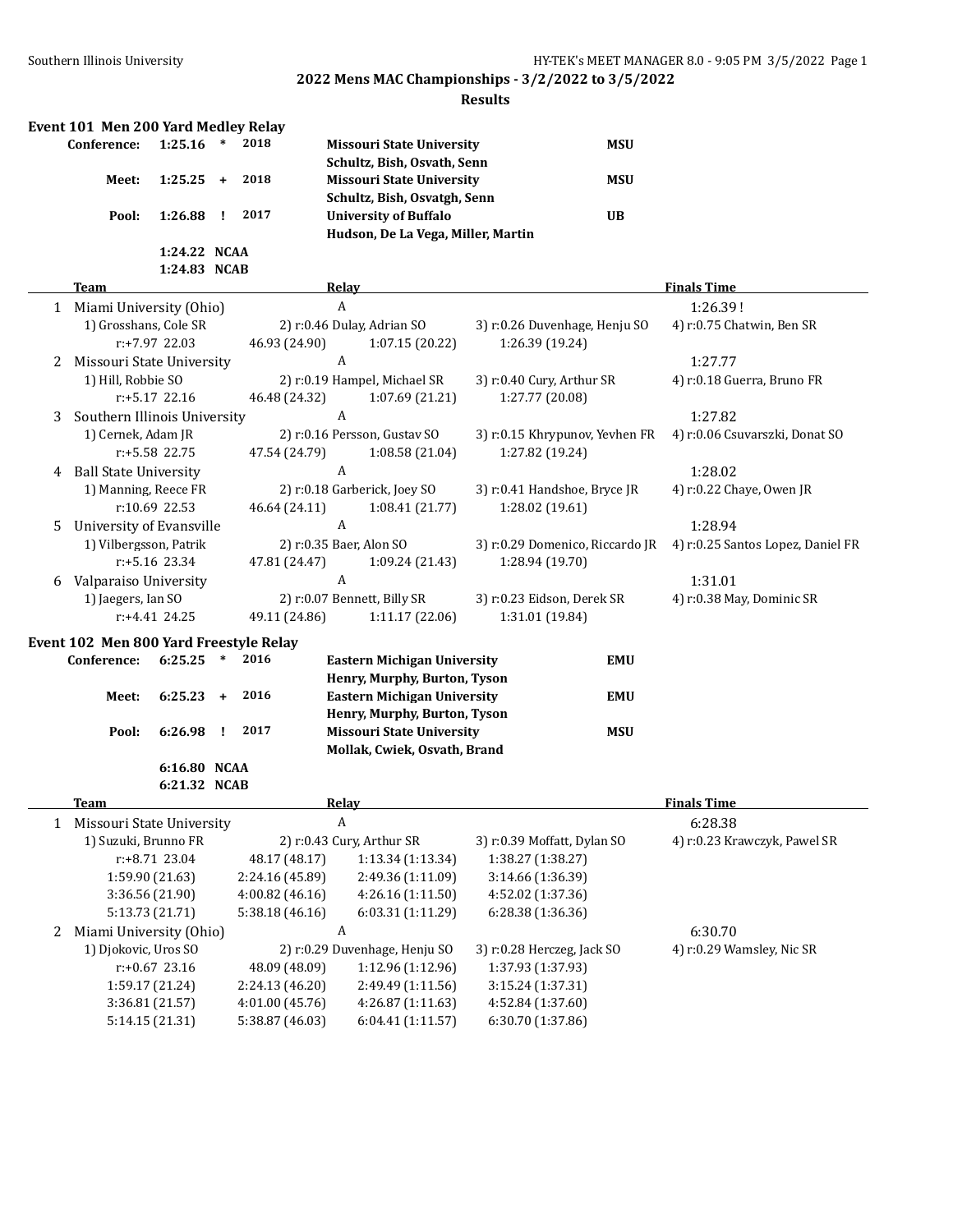**Results**

## **(Event 102 Men 800 Yard Freestyle Relay)**

|           | <b>Team</b>                      |                                    | Relay                                           | <b>Finals Time</b>                                          |                             |  |  |
|-----------|----------------------------------|------------------------------------|-------------------------------------------------|-------------------------------------------------------------|-----------------------------|--|--|
| 3         | Southern Illinois University     | A                                  |                                                 |                                                             | 6:34.31                     |  |  |
|           | 1) Chavez, William SO            |                                    | 2) r:+0.0 Yeap, Zheng Yang SR                   | 3) r:0.40 Cernek, Adam JR                                   | 4) r:0.30 Yang, Terry JR    |  |  |
|           | 23.07                            | 48.14 (48.14)                      | 1:13.16 (1:13.16)                               | 1:37.75 (1:37.75)                                           |                             |  |  |
|           | 2:00.57 (22.82)                  | 2:25.23 (47.48)                    | 2:50.58 (1:12.83)                               | 3:16.31 (1:38.56)                                           |                             |  |  |
|           | 3:38.23 (21.92)                  | 4:03.16 (46.85)                    | 4:28.58 (1:12.27)                               | 4:54.24 (1:37.93)                                           |                             |  |  |
|           | 5:16.85(22.61)                   | 5:42.25 (48.01)                    | 6:07.92 (1:13.68)                               | 6:34.31 (1:40.07)                                           |                             |  |  |
| 4         | <b>Ball State University</b>     | A                                  |                                                 |                                                             | 6:43.36                     |  |  |
|           | 1) Short, Ryan SR                |                                    | 2) r:0.29 Riester, Landyn JR                    | 3) r:0.39 Mitsynskyy, Michael FR 4) r:0.45 Maurer, Aiden JR |                             |  |  |
|           | r:+0.77 22.69                    | 47.75 (47.75)                      | 1:13.98 (1:13.98)                               | 1:41.13 (1:41.13)                                           |                             |  |  |
|           | 2:04.19 (23.06)                  | 2:29.39 (48.26)                    | 2:55.86 (1:14.73)                               | 3:22.69 (1:41.56)                                           |                             |  |  |
|           | 3:45.39 (22.70)                  | 4:11.29 (48.60)                    | 4:37.40 (1:14.71)                               | 5:03.69 (1:41.00)                                           |                             |  |  |
|           | 5:25.91 (22.22)                  | 5:51.27 (47.58)                    | 6:17.89 (1:14.20)                               | 6:43.36 (1:39.67)                                           |                             |  |  |
| 5         | University of Evansville         | A                                  |                                                 |                                                             | 6:44.44                     |  |  |
|           | 1) Metz, Zeke SR                 |                                    | 2) r:0.42 Vilbergsson, Patrik                   | 3) r:0.31 Domenico, Riccardo JR                             | 4) r:0.29 Kay, Grant SO     |  |  |
|           | r:+0.70 23.62                    | 48.88 (48.88)                      | 1:14.74 (1:14.74)                               | 1:41.41 (1:41.41)                                           |                             |  |  |
|           | 2:05.13 (23.72)                  | 2:30.52 (49.11)                    | 2:56.49 (1:15.08)                               | 3:22.33 (1:40.92)                                           |                             |  |  |
|           | 3:45.41 (23.08)                  | 4:11.18 (48.85)                    | 4:37.44 (1:15.11)                               | 5:03.79 (1:41.46)                                           |                             |  |  |
|           | 5:26.00 (22.21)                  | 5:51.44 (47.65)                    | 6:18.09 (1:14.30)                               | 6:44.44 (1:40.65)                                           |                             |  |  |
| 6         | Valparaiso University            | A                                  |                                                 |                                                             | 6:51.07                     |  |  |
|           | 1) Eidson, Derek SR              |                                    | 2) r:0.39 May, Dominic SR                       | 3) r:0.60 Jaegers, Ian SO                                   | 4) r:0.40 Daniels, Brian JR |  |  |
|           | r:+8.29 23.48                    | 49.00 (49.00)                      | 1:15.73(1:15.73)                                | 1:41.90 (1:41.90)                                           |                             |  |  |
|           | 2:04.55(22.65)                   | 2:29.53 (47.63)                    | 2:55.37 (1:13.47)                               | 3:21.01 (1:39.11)                                           |                             |  |  |
|           | 3:44.87 (23.86)                  | 4:11.43(50.42)                     | 4:38.37 (1:17.36)                               | 5:05.57 (1:44.56)                                           |                             |  |  |
|           | 5:29.34 (23.77)                  | 5:56.39 (50.82)                    | 6:24.05(1:18.48)                                | 6:51.07 (1:45.50)                                           |                             |  |  |
|           | Event 201 Men 500 Yard Freestyle |                                    |                                                 |                                                             |                             |  |  |
|           | 4:18.16<br>Conference:           | $\ast$<br>2016                     | <b>Till Pallman</b>                             | <b>SIU</b>                                                  |                             |  |  |
|           | $4:18.16 +$<br>Meet:             | 2016                               | <b>Till Pallman</b>                             | <b>SIU</b>                                                  |                             |  |  |
|           | 4:19.97 !<br>Pool:               | 2017                               | <b>Antonio Thomas</b>                           | <b>MSU</b>                                                  |                             |  |  |
|           | 4:11.62 NCAA                     |                                    |                                                 |                                                             |                             |  |  |
|           | 4:23.34 NCAB                     |                                    |                                                 |                                                             |                             |  |  |
|           | <b>Name</b>                      | Yr School                          |                                                 | <b>Prelim Time</b>                                          | <b>Finals Time</b>          |  |  |
| A - Final |                                  |                                    |                                                 |                                                             |                             |  |  |
|           | 1 Moffatt, Dylan                 |                                    | SO Missouri State University                    | 4:23.46                                                     | <b>NCAB</b><br>4:20.58      |  |  |
|           | r:+0.73 23.66                    | 49.07 (25.41)                      | 1:15.06 (25.99)                                 | 1:41.67(26.61)                                              |                             |  |  |
|           | 2:08.58 (26.91)                  | 2:35.53 (26.95)                    | 3:02.29 (26.76)                                 | 3:28.99 (26.70)                                             |                             |  |  |
|           | 3:54.73 (25.74)                  | 4:20.58 (25.85)                    |                                                 |                                                             |                             |  |  |
| 2         | Suzuki, Brunno                   |                                    | FR Missouri State University                    | 4:30.28                                                     | 4:23.40                     |  |  |
|           | r:+0.70 23.87                    | 49.60 (25.73)                      | 1:15.88 (26.28)                                 | 1:42.40 (26.52)                                             |                             |  |  |
|           | 2:09.07 (26.67)                  | 2:35.99 (26.92)                    | 3:03.04 (27.05)                                 | 3:30.21 (27.17)                                             |                             |  |  |
|           | 3:57.14 (26.93)                  | 4:23.40 (26.26)                    |                                                 |                                                             |                             |  |  |
| 3         | Krawczyk, Pawel                  |                                    | SR Missouri State University                    | 4:26.66                                                     | 4:23.68                     |  |  |
|           | r:+0.80 23.38                    | 48.79 (25.41)                      | 1:14.56 (25.77)                                 | 1:41.37 (26.81)                                             |                             |  |  |
|           | 2:08.39 (27.02)                  | 2:35.60 (27.21)                    | 3:02.91 (27.31)                                 | 3:30.18 (27.27)                                             |                             |  |  |
|           | 3:57.23 (27.05)                  | 4:23.68 (26.45)                    |                                                 |                                                             |                             |  |  |
| 4         | Djokovic, Uros                   |                                    | SO Miami University (Ohio)                      | 4:28.47                                                     | 4:24.17                     |  |  |
|           | r:+0.69 24.24                    | 50.15 (25.91)                      | 1:16.43 (26.28)                                 | 1:42.90 (26.47)                                             |                             |  |  |
|           | 2:09.77 (26.87)                  | 2:36.84 (27.07)<br>3:04.01 (27.17) |                                                 | 3:31.16 (27.15)                                             |                             |  |  |
|           | 3:58.24 (27.08)                  | 4:24.17 (25.93)                    |                                                 |                                                             |                             |  |  |
| 5         | Hill, Jonathan<br>r:+0.71 24.34  |                                    | JR Missouri State University<br>1:16.32 (26.12) | 4:27.90                                                     | 4:27.44                     |  |  |
|           | 2:10.23 (27.05)                  | 50.20 (25.86)<br>2:37.17 (26.94)   | 3:04.17 (27.00)                                 | 1:43.18 (26.86)<br>3:31.86 (27.69)                          |                             |  |  |
|           | 3:59.77 (27.91)                  | 4:27.44 (27.67)                    |                                                 |                                                             |                             |  |  |
|           |                                  |                                    |                                                 |                                                             |                             |  |  |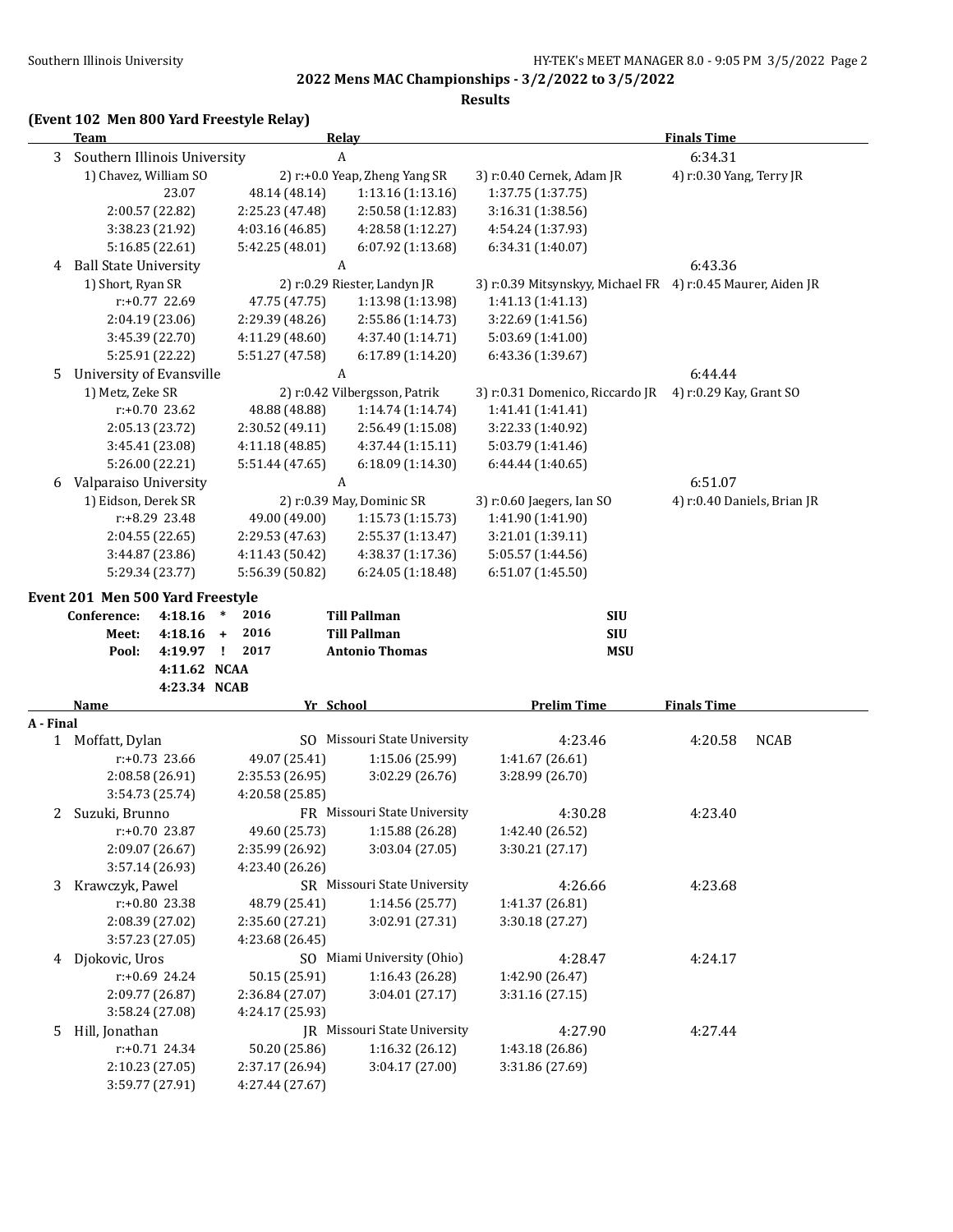|  | A - Final  (Event 201 Men 500 Yard Freestyle) |  |  |  |
|--|-----------------------------------------------|--|--|--|
|--|-----------------------------------------------|--|--|--|

|                  | <u>Name</u>         |                 | Yr School                              | <b>Prelim Time</b> | <b>Finals Time</b> |  |
|------------------|---------------------|-----------------|----------------------------------------|--------------------|--------------------|--|
|                  | 6 Rosin, Yonatan    |                 | FR Miami University (Ohio)             | 4:30.79            | 4:28.13            |  |
|                  | r:+0.67 24.87       | 51.44 (26.57)   | 1:18.36 (26.92)                        | 1:45.44 (27.08)    |                    |  |
|                  | 2:12.58 (27.14)     | 2:39.69 (27.11) | 3:06.91 (27.22)                        | 3:34.01 (27.10)    |                    |  |
|                  | 4:01.26 (27.25)     | 4:28.13 (26.87) |                                        |                    |                    |  |
|                  | 7 Frye, Tommy       |                 | FR Miami University (Ohio)             | 4:31.03            | 4:31.66            |  |
|                  | $r: +0.74$ 24.72    | 51.37 (26.65)   | 1:18.37 (27.00)                        | 1:45.60 (27.23)    |                    |  |
|                  | 2:13.28 (27.68)     | 2:41.30 (28.02) | 3:09.54 (28.24)                        | 3:37.58 (28.04)    |                    |  |
|                  | 4:05.28 (27.70)     | 4:31.66 (26.38) |                                        |                    |                    |  |
| 8                | Vilbergsson, Patrik |                 | University of Evansville               | 4:33.07            | 4:34.84            |  |
|                  | $r: +0.73$ 24.70    | 51.36 (26.66)   | 1:18.39 (27.03)                        | 1:45.68 (27.29)    |                    |  |
|                  | 2:13.06 (27.38)     | 2:40.65 (27.59) | 3:08.97 (28.32)                        | 3:38.02 (29.05)    |                    |  |
|                  | 4:07.10 (29.08)     | 4:34.84 (27.74) |                                        |                    |                    |  |
| <b>B</b> - Final |                     |                 |                                        |                    |                    |  |
|                  | 9 Yang, Terry       |                 | JR Southern Illinois University        | 4:33.37            | 4:32.54            |  |
|                  | $r: +0.64$          |                 |                                        |                    |                    |  |
|                  | 4:05.38()           | 4:32.54 (27.16) |                                        |                    |                    |  |
|                  | 10 Flessner, Sam    |                 | <b>IR</b> Southern Illinois University | 4:34.38            | 4:32.62            |  |
|                  | r:+0.77 24.99       | 52.42 (27.43)   | 1:20.16 (27.74)                        | 1:48.28 (28.12)    |                    |  |
|                  | 2:16.72 (28.44)     | 2:44.92 (28.20) | 3:12.73 (27.81)                        | 3:40.27 (27.54)    |                    |  |
|                  | 4:06.84 (26.57)     | 4:32.62 (25.78) |                                        |                    |                    |  |
|                  | 11 Caudill, Jackson |                 | SO University of Evansville            | 4:34.56            | 4:32.77            |  |
|                  | $r: +0.83$ 24.83    | 51.87 (27.04)   | 1:19.78 (27.91)                        | 1:47.58 (27.80)    |                    |  |
|                  | 2:15.93 (28.35)     | 2:43.56 (27.63) | 3:10.90 (27.34)                        | 3:38.46 (27.56)    |                    |  |
|                  | 4:06.12 (27.66)     | 4:32.77 (26.65) |                                        |                    |                    |  |
|                  | 12 Marshall, Ian    |                 | JR Southern Illinois University        | 4:35.00            | 4:34.27            |  |
|                  | r:+0.65 25.29       | 52.67 (27.38)   | 1:20.39 (27.72)                        | 1:48.46 (28.07)    |                    |  |
|                  | 2:16.61 (28.15)     | 2:44.78 (28.17) | 3:12.83 (28.05)                        | 3:40.82 (27.99)    |                    |  |
|                  | 4:08.30 (27.48)     | 4:34.27 (25.97) |                                        |                    |                    |  |
|                  | 13 Moody, Zachary   |                 | <b>IR</b> Ball State University        | 4:36.65            | 4:35.85            |  |
|                  | $r: +0.72$ 25.17    | 52.42 (27.25)   | 1:20.03 (27.61)                        | 1:47.82 (27.79)    |                    |  |
|                  | 2:16.03 (28.21)     | 2:44.18 (28.15) | 3:12.56 (28.38)                        | 3:41.05 (28.49)    |                    |  |
|                  | 4:09.16 (28.11)     | 4:35.85 (26.69) |                                        |                    |                    |  |
|                  | 14 Short, Ryan      |                 | SR Ball State University               | 4:38.14            | 4:37.43            |  |
|                  | $r: +0.74$ 24.75    | 51.88 (27.13)   | 1:20.11 (28.23)                        | 1:48.66 (28.55)    |                    |  |
|                  | 2:17.35 (28.69)     | 2:45.77 (28.42) | 3:14.41 (28.64)                        | 3:42.97 (28.56)    |                    |  |
|                  | 4:10.89 (27.92)     | 4:37.43 (26.54) |                                        |                    |                    |  |
| 15               | Maurer, Aiden       |                 | JR Ball State University               | 4:37.45            | 4:37.99            |  |
|                  | r:+0.80 24.39       | 51.33 (26.94)   | 1:19.74 (28.41)                        | 1:48.17 (28.43)    |                    |  |
|                  | 2:17.00 (28.83)     | 2:45.59 (28.59) | 3:14.36(28.77)                         | 3:43.18 (28.82)    |                    |  |
|                  | 4:11.61 (28.43)     | 4:37.99 (26.38) |                                        |                    |                    |  |
|                  | 16 Ransom, Max      |                 | JR Southern Illinois University        | 4:38.11            | 4:38.16            |  |
|                  | $r: +0.70$ 24.83    | 52.12 (27.29)   | 1:19.69 (27.57)                        | 1:47.35 (27.66)    |                    |  |
|                  | 2:15.69 (28.34)     | 2:43.86 (28.17) | 3:12.29 (28.43)                        | 3:40.97 (28.68)    |                    |  |
|                  | 4:09.71 (28.74)     | 4:38.16 (28.45) |                                        |                    |                    |  |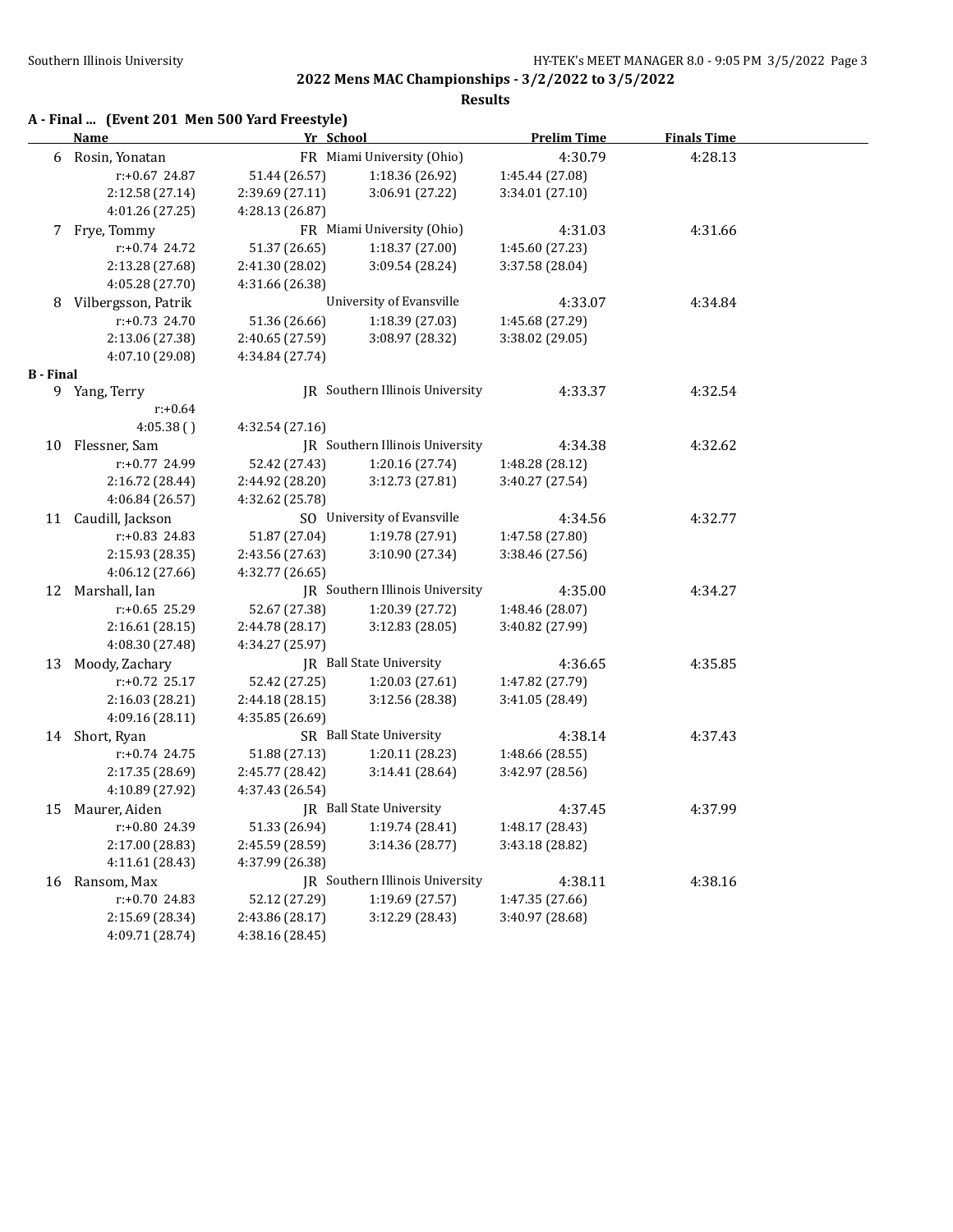|    | Event 201 Men 500 Yard Freestyle |                                    |        |                                  |           |                                    |                                    |            |                    |   |
|----|----------------------------------|------------------------------------|--------|----------------------------------|-----------|------------------------------------|------------------------------------|------------|--------------------|---|
|    | Conference:                      | 4:18.16                            | $\ast$ | 2016                             |           | <b>Till Pallman</b>                |                                    | <b>SIU</b> |                    |   |
|    | Meet:                            | 4:18.16                            | $+$    | 2016                             |           | <b>Till Pallman</b>                |                                    | <b>SIU</b> |                    |   |
|    | Pool:                            | 4:19.97 !                          |        | 2017                             |           | <b>Antonio Thomas</b>              |                                    | <b>MSU</b> |                    |   |
|    |                                  | 4:11.62 NCAA                       |        |                                  |           |                                    |                                    |            |                    |   |
|    |                                  | 4:23.34 NCAB                       |        |                                  |           |                                    |                                    |            |                    |   |
|    | Name                             |                                    |        |                                  | Yr School |                                    | <b>Seed Time</b>                   |            | <b>Prelim Time</b> |   |
|    | <b>Preliminaries</b>             |                                    |        |                                  |           |                                    |                                    |            |                    |   |
|    | 1 Moffatt, Dylan                 |                                    |        |                                  |           | SO Missouri State University       |                                    |            | 4:23.46            | q |
|    |                                  | r:+0.73 23.90                      |        | 49.61 (25.71)                    |           | 1:15.95 (26.34)                    | 1:42.54 (26.59)                    |            |                    |   |
|    |                                  | 2:09.20 (26.66)                    |        |                                  |           | 3:03.02()                          | 3:30.11 (27.09)                    |            |                    |   |
|    |                                  | 3:56.98 (26.87)                    |        | 4:23.46 (26.48)                  |           |                                    |                                    |            |                    |   |
| 2  | Krawczyk, Pawel                  |                                    |        |                                  |           | SR Missouri State University       |                                    |            | 4:26.66            | q |
|    |                                  | r:+0.82 23.54                      |        | 49.24 (25.70)                    |           | 1:15.67 (26.43)                    | 1:42.21 (26.54)                    |            |                    |   |
|    |                                  | 2:09.13 (26.92)                    |        | 2:36.40 (27.27)                  |           | 3:03.99 (27.59)                    | 3:31.77 (27.78)                    |            |                    |   |
|    |                                  | 3:59.50 (27.73)                    |        | 4:26.66 (27.16)                  |           |                                    |                                    |            |                    |   |
| 3  | Hill, Jonathan                   |                                    |        |                                  |           | JR Missouri State University       |                                    |            | 4:27.90            | q |
|    |                                  | $r: +0.67$ 24.18                   |        | 50.13 (25.95)                    |           | 1:16.44(26.31)                     | 1:43.36 (26.92)                    |            |                    |   |
|    |                                  | 2:10.60 (27.24)                    |        | 2:37.85 (27.25)                  |           | 3:05.15 (27.30)                    | 3:32.75 (27.60)                    |            |                    |   |
|    |                                  | 4:00.59 (27.84)                    |        | 4:27.90 (27.31)                  |           |                                    |                                    |            |                    |   |
| 4  | Djokovic, Uros                   |                                    |        |                                  |           | SO Miami University (Ohio)         |                                    |            | 4:28.47            | q |
|    |                                  | $r: +0.69$ 24.21                   |        | 50.38 (26.17)                    |           | 1:16.96 (26.58)                    | 1:43.94 (26.98)                    |            |                    |   |
|    |                                  | 2:11.11 (27.17)                    |        | 2:38.73 (27.62)                  |           | 3:06.25 (27.52)                    | 3:33.90 (27.65)                    |            |                    |   |
|    |                                  | 4:01.32 (27.42)                    |        | 4:28.47 (27.15)                  |           |                                    |                                    |            |                    |   |
| 5. | Suzuki, Brunno                   |                                    |        |                                  |           | FR Missouri State University       |                                    |            | 4:30.28            | q |
|    |                                  | r:+0.69 23.55                      |        | 49.19 (25.64)                    |           | 1:15.70 (26.51)                    | 1:42.57 (26.87)                    |            |                    |   |
|    |                                  | 2:10.00 (27.43)                    |        | 2:37.86 (27.86)                  |           | 3:05.91 (28.05)                    | 3:34.30 (28.39)                    |            |                    |   |
|    |                                  | 4:02.70 (28.40)                    |        | 4:30.28 (27.58)                  |           |                                    |                                    |            |                    |   |
| 6  | Rosin, Yonatan                   |                                    |        |                                  |           | FR Miami University (Ohio)         |                                    |            | 4:30.79            | q |
|    |                                  | $r: +0.69$ 25.03                   |        | 51.95 (26.92)                    |           | 1:19.17 (27.22)                    | 1:46.71 (27.54)                    |            |                    |   |
|    |                                  | 2:14.09 (27.38)                    |        | 2:41.66 (27.57)                  |           | 3:09.11 (27.45)                    | 3:36.62 (27.51)                    |            |                    |   |
|    |                                  | 4:03.82 (27.20)                    |        | 4:30.79 (26.97)                  |           |                                    |                                    |            |                    |   |
| 7  | Frye, Tommy                      |                                    |        |                                  |           | FR Miami University (Ohio)         |                                    |            | 4:31.03            | q |
|    |                                  | r:+0.76 24.20                      |        | 50.21 (26.01)                    |           | 1:17.17 (26.96)                    | 1:44.59 (27.42)                    |            |                    |   |
|    |                                  | 2:12.28 (27.69)                    |        | 2:40.19 (27.91)                  |           | 3:08.13 (27.94)                    | 3:35.85 (27.72)                    |            |                    |   |
|    |                                  | 4:03.58 (27.73)                    |        | 4:31.03 (27.45)                  |           | University of Evansville           |                                    |            |                    |   |
| 8  | Vilbergsson, Patrik              | $r: +0.73$ 24.91                   |        |                                  |           |                                    |                                    |            | 4:33.07            | q |
|    |                                  |                                    |        | 51.89 (26.98)<br>2:42.79 (27.83) |           | 1:19.28 (27.39)<br>3:10.75 (27.96) | 1:47.10 (27.82)<br>3:38.70 (27.95) |            |                    |   |
|    |                                  | 2:14.96 (27.86)<br>4:06.38 (27.68) |        | 4:33.07 (26.69)                  |           |                                    |                                    |            |                    |   |
| 9  | Yang, Terry                      |                                    |        |                                  |           | JR Southern Illinois University    |                                    |            | 4:33.37            |   |
|    |                                  | $r: +0.64$ 24.33                   |        | 50.76 (26.43)                    |           | 1:18.02 (27.26)                    | 1:45.74 (27.72)                    |            |                    | q |
|    |                                  | 2:13.69 (27.95)                    |        | 2:41.87 (28.18)                  |           | 3:09.64 (27.77)                    | 3:38.09 (28.45)                    |            |                    |   |
|    |                                  | 4:05.60 (27.51)                    |        | 4:33.37 (27.77)                  |           |                                    |                                    |            |                    |   |
|    | Flessner, Sam                    |                                    |        |                                  |           | JR Southern Illinois University    |                                    |            | 4:34.38            |   |
| 10 |                                  | r:+0.79 24.56                      |        | 51.47 (26.91)                    |           | 1:18.91 (27.44)                    | 1:47.06 (28.15)                    |            |                    | q |
|    |                                  | 2:15.13 (28.07)                    |        | 2:43.18 (28.05)                  |           | 3:10.92 (27.74)                    | 3:39.07 (28.15)                    |            |                    |   |
|    |                                  | 4:07.10 (28.03)                    |        | 4:34.38 (27.28)                  |           |                                    |                                    |            |                    |   |
| 11 | Caudill, Jackson                 |                                    |        |                                  |           | SO University of Evansville        |                                    |            | 4:34.56            | q |
|    |                                  | r:+0.80 24.54                      |        | 51.33 (26.79)                    |           | 1:18.85 (27.52)                    | 1:46.91 (28.06)                    |            |                    |   |
|    |                                  | 2:14.86 (27.95)                    |        | 2:42.73 (27.87)                  |           | 3:10.89 (28.16)                    | 3:39.21 (28.32)                    |            |                    |   |
|    |                                  | 4:07.67 (28.46)                    |        | 4:34.56 (26.89)                  |           |                                    |                                    |            |                    |   |
|    |                                  |                                    |        |                                  |           |                                    |                                    |            |                    |   |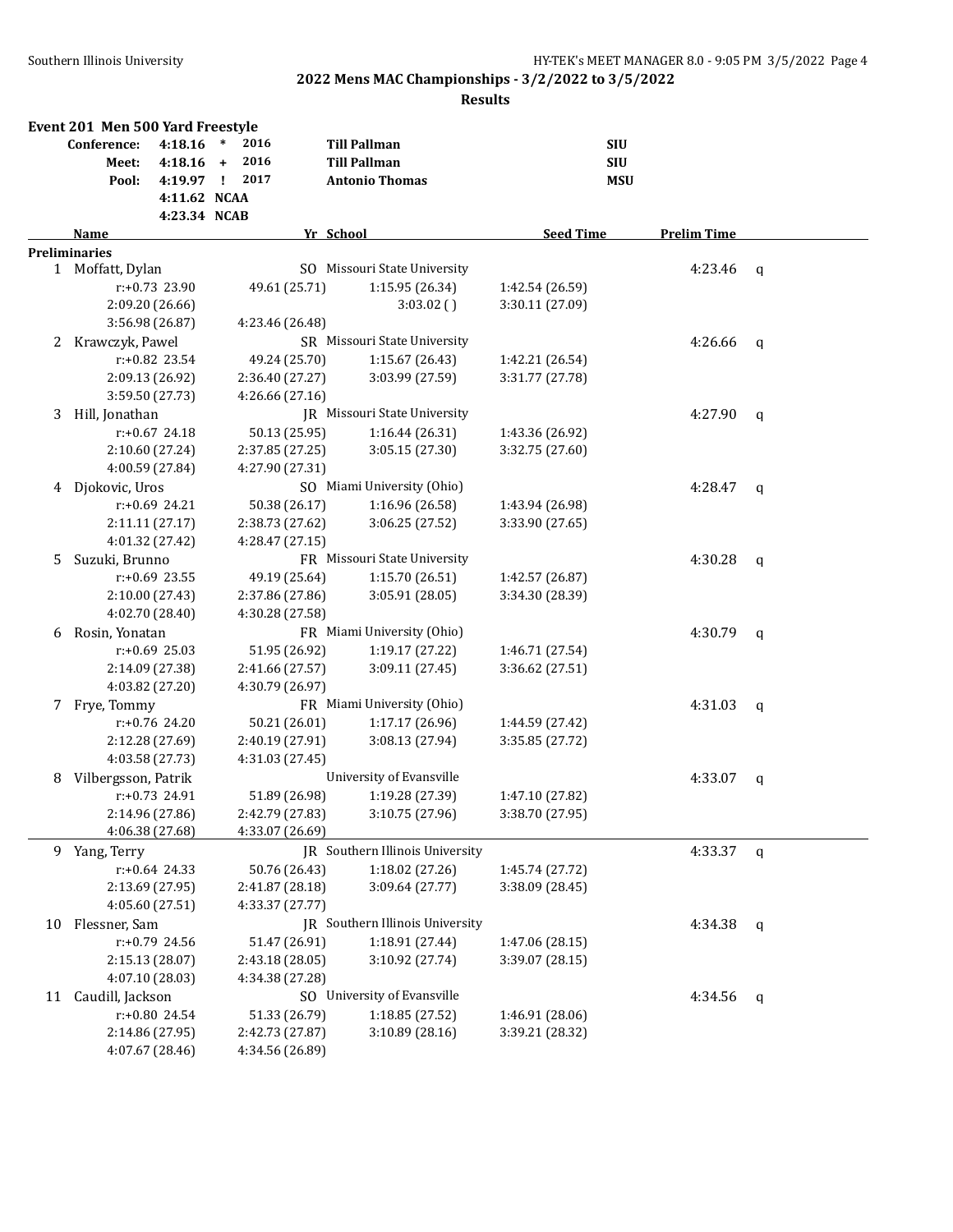|    | Preliminaries  (Event 201 Men 500 Yard Freestyle)<br>Name | Yr School                                                                       |                                                | <b>Seed Time</b> | <b>Prelim Time</b> |              |
|----|-----------------------------------------------------------|---------------------------------------------------------------------------------|------------------------------------------------|------------------|--------------------|--------------|
| 12 | Marshall, Ian                                             |                                                                                 | IR Southern Illinois University                |                  | 4:35.00            | $\mathbf q$  |
|    | $r: +0.64$ 25.30                                          | 52.39 (27.09)                                                                   | 1:20.22 (27.83)                                | 1:48.02 (27.80)  |                    |              |
|    | 2:15.93 (27.91)                                           | 2:43.99 (28.06)                                                                 | 3:12.16 (28.17)                                | 3:40.32 (28.16)  |                    |              |
|    | 4:08.06 (27.74)                                           | 4:35.00 (26.94)                                                                 |                                                |                  |                    |              |
| 13 | Moody, Zachary                                            |                                                                                 | JR Ball State University                       |                  | 4:36.65            | $\mathsf{q}$ |
|    | r:+0.68 25.20                                             | 52.84 (27.64)                                                                   | 1:20.82 (27.98)                                | 1:48.98 (28.16)  |                    |              |
|    | 2:17.01 (28.03)                                           | 2:45.20 (28.19)                                                                 | 3:13.43 (28.23)                                | 3:41.76 (28.33)  |                    |              |
|    | 4:09.72 (27.96)                                           | 4:36.65 (26.93)                                                                 |                                                |                  |                    |              |
|    | 14 Maurer, Aiden                                          |                                                                                 | JR Ball State University                       |                  | 4:37.45            | q            |
|    | r:+0.81 24.79                                             | 51.60 (26.81)                                                                   | 1:19.16 (27.56)                                | 1:47.32 (28.16)  |                    |              |
|    | 2:15.81 (28.49)                                           | 2:44.24 (28.43)                                                                 | 3:12.76 (28.52)                                | 3:40.94 (28.18)  |                    |              |
|    | 4:09.37 (28.43)                                           | 4:37.45 (28.08)                                                                 |                                                |                  |                    |              |
| 15 | Ransom, Max                                               |                                                                                 | JR Southern Illinois University                |                  | 4:38.11            | $\mathsf{q}$ |
|    | $r: +0.67$ 25.16                                          | 52.51 (27.35)                                                                   | 1:20.42 (27.91)                                | 1:48.73 (28.31)  |                    |              |
|    | 2:16.89 (28.16)                                           | 2:45.11 (28.22)                                                                 | 3:13.47 (28.36)                                | 3:41.79 (28.32)  |                    |              |
|    | 4:10.13 (28.34)                                           | 4:38.11 (27.98)                                                                 |                                                |                  |                    |              |
| 16 | Short, Ryan                                               |                                                                                 | SR Ball State University                       |                  | 4:38.14            | q            |
|    | r:+0.79 25.30                                             | 53.35 (28.05)                                                                   | 1:21.69 (28.34)                                | 1:50.58 (28.89)  |                    |              |
|    | 2:19.13 (28.55)                                           | 2:47.36 (28.23)                                                                 | 3:15.57 (28.21)                                | 3:43.93 (28.36)  |                    |              |
|    | 4:11.65 (27.72)                                           | 4:38.14 (26.49)                                                                 |                                                |                  |                    |              |
| 17 | Brodsky, Alex                                             |                                                                                 | FR Southern Illinois University                |                  | 4:38.89            |              |
|    | r:+0.78 25.65                                             | 53.32 (27.67)                                                                   | 1:20.89 (27.57)                                | 1:48.61 (27.72)  |                    |              |
|    | 2:16.61 (28.00)                                           | 2:45.12 (28.51)                                                                 | 3:13.73(28.61)                                 | 3:42.71 (28.98)  |                    |              |
|    | 4:11.53 (28.82)                                           | 4:38.89 (27.36)                                                                 |                                                |                  |                    |              |
| 18 | Mitsynskyy, Michael                                       |                                                                                 | FR Ball State University                       |                  | 4:39.34            |              |
|    | $r: +0.71$ 25.20                                          | 52.95 (27.75)                                                                   | 1:21.64 (28.69)                                | 1:50.42 (28.78)  |                    |              |
|    | 2:19.16 (28.74)                                           | 2:47.47 (28.31)                                                                 | 3:15.89 (28.42)                                | 3:44.40 (28.51)  |                    |              |
|    | 4:12.63 (28.23)                                           | 4:39.34 (26.71)                                                                 |                                                |                  |                    |              |
|    | 19 Kay, Grant                                             |                                                                                 | SO University of Evansville                    |                  | 4:39.41            |              |
|    | r:+0.73 24.96                                             | 52.40 (27.44)                                                                   | 1:20.45 (28.05)                                | 1:48.31 (27.86)  |                    |              |
|    | 2:16.68 (28.37)                                           | 2:45.31 (28.63)                                                                 | 3:13.97 (28.66)                                | 3:42.76 (28.79)  |                    |              |
|    | 4:11.66 (28.90)                                           | 4:39.41 (27.75)                                                                 |                                                |                  |                    |              |
| 20 | Riester, Landyn                                           |                                                                                 | JR Ball State University                       |                  | 4:40.17            |              |
|    | $r: +0.75$ 25.13                                          | 52.12 (26.99)                                                                   | 1:19.17 (27.05)                                | 1:47.21 (28.04)  |                    |              |
|    | 2:15.75 (28.54)                                           | 2:44.36 (28.61)                                                                 | 3:14.02 (29.66)                                | 3:42.79 (28.77)  |                    |              |
|    | 4:11.64 (28.85)                                           | 4:40.17 (28.53)                                                                 |                                                |                  |                    |              |
|    | 21 Zishka, Zach                                           |                                                                                 | SO Ball State University                       |                  | 4:41.19            |              |
|    | r:+0.75 24.75                                             | 51.71 (26.96)                                                                   | 1:19.44 (27.73)                                | 1:47.91 (28.47)  |                    |              |
|    | 2:16.54 (28.63)                                           | 2:45.45 (28.91)                                                                 | 3:14.33 (28.88)                                | 3:43.88 (29.55)  |                    |              |
|    | 4:12.88 (29.00)                                           | 4:41.19 (28.31)                                                                 |                                                |                  |                    |              |
|    | 22 Killian, David                                         |                                                                                 | SR University of Evansville                    |                  | 4:43.50            |              |
|    | $r: +0.79$ 25.35                                          | 52.97 (27.62)                                                                   | 1:21.17 (28.20)                                | 1:49.57 (28.40)  |                    |              |
|    | 2:18.08 (28.51)                                           | 2:46.62 (28.54)                                                                 | 3:15.44 (28.82)                                | 3:44.63 (29.19)  |                    |              |
|    | 4:14.05 (29.42)                                           | 4:43.50 (29.45)                                                                 |                                                |                  |                    |              |
| 23 | Jennings, Sam                                             |                                                                                 |                                                |                  | 4:45.11            |              |
|    | r:+0.69 25.73                                             | SO Ball State University<br>53.88 (28.15)<br>1:22.24 (28.36)<br>1:51.14 (28.90) |                                                |                  |                    |              |
|    | 2:20.07 (28.93)                                           | 2:48.98 (28.91)<br>3:17.81 (28.83)                                              |                                                | 3:47.07 (29.26)  |                    |              |
|    | 4:16.73 (29.66)                                           | 4:45.11 (28.38)                                                                 |                                                |                  |                    |              |
|    | 24 Tan, Ee                                                |                                                                                 |                                                | 4:48.20          |                    |              |
|    | $r: +0.71$ 25.01                                          | 52.42 (27.41)                                                                   | SR University of Evansville<br>1:20.04 (27.62) | 1:47.88 (27.84)  |                    |              |
|    | 2:16.23 (28.35)                                           | 2:44.85 (28.62)                                                                 | 3:14.53 (29.68)                                | 3:45.46 (30.93)  |                    |              |
|    | 4:17.04 (31.58)                                           | 4:48.20 (31.16)                                                                 |                                                |                  |                    |              |
|    |                                                           |                                                                                 |                                                |                  |                    |              |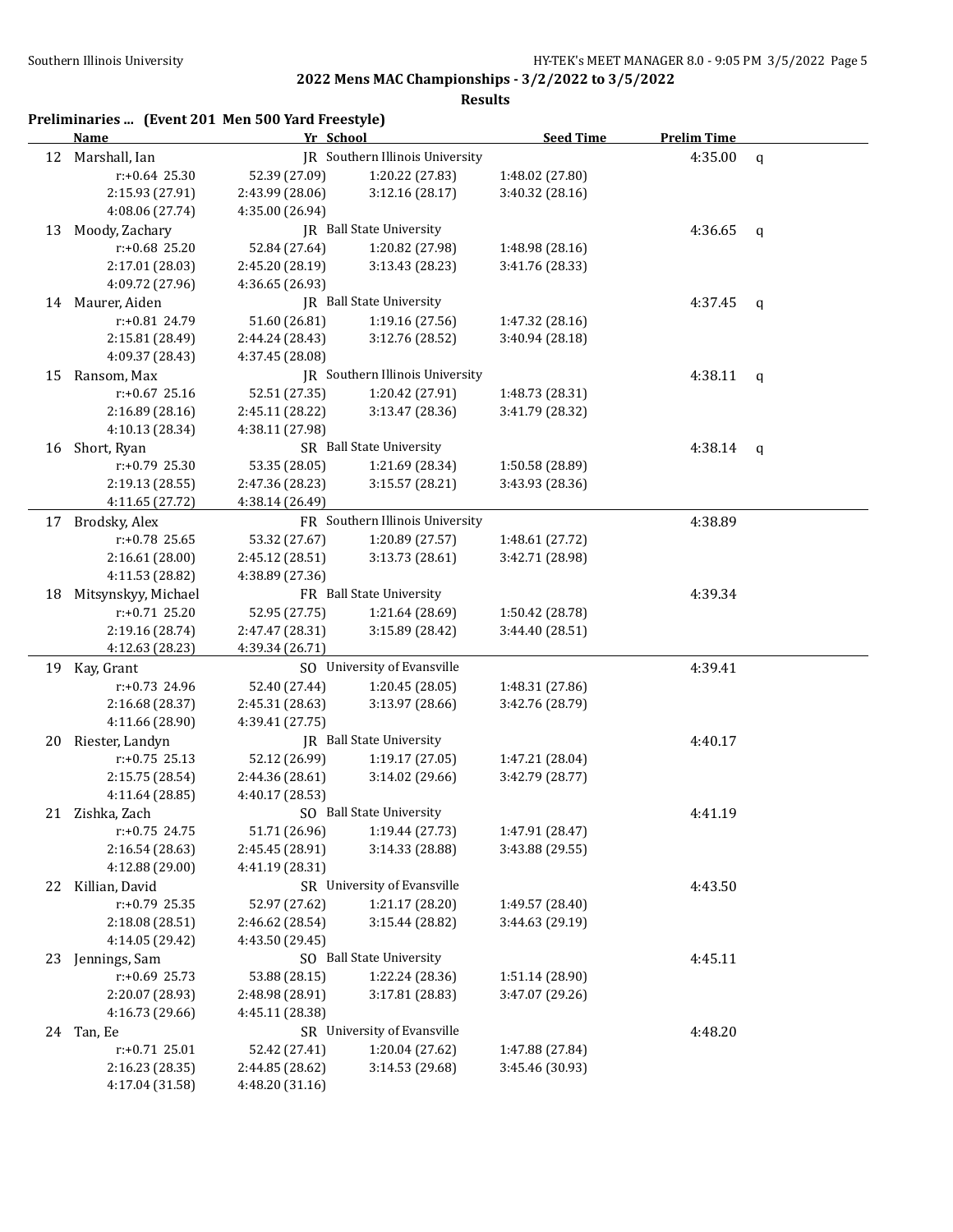|  |  | Preliminaries  (Event 201 Men 500 Yard Freestyle) |  |
|--|--|---------------------------------------------------|--|
|--|--|---------------------------------------------------|--|

|       | <b>Name</b>        | Yr School       |                                 | <b>Seed Time</b> | <b>Prelim Time</b> |  |
|-------|--------------------|-----------------|---------------------------------|------------------|--------------------|--|
|       | 25 Koetter, Alex   |                 | FR Valparaiso University        |                  | 4:51.43            |  |
|       | r:+0.66 26.11      | 54.69 (28.58)   | 1:23.86 (29.17)                 | 1:52.90 (29.04)  |                    |  |
|       | 2:22.28 (29.38)    | 2:52.13 (29.85) | 3:22.03 (29.90)                 | 3:51.92 (29.89)  |                    |  |
|       | 4:22.13 (30.21)    | 4:51.43 (29.30) |                                 |                  |                    |  |
| 26    | Stukerjurgen, Brek |                 | FR Missouri State University    |                  | 4:51.84            |  |
|       | r:+0.77 25.41      | 53.12 (27.71)   | 1:21.06 (27.94)                 | 1:50.02 (28.96)  |                    |  |
|       | 2:19.45 (29.43)    | 2:48.99 (29.54) | 3:19.74 (30.75)                 | 3:50.70 (30.96)  |                    |  |
|       | 4:21.56 (30.86)    | 4:51.84 (30.28) |                                 |                  |                    |  |
| 27    | Daniels, Brian     |                 | JR Valparaiso University        |                  | 4:56.36            |  |
|       | r:+0.66 25.63      | 54.29 (28.66)   | 1:23.96 (29.67)                 | 1:54.08 (30.12)  |                    |  |
|       | 2:24.26 (30.18)    | 2:54.79 (30.53) | 3:25.52 (30.73)                 | 3:55.94 (30.42)  |                    |  |
|       | 4:26.56 (30.62)    | 4:56.36 (29.80) |                                 |                  |                    |  |
| 28    | Lorr, Logan        |                 | SO Valparaiso University        |                  | 5:09.33            |  |
|       | r:+0.69 26.89      | 56.43 (29.54)   | 1:27.05 (30.62)                 | 1:58.34 (31.29)  |                    |  |
|       | 2:29.77 (31.43)    | 3:01.95 (32.18) | 3:34.14 (32.19)                 | 4:06.03 (31.89)  |                    |  |
|       | 4:37.96 (31.93)    | 5:09.33 (31.37) |                                 |                  |                    |  |
|       | Barrows, Nick      |                 | FR Miami University (Ohio)      |                  | X4:34.94           |  |
|       | $r: +0.68$ 25.52   | 52.47 (26.95)   | 1:19.75 (27.28)                 | 1:47.34 (27.59)  |                    |  |
|       | 2:15.05 (27.71)    | 2:42.97 (27.92) | 3:11.06 (28.09)                 | 3:39.50 (28.44)  |                    |  |
|       | 4:07.60 (28.10)    | 4:34.94 (27.34) |                                 |                  |                    |  |
| $---$ | Rutledge, Ben      |                 | SO Southern Illinois University |                  | X4:36.33           |  |
|       | $r: +0.74$ 25.31   | 52.49 (27.18)   | 1:19.89 (27.40)                 | 1:47.76 (27.87)  |                    |  |
|       | 2:16.08 (28.32)    | 2:44.33 (28.25) | 3:12.73 (28.40)                 | 3:41.07 (28.34)  |                    |  |
|       | 4:08.81 (27.74)    | 4:36.33 (27.52) |                                 |                  |                    |  |
|       | Cameron, John      |                 | SO Southern Illinois University |                  | X4:42.77           |  |
|       | r:+0.78 25.26      | 52.93 (27.67)   | 1:20.99 (28.06)                 | 1:49.67 (28.68)  |                    |  |
|       | 2:18.55 (28.88)    | 2:47.79 (29.24) | 3:17.37 (29.58)                 | 3:46.97 (29.60)  |                    |  |
|       | 4:15.97 (29.00)    | 4:42.77 (26.80) |                                 |                  |                    |  |
| ---   | Witteveen, Bennet  |                 | SR Ball State University        |                  | X4:47.14           |  |
|       | $r: +0.73$ 25.36   | 53.24 (27.88)   | 1:21.70 (28.46)                 | 1:50.76 (29.06)  |                    |  |
|       | 2:19.76 (29.00)    | 2:49.18 (29.42) | 3:18.59 (29.41)                 | 3:48.49 (29.90)  |                    |  |
|       | 4:18.40 (29.91)    | 4:47.14 (28.74) |                                 |                  |                    |  |
| $---$ | Eddy, Alexander    |                 | SO Ball State University        |                  | X4:48.09           |  |
|       | r:+0.72 25.23      | 52.39 (27.16)   | 1:20.41 (28.02)                 | 1:48.69 (28.28)  |                    |  |
|       | 2:17.22 (28.53)    | 2:46.27 (29.05) | 3:16.12 (29.85)                 | 3:46.50 (30.38)  |                    |  |
|       | 4:17.88 (31.38)    | 4:48.09 (30.21) |                                 |                  |                    |  |
|       | Ketcham, Jackson   |                 | SO Ball State University        |                  | X4:50.32           |  |
|       | r:+0.72 25.53      | 54.18 (28.65)   | 1:23.12 (28.94)                 | 1:52.34 (29.22)  |                    |  |
|       | 2:21.81 (29.47)    | 2:51.37 (29.56) | 3:21.21 (29.84)                 | 3:51.33 (30.12)  |                    |  |
|       | 4:21.09 (29.76)    | 4:50.32 (29.23) |                                 |                  |                    |  |
| $---$ | Bradford, Nathan   |                 | FR University of Evansville     |                  | X4:53.97           |  |
|       | r:+0.68 26.30      | 55.57 (29.27)   | 1:25.49 (29.92)                 | 1:55.45 (29.96)  |                    |  |
|       | 2:25.64 (30.19)    | 2:55.53 (29.89) | 3:25.86 (30.33)                 | 3:55.75 (29.89)  |                    |  |
|       | 4:25.51 (29.76)    | 4:53.97 (28.46) |                                 |                  |                    |  |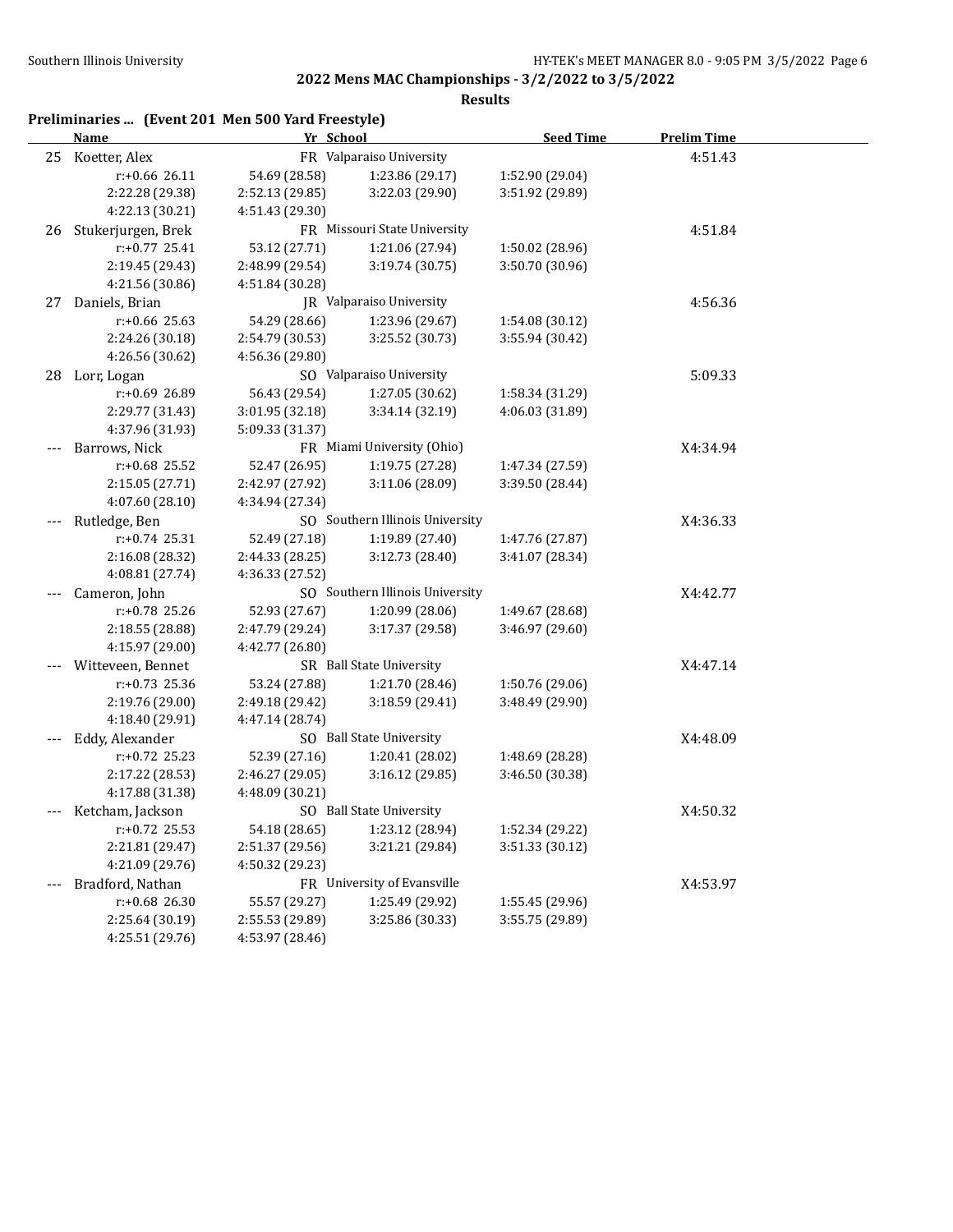|                  | Event 202 Men 200 Yard IM                                               |                  |           |               |                                              |                            |                    |             |
|------------------|-------------------------------------------------------------------------|------------------|-----------|---------------|----------------------------------------------|----------------------------|--------------------|-------------|
|                  | 2015<br><b>Uvis Kalnins</b><br><b>MSU</b><br>Conference:<br>$1:44.03$ * |                  |           |               |                                              |                            |                    |             |
|                  | Meet:                                                                   | $1:44.03 +$      |           | 2015          | <b>Uvis Kalnins</b>                          | <b>MSU</b>                 |                    |             |
|                  | Pool:                                                                   | $1:45.21$ !      |           | 2013          | Jacob Hanson                                 | <b>EMU</b>                 |                    |             |
|                  |                                                                         | 1:41.34 NCAA     |           |               |                                              |                            |                    |             |
|                  |                                                                         | 1:46.77 NCAB     |           |               |                                              |                            |                    |             |
|                  | Name                                                                    |                  |           |               | Yr School                                    | <b>Prelim Time</b>         | <b>Finals Time</b> |             |
| A - Final        |                                                                         |                  |           |               |                                              |                            |                    |             |
|                  | 1 Duvenhage, Henju                                                      | r:+0.68 22.12    |           | 47.92 (25.80) | SO Miami University (Ohio)<br>1:19.52(31.60) | 1:45.97<br>1:45.34 (25.82) | 1:45.34            | <b>NCAB</b> |
|                  |                                                                         |                  |           |               | SO Missouri State University                 | 1:47.50                    |                    |             |
|                  | 2 Huskey, Aj                                                            |                  |           |               |                                              |                            | 1:46.25            | <b>NCAB</b> |
|                  |                                                                         | $r: +0.64$ 23.14 |           | 49.73 (26.59) | 1:20.61 (30.88)                              | 1:46.25 (25.64)            |                    |             |
|                  | 3 Khrypunov, Yevhen                                                     |                  |           |               | FR Southern Illinois University              | 1:49.08                    | 1:46.50            | <b>NCAB</b> |
|                  |                                                                         | $r: +0.72$ 22.60 |           | 49.20 (26.60) | 1:20.72 (31.52)                              | 1:46.50 (25.78)            |                    |             |
|                  | 4 Cury, Arthur                                                          |                  |           |               | SR Missouri State University                 | 1:49.35                    | 1:47.30            |             |
|                  |                                                                         | r:+0.65 22.88    |           | 49.74 (26.86) | 1:21.69 (31.95)                              | 1:47.30 (25.61)            |                    |             |
| 5.               | Blazer, Owen                                                            |                  |           |               | SO Miami University (Ohio)                   | 1:49.03                    | 1:47.74            |             |
|                  |                                                                         | $r: +0.70$ 22.74 |           | 50.01 (27.27) | 1:21.43 (31.42)                              | 1:47.74 (26.31)            |                    |             |
| 6                | Hill, Robbie                                                            |                  |           |               | SO Missouri State University                 | 1:49.30                    | 1:47.99            |             |
|                  |                                                                         | $r: +0.62$ 23.44 |           | 50.69 (27.25) | 1:21.70 (31.01)                              | 1:47.99 (26.29)            |                    |             |
|                  | 7 Cernek, Adam                                                          |                  |           |               | <b>IR</b> Southern Illinois University       | 1:49.47                    | 1:48.71            |             |
|                  |                                                                         | $r: +0.73$ 23.44 |           | 50.23 (26.79) | 1:22.84 (32.61)                              | 1:48.71 (25.87)            |                    |             |
|                  | 8 Lewis, Tyler                                                          |                  |           |               | IR Missouri State University                 | 1:50.54                    | 1:50.02            |             |
|                  |                                                                         | $r: +0.71$ 23.31 |           | 50.56 (27.25) | 1:22.71 (32.15)                              | 1:50.02 (27.31)            |                    |             |
| <b>B</b> - Final |                                                                         |                  |           |               |                                              |                            |                    |             |
|                  | 9 Bann, Zach                                                            |                  |           |               | FR Miami University (Ohio)                   | 1:51.82                    | 1:50.32            |             |
|                  |                                                                         | $r: +0.65$ 23.72 |           | 51.27 (27.55) | 1:23.14(31.87)                               | 1:50.32 (27.18)            |                    |             |
|                  | 10 Sego, Ryan                                                           |                  |           |               | SR Miami University (Ohio)                   | 1:52.68                    | 1:51.31            |             |
|                  |                                                                         | $r: +0.66$ 23.12 |           | 51.34 (28.22) | 1:24.65 (33.31)                              | 1:51.31 (26.66)            |                    |             |
|                  | 11 Manning, Reece                                                       |                  |           |               | FR Ball State University                     | 1:52.18                    | 1:51.39            |             |
|                  |                                                                         | $r: +0.67$ 23.29 |           | 50.66 (27.37) | 1:23.01 (32.35)                              | 1:51.39 (28.38)            |                    |             |
|                  | 12 Hassan, Selim                                                        |                  |           |               | FR Southern Illinois University              | 1:51.50                    | 1:51.64            |             |
|                  |                                                                         | $r: +0.72$ 24.34 |           | 51.98 (27.64) | 1:24.93 (32.95)                              | 1:51.64 (26.71)            |                    |             |
|                  | 13 Persson, Gustav                                                      |                  |           |               | SO Southern Illinois University              | 1:52.07                    | 1:51.89            |             |
|                  |                                                                         | $r: +0.75$ 25.09 |           | 54.43 (29.34) | 1:26.08(31.65)                               | 1:51.89 (25.81)            |                    |             |
|                  | 14 Baer, Alon                                                           |                  |           |               | SO University of Evansville                  | 1:52.72                    | 1:52.07            |             |
|                  |                                                                         | $r: +0.75$ 25.13 |           | 54.68 (29.55) | 1:24.88 (30.20)                              | 1:52.07 (27.19)            |                    |             |
|                  | 15 Vila, Carlos                                                         |                  |           |               | FR University of Evansville                  | 1:52.30                    | 1:52.08            |             |
|                  |                                                                         | r:+0.69 24.96    |           | 54.16 (29.20) | 1:25.17 (31.01)                              | 1:52.08 (26.91)            |                    |             |
| 16               | Metz, Zeke                                                              |                  |           |               | SR University of Evansville                  | 1:51.58                    | 1:52.10            |             |
|                  |                                                                         | r:+0.69 24.69    |           | 53.34 (28.65) | 1:25.90 (32.56)                              | 1:52.10 (26.20)            |                    |             |
|                  | Event 202 Men 200 Yard IM                                               |                  |           |               |                                              |                            |                    |             |
|                  | Conference:                                                             | 1:44.03          | $\ast$    | 2015          | <b>Uvis Kalnins</b>                          | <b>MSU</b>                 |                    |             |
|                  | Meet:                                                                   | 1:44.03          | $\ddot{}$ | 2015          | <b>Uvis Kalnins</b>                          | <b>MSU</b>                 |                    |             |
|                  | Pool:                                                                   | 1:45.21          | - 1       | 2013          | Jacob Hanson                                 | <b>EMU</b>                 |                    |             |
|                  |                                                                         | 1:41.34 NCAA     |           |               |                                              |                            |                    |             |
|                  |                                                                         | 1:46.77 NCAB     |           |               |                                              |                            |                    |             |
|                  | Name                                                                    |                  |           |               | Yr School                                    | <b>Seed Time</b>           | <b>Prelim Time</b> |             |
|                  | <b>Preliminaries</b>                                                    |                  |           |               |                                              |                            |                    |             |
|                  | 1 Duvenhage, Henju                                                      |                  |           |               | SO Miami University (Ohio)                   |                            | 1:45.97            | qNCAB       |
|                  |                                                                         | $r: +0.68$ 22.16 |           | 47.98 (25.82) | 1:19.76 (31.78)                              | 1:45.97 (26.21)            |                    |             |
| 2                | Huskey, Aj                                                              |                  |           |               | SO Missouri State University                 |                            | 1:47.50            | q           |
|                  |                                                                         | $r: +0.63$ 23.46 |           | 50.30 (26.84) | 1:21.32 (31.02)                              | 1:47.50 (26.18)            |                    |             |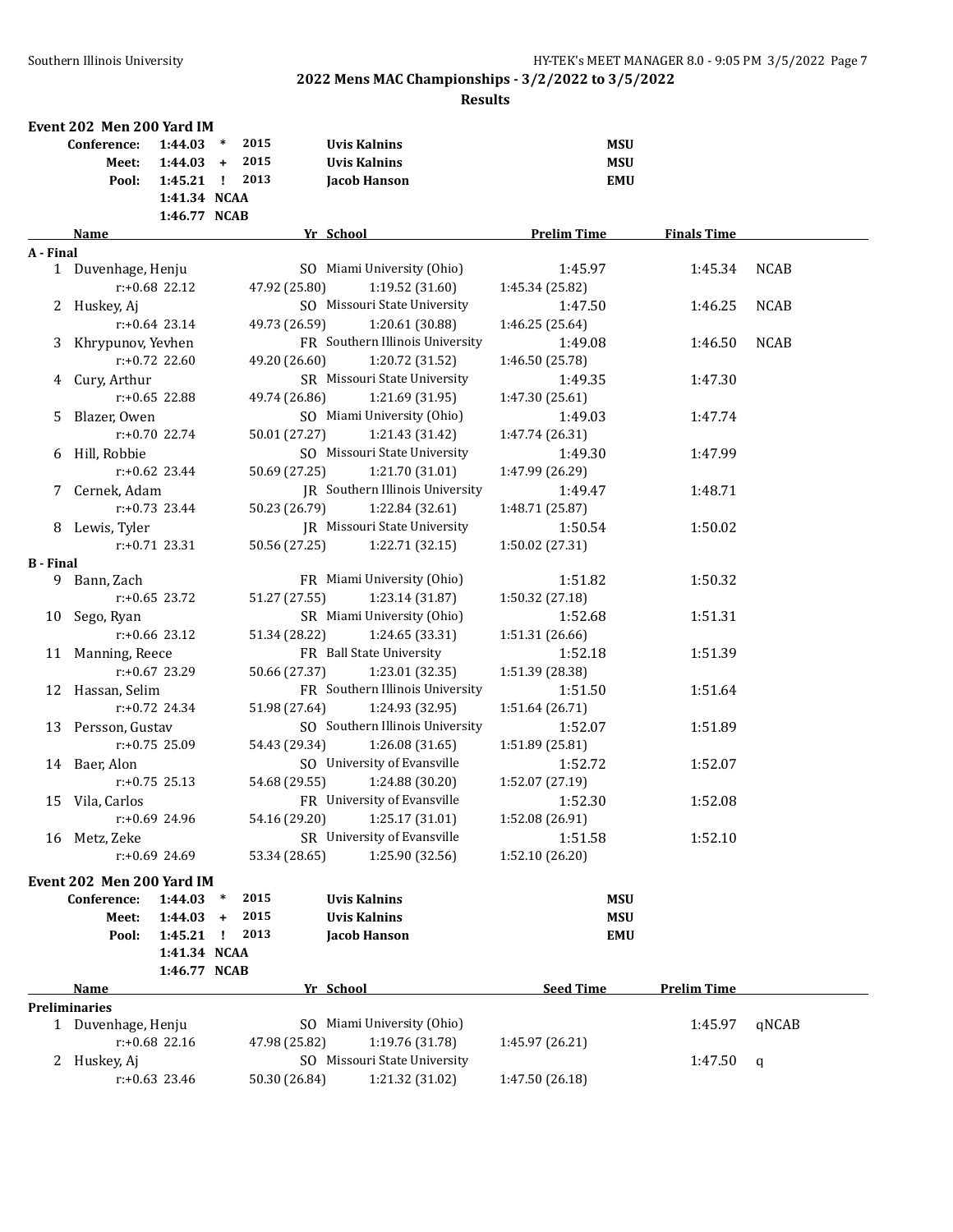**Results**

## **Preliminaries ... (Event 202 Men 200 Yard IM)**

|    | <b>Name</b>         | Yr School                              | <b>Seed Time</b> | <b>Prelim Time</b> |              |
|----|---------------------|----------------------------------------|------------------|--------------------|--------------|
|    | 3 Blazer, Owen      | SO Miami University (Ohio)             |                  | 1:49.03            | q            |
|    | r:+0.68 23.18       | 50.17 (26.99)<br>1:22.36 (32.19)       | 1:49.03 (26.67)  |                    |              |
|    | 4 Khrypunov, Yevhen | FR Southern Illinois University        |                  | 1:49.08            | q            |
|    | $r: +0.75$ 23.62    | 50.69 (27.07)<br>1:22.74 (32.05)       | 1:49.08 (26.34)  |                    |              |
| 5. | Hill, Robbie        | SO Missouri State University           |                  | 1:49.30            | q            |
|    | $r: +0.66$ 23.43    | 39.81 (16.38)<br>1:22.76 (42.95)       | 1:49.30 (26.54)  |                    |              |
| 6  | Cury, Arthur        | SR Missouri State University           |                  | 1:49.35            | q            |
|    | r:10.57 23.23       | 50.13 (26.90)<br>1:22.26 (32.13)       | 1:49.35 (27.09)  |                    |              |
| 7  | Cernek, Adam        | <b>IR</b> Southern Illinois University |                  | 1:49.47            | q            |
|    | r:+8.83 23.93       | 51.15 (27.22)<br>1:23.66 (32.51)       | 1:49.47 (25.81)  |                    |              |
|    |                     | JR Missouri State University           |                  |                    |              |
| 8  | Lewis, Tyler        |                                        |                  | 1:50.54            | q            |
|    | $r.+0.72$ 23.83     | 51.62 (27.79)<br>1:23.74 (32.12)       | 1:50.54 (26.80)  |                    |              |
|    | 9 Hassan, Selim     | FR Southern Illinois University        |                  | 1:51.50            | q            |
|    | r:+0.70 24.19       | 51.79 (27.60)<br>1:24.48 (32.69)       | 1:51.50 (27.02)  |                    |              |
|    | 10 Metz, Zeke       | SR University of Evansville            |                  | 1:51.58            | q            |
|    | $r: +0.71$ 24.35    | 52.17 (27.82)<br>1:25.18 (33.01)       | 1:51.58 (26.40)  |                    |              |
|    | 11 Bann, Zach       | FR Miami University (Ohio)             |                  | 1:51.82            | q            |
|    | $r: +0.64$ 23.82    | 51.40 (27.58)<br>1:23.84 (32.44)       | 1:51.82 (27.98)  |                    |              |
|    | 12 Persson, Gustav  | SO Southern Illinois University        |                  | 1:52.07            | q            |
|    | $r: +0.73$ 24.26    | 53.99 (29.73)<br>1:25.20 (31.21)       | 1:52.07 (26.87)  |                    |              |
|    | 13 Manning, Reece   | FR Ball State University               |                  | 1:52.18            | q            |
|    | $r: +0.68$ 23.23    | 50.75 (27.52)<br>1:24.33 (33.58)       | 1:52.18 (27.85)  |                    |              |
|    | 14 Vila, Carlos     | FR University of Evansville            |                  | 1:52.30            | q            |
|    | $r: +0.69$ 24.62    | 53.46 (28.84)<br>1:25.11 (31.65)       | 1:52.30 (27.19)  |                    |              |
|    | 15 Sego, Ryan       | SR Miami University (Ohio)             |                  | 1:52.68            | q            |
|    | $r: +0.71$ 22.75    | 50.86 (28.11)<br>1:25.21 (34.35)       | 1:52.68 (27.47)  |                    |              |
|    | 16 Baer, Alon       | SO University of Evansville            |                  | 1:52.72            | $\mathsf{q}$ |
|    | r:+0.78 25.32       | 55.03 (29.71)<br>1:25.92 (30.89)       | 1:52.72 (26.80)  |                    |              |
|    | 17 Burns, Michael   | FR Ball State University               |                  | 1:54.42            |              |
|    | r:10.75 24.24       | 53.02 (28.78)<br>1:25.39 (32.37)       | 1:54.42 (29.03)  |                    |              |
|    | 18 Hampel, Michael  | SR Missouri State University           |                  |                    |              |
|    | r:+0.77 23.92       |                                        |                  | 1:54.48            |              |
|    |                     | 53.16 (29.24)<br>1:24.85 (31.69)       | 1:54.48 (29.63)  |                    |              |
|    | 19 Yeap, Zheng Yang | SR Southern Illinois University        |                  | 1:54.69            |              |
|    | $r: +0.68$ 24.11    | 53.96 (29.85)<br>1:26.15 (32.19)       | 1:54.69 (28.54)  |                    |              |
|    | 20 Berzai, Andrew   | FR Valparaiso University               |                  | 1:55.04            |              |
|    | r:+0.80 24.81       | 1:27.08 (32.52)<br>54.56 (29.75)       | 1:55.04 (27.96)  |                    |              |
|    | 21 Michna, Brandon  | FR Southern Illinois University        |                  | 1:55.54            |              |
|    | $r: +0.65$ 24.65    | 1:27.77 (33.28)<br>54.49 (29.84)       | 1:55.54 (27.77)  |                    |              |
| 22 | Curran, Sam         | SR Miami University (Ohio)             |                  | 1:55.96            |              |
|    | r:+0.76 24.84       | 55.35 (30.51)<br>1:26.30 (30.95)       | 1:55.96 (29.66)  |                    |              |
| 23 | Welker, Ethan       | FR Valparaiso University               |                  | 1:56.22            |              |
|    | $r: +0.70$ 25.17    | 56.02 (30.85)<br>1:28.38 (32.36)       | 1:56.22 (27.84)  |                    |              |
| 24 | Hammett, Griffin    | JR University of Evansville            |                  | 1:57.37            |              |
|    | r:+0.66 24.72       | 1:29.20 (34.06)<br>55.14 (30.42)       | 1:57.37 (28.17)  |                    |              |
| 25 | Dehen, Max          | JR University of Evansville            |                  | 1:57.65            |              |
|    | $r: +0.71$ 24.75    | 54.85 (30.10)<br>1:27.69 (32.84)       | 1:57.65 (29.96)  |                    |              |
| 26 | Wilson, Drew        | SO Valparaiso University               |                  | 2:01.43            |              |
|    | r:+0.82 26.15       | 57.07 (30.92)<br>1:32.24 (35.17)       | 2:01.43 (29.19)  |                    |              |
| 27 | Burgess, Keenan     | SR Valparaiso University               |                  | 2:02.51            |              |
|    | $r: +0.74$ 25.57    | 56.83 (31.26)<br>1:32.98 (36.15)       | 2:02.51 (29.53)  |                    |              |
| 28 | Stangeland, Brendan | FR Valparaiso University               |                  | 2:02.77            |              |
|    | r:+0.70 25.88       | 56.73 (30.85)<br>1:32.13 (35.40)       | 2:02.77 (30.64)  |                    |              |
|    |                     |                                        |                  |                    |              |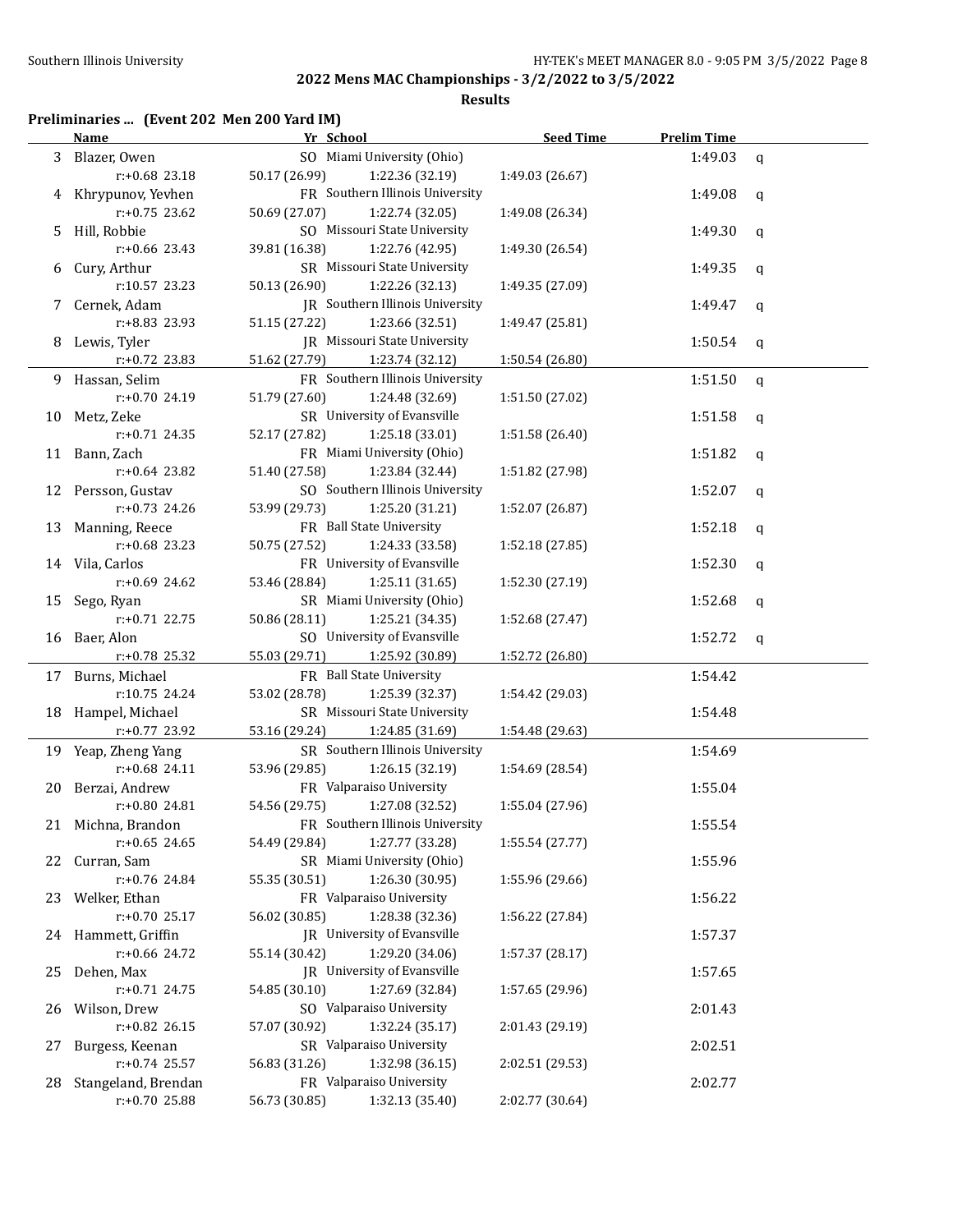|                  | Preliminaries  (Event 202 Men 200 Yard IM)<br>Name |                          | Yr School                                          | <b>Seed Time</b>   | <b>Prelim Time</b> |  |
|------------------|----------------------------------------------------|--------------------------|----------------------------------------------------|--------------------|--------------------|--|
|                  |                                                    |                          |                                                    |                    |                    |  |
|                  | Clouatre, Jack                                     |                          | JR Miami University (Ohio)                         |                    | X1:53.42           |  |
|                  | r:+0.68 23.68                                      | 51.55 (27.87)            | 1:26.33 (34.78)                                    | 1:53.42 (27.09)    |                    |  |
|                  | Brosky, Paul                                       |                          | FR Miami University (Ohio)                         |                    | X1:53.90           |  |
|                  | $r: +0.75$ 24.76                                   | 52.98 (28.22)            | 1:26.00 (33.02)<br>SO Southern Illinois University | 1:53.90 (27.90)    |                    |  |
|                  | Kinsler, Austin                                    |                          |                                                    |                    | X1:55.74           |  |
|                  | r:+8.29 25.45                                      | 55.26 (29.81)            | 1:28.48 (33.22)                                    | 1:55.74 (27.26)    |                    |  |
|                  | Manuello, Drake<br>$r: +0.61$ 24.04                |                          | SR Southern Illinois University<br>1:25.93 (33.48) |                    | X1:55.77           |  |
|                  |                                                    | 52.45 (28.41)            |                                                    | 1:55.77 (29.84)    |                    |  |
|                  | Freiberger, Dillon                                 |                          | JR Ball State University                           |                    | X1:59.31           |  |
|                  | r:+0.83 25.06                                      | 54.68 (29.62)            | 1:29.86 (35.18)                                    | 1:59.31 (29.45)    |                    |  |
|                  | Berryman, Noah                                     |                          | JR Ball State University                           |                    | X2:00.03           |  |
|                  | $r: +0.62$ 26.15                                   | 57.94 (31.79)            | 1:30.74 (32.80)                                    | 2:00.03 (29.29)    |                    |  |
| $---$            | Moody, Zachary                                     |                          | <b>IR</b> Ball State University                    |                    | <b>DFS</b>         |  |
|                  | Event 203 Men 50 Yard Freestyle                    |                          |                                                    |                    |                    |  |
|                  | 19.57<br>Conference:                               | 2009<br>$\ast$           | Roe/Warren                                         |                    | EMU/MIOH           |  |
|                  | Meet:<br>19.57                                     | 2009<br>$+$              | <b>Derick Roe</b>                                  | EMU                |                    |  |
|                  | Pool:                                              | 2020<br>19.79 !          | <b>Cole Grosshans</b>                              | MIOH               |                    |  |
|                  |                                                    | 18.96 NCAA<br>19.96 NCAB |                                                    |                    |                    |  |
|                  | Name                                               |                          | Yr School                                          | <b>Prelim Time</b> | <b>Finals Time</b> |  |
| A - Final        |                                                    |                          |                                                    |                    |                    |  |
|                  | 1 Csuvarszki, Donat<br>$r: +0.75$                  |                          | SO Southern Illinois University                    | 19.60              | 19.69! NCAB        |  |
| 2                | Minano, Zander<br>$r: +0.65$                       |                          | SR Southern Illinois University                    | 20.14              | 20.06              |  |
| 3                | Chaye, Owen<br>$r: +0.65$                          |                          | <b>IR</b> Ball State University                    | 20.22              | 20.11              |  |
| 4                | Chatwin, Ben<br>$r: +0.67$                         |                          | SR Miami University (Ohio)                         | 20.34              | 20.14              |  |
| 5                | Schlueter, Alex<br>$r: +0.64$                      |                          | SO Southern Illinois University                    | 20.25              | 20.21              |  |
| 6                | Wamsley, Nic<br>$r: +0.65$                         |                          | SR Miami University (Ohio)                         | 20.20              | 20.27              |  |
| 7                | Grosshans, Cole<br>$r: +0.59$                      |                          | SR Miami University (Ohio)                         | 20.03              | 20.30              |  |
|                  | 8 Herczeg, Jack<br>$r: +0.74$                      |                          | SO Miami University (Ohio)                         | 20.38              | 20.68              |  |
| <b>B</b> - Final |                                                    |                          |                                                    |                    |                    |  |
| 9                | Garberick, Joey<br>$r: +0.66$                      |                          | SO Ball State University                           | 20.66              | 20.21              |  |
| 10               | Santiago, Alex<br>$r: +0.69$                       |                          | FR Southern Illinois University                    | 20.60              | 20.57              |  |
| 11               | Miller, Mason<br>$r: +0.70$                        |                          | SO Miami University (Ohio)                         | 20.46              | 20.59              |  |
| $*12$            | Wolfred, Jack<br>$r: +0.66$                        |                          | <b>IR</b> Ball State University                    | 20.65              | 20.68              |  |
| $*12$            | Smith, Trey<br>$r: +0.70$                          |                          | SO Southern Illinois University                    | 20.56              | 20.68              |  |
| 14               | Gueiros, Pedro<br>$r: +0.61$                       |                          | JR Miami University (Ohio)                         | 20.68              | 20.71              |  |
| 15               | Guerra, Bruno<br>$r: +0.71$                        |                          | FR Missouri State University                       | 20.58              | 20.75              |  |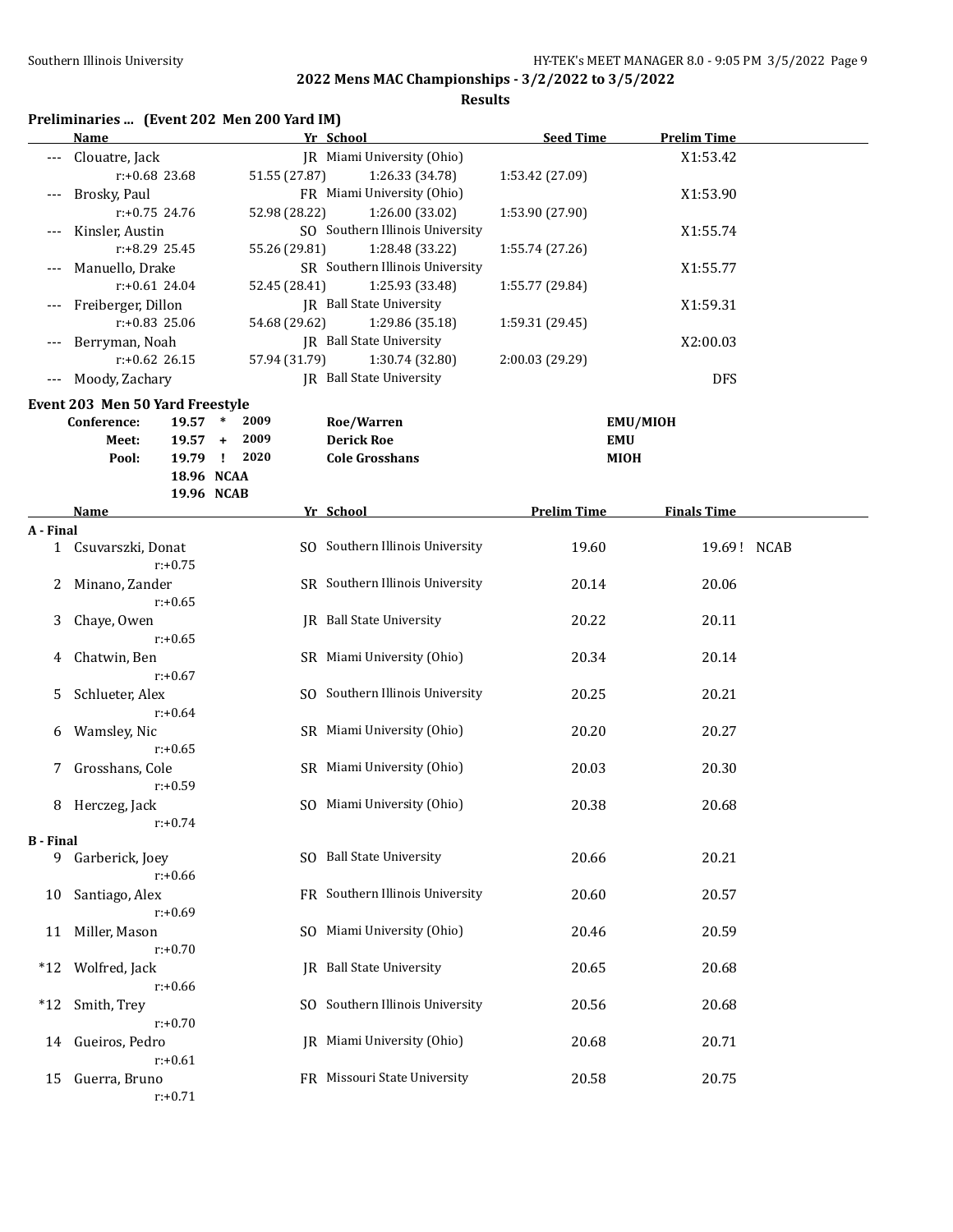|    | B - Final  (Event 203 Men 50 Yard Freestyle)                                                                |                                                           |                                                          |                    |                    |              |
|----|-------------------------------------------------------------------------------------------------------------|-----------------------------------------------------------|----------------------------------------------------------|--------------------|--------------------|--------------|
|    | <b>Name</b>                                                                                                 |                                                           | Yr School                                                | <b>Prelim Time</b> | <b>Finals Time</b> |              |
| 16 | Menkhaus, Oskar<br>$r: +0.68$                                                                               |                                                           | SR University of Evansville                              | 20.51              | 20.83              |              |
|    | Event 203 Men 50 Yard Freestyle<br>Conference:<br>19.57<br>Meet:<br>19.57<br>19.79 !<br>Pool:<br>18.96 NCAA | $\ast$<br>2009<br>2009<br>$\ddot{}$<br>2020<br>19.96 NCAB | Roe/Warren<br><b>Derick Roe</b><br><b>Cole Grosshans</b> | EMU<br><b>MIOH</b> | <b>EMU/MIOH</b>    |              |
|    | Name                                                                                                        |                                                           | Yr School                                                | <b>Seed Time</b>   | <b>Prelim Time</b> |              |
|    | <b>Preliminaries</b>                                                                                        |                                                           |                                                          |                    |                    |              |
|    | 1 Csuvarszki, Donat<br>$r: +0.77$                                                                           |                                                           | SO Southern Illinois University                          |                    |                    | 19.60! qNCAB |
| 2  | Grosshans, Cole<br>$r: +0.62$                                                                               |                                                           | SR Miami University (Ohio)                               |                    | 20.03              | q            |
| 3  | Minano, Zander<br>$r: +0.63$                                                                                |                                                           | SR Southern Illinois University                          |                    | 20.14              | q            |
| 4  | Wamsley, Nic<br>$r: +0.63$                                                                                  |                                                           | SR Miami University (Ohio)                               |                    | 20.20              | q            |
| 5. | Chaye, Owen<br>$r: +0.63$                                                                                   |                                                           | IR Ball State University                                 |                    | 20.22              | q            |
| 6  | Schlueter, Alex<br>$r: +0.64$                                                                               |                                                           | SO Southern Illinois University                          |                    | 20.25              | q            |
| 7  | Chatwin, Ben<br>$r: +0.71$                                                                                  |                                                           | SR Miami University (Ohio)                               |                    | 20.34              | q            |
| 8  | Herczeg, Jack<br>$r: +0.70$                                                                                 |                                                           | SO Miami University (Ohio)                               |                    | 20.38              | q            |
| 9  | Miller, Mason<br>$r: +0.72$                                                                                 |                                                           | SO Miami University (Ohio)                               |                    | 20.46              | $\mathbf{q}$ |
| 10 | Menkhaus, Oskar<br>$r: +0.66$                                                                               |                                                           | SR University of Evansville                              |                    | 20.51              | q            |
| 11 | Smith, Trey                                                                                                 |                                                           | SO Southern Illinois University                          |                    | 20.56              | q            |
| 12 | $r: +0.70$<br>Guerra, Bruno                                                                                 |                                                           | FR Missouri State University                             |                    | 20.58              | q            |
| 13 | $r: +8.14$<br>Santiago, Alex                                                                                |                                                           | FR Southern Illinois University                          |                    | 20.60              | q            |
| 14 | r:+0.68<br>Wolfred, Jack<br>$r: +0.65$                                                                      |                                                           | JR Ball State University                                 |                    | 20.65              | q            |
| 15 | Garberick, Joey                                                                                             |                                                           | SO Ball State University                                 |                    | 20.66              | $\mathbf q$  |
| 16 | $r: +0.71$<br>Gueiros, Pedro                                                                                |                                                           | JR Miami University (Ohio)                               |                    | 20.68              | q            |
| 17 | r:10.59<br>Santos Lopez, Daniel                                                                             |                                                           | FR University of Evansville                              |                    | 20.69              |              |
| 18 | $r: +0.72$<br>May, Dominic                                                                                  |                                                           | SR Valparaiso University                                 |                    | J20.69             |              |
| 19 | $r: +0.69$<br>Chavez, William                                                                               |                                                           | SO Southern Illinois University                          |                    | 20.89              |              |
| 20 | $r: +0.64$<br>Pheifer, Ethan<br>$r: +0.67$                                                                  |                                                           | FR Ball State University                                 |                    | 20.91              |              |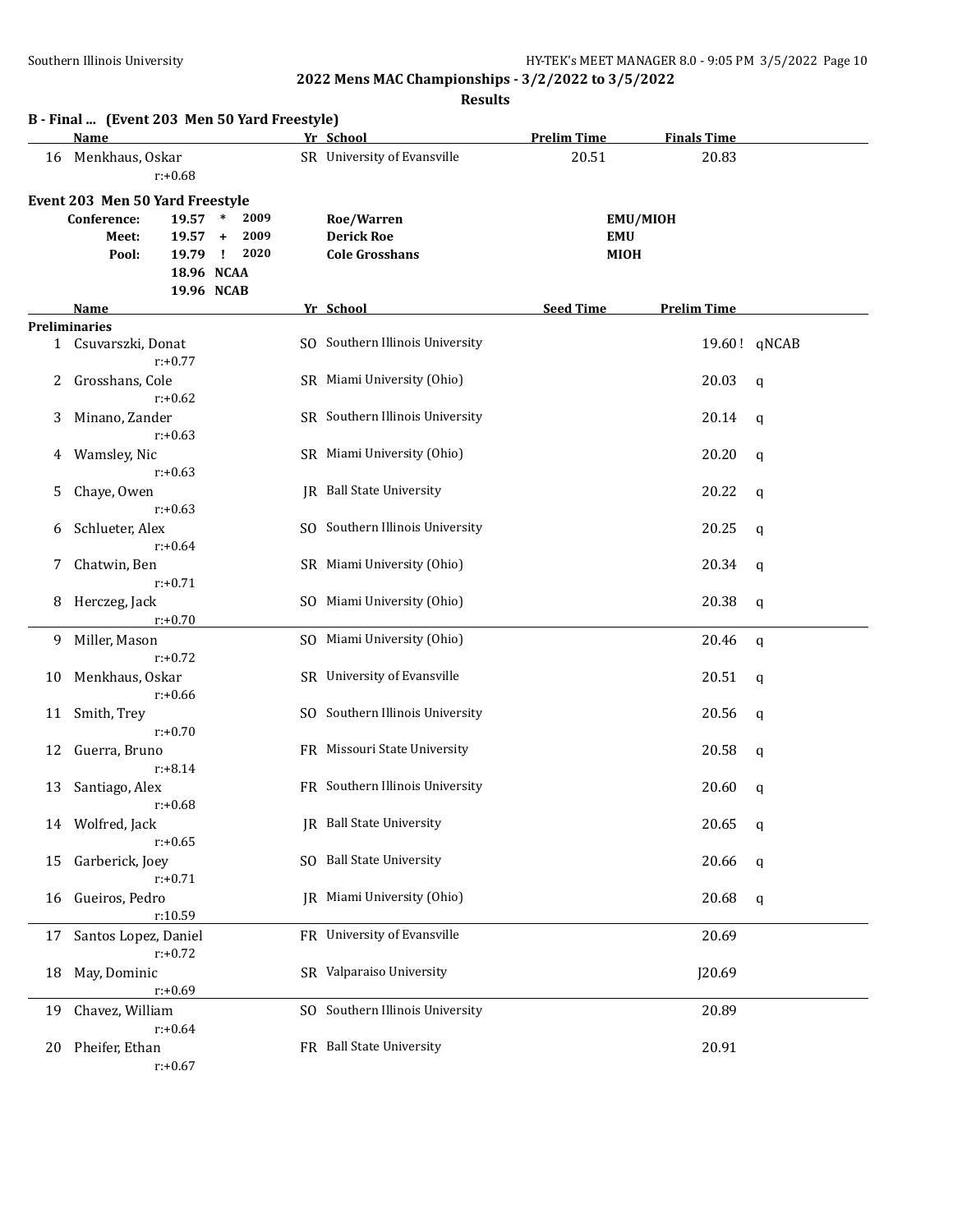## **Results**

## **Preliminaries ... (Event 203 Men 50 Yard Freestyle)**

|                     | Name                                      | Yr School                          | <b>Seed Time</b> | <b>Prelim Time</b> |  |
|---------------------|-------------------------------------------|------------------------------------|------------------|--------------------|--|
|                     | 21 White, Patrick<br>$r: +0.73$           | IR Ball State University           |                  | 21.04              |  |
| 22                  | Hodgins, Reese<br>$r: +0.66$              | FR Missouri State University       |                  | 21.08              |  |
| 23                  | McLarty, Duncan<br>$r: +0.72$             | SR Ball State University           |                  | 21.14              |  |
| 24                  | Handshoe, Bryce<br>$r: +0.69$             | JR Ball State University           |                  | 21.29              |  |
| 25                  | Grundbacher, Jakob<br>$r: +0.69$          | FR University of Evansville        |                  | 21.48              |  |
| 26                  | Watts, Drew<br>$r: +0.71$                 | FR Missouri State University       |                  | 21.50              |  |
| 27                  | Leatherwood, Sam<br>$r: +0.71$            | JR University of Evansville        |                  | 21.87              |  |
| 28                  | Graves, Josh<br>$r: +0.66$                | SR University of Evansville        |                  | 21.91              |  |
| 29                  | Bennett, Billy<br>$r: +9.97$              | SR Valparaiso University           |                  | 21.98              |  |
| 30                  | Jaegers, Ian<br>$r: +0.76$                | SO Valparaiso University           |                  | 22.01              |  |
|                     | 31 Garman, Janson<br>$r: +0.65$           | SR University of Evansville        |                  | 22.05              |  |
| 32                  | Anderson, Logan<br>$r: +0.82$             | FR University of Evansville        |                  | 22.53              |  |
| 33                  | Winans, Liam<br>$r: +0.68$                | SO Valparaiso University           |                  | 22.58              |  |
| 34                  | Gutierrez Morales, Santiago<br>$r: +0.73$ | FR Valparaiso University           |                  | 22.61              |  |
| 35                  | Renner, Rick<br>$r: +0.74$                | SR Valparaiso University           |                  | 23.04              |  |
| $---$               | Spear, Scott<br>$r: +0.64$                | FR Miami University (Ohio)         |                  | X21.34             |  |
|                     | Hoffman, Spencer<br>$r: +0.67$            | SO Southern Illinois University    |                  | X21.48             |  |
|                     | Duval, Caleb<br>$r: +0.76$                | FR Miami University (Ohio)         |                  | X21.78             |  |
| $\qquad \qquad - -$ | Ozgen, Erkan<br>$r: +0.70$                | FR Ball State University           |                  | X21.81             |  |
|                     | Whitehead, Michael<br>$r: +0.69$          | <b>IR</b> University of Evansville |                  | X22.30             |  |
| $---$               | Nance, Aulden<br>$r: +0.78$               | SR University of Evansville        |                  | X23.15             |  |
|                     | Domenico, Riccardo<br>$r: +0.60$          | IR University of Evansville        |                  | DQ                 |  |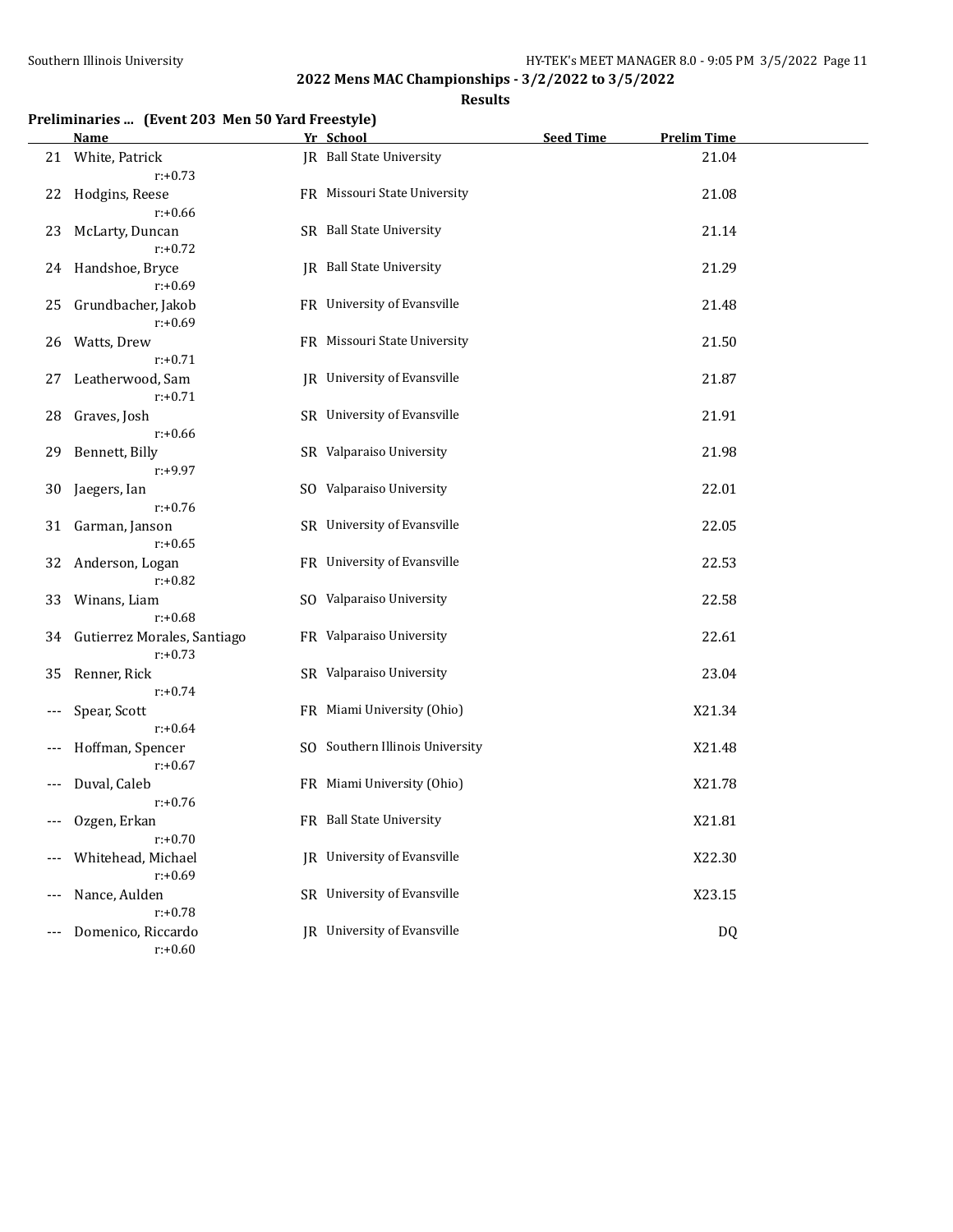|                  | Event 204 Men 200 Yard Freestyle Relay |                  |           |      |               |                  |                                      |                                                              |             |                             |                                |
|------------------|----------------------------------------|------------------|-----------|------|---------------|------------------|--------------------------------------|--------------------------------------------------------------|-------------|-----------------------------|--------------------------------|
|                  | Conference:                            | 1:18.73          | $\ast$    | 2021 |               |                  | <b>Miami University (Ohio)</b>       |                                                              | <b>MIOH</b> |                             |                                |
|                  |                                        |                  |           |      |               |                  | Gueiros, Grosshans, Wamsley, Chatwin |                                                              |             |                             |                                |
|                  | Meet:                                  | $1:18.73 +$      |           | 2021 |               |                  | <b>Miami University (Ohio)</b>       |                                                              | MIOH        |                             |                                |
|                  |                                        |                  |           |      |               |                  | Gueiros, Grosshans, Wamsley, Chatwin |                                                              |             |                             |                                |
|                  | Pool:                                  | 1:19.60          | п.        | 2021 |               |                  | <b>Southern Illinois University</b>  |                                                              | <b>SIU</b>  |                             |                                |
|                  |                                        |                  |           |      |               |                  | Schlueter, Minano, Yeap, Csuvarszki  |                                                              |             |                             |                                |
|                  |                                        | 1:17.07 NCAA     |           |      |               |                  |                                      |                                                              |             |                             |                                |
|                  |                                        | 1:17.80 NCAB     |           |      |               |                  |                                      |                                                              |             |                             |                                |
|                  | <b>Team</b>                            |                  |           |      |               | Relay            |                                      |                                                              |             | <b>Finals Time</b>          |                                |
|                  | 1 Southern Illinois University         |                  |           |      |               | $\boldsymbol{A}$ |                                      |                                                              |             | $1:18.56*$                  |                                |
|                  | 1) Schlueter, Alex SO                  |                  |           |      |               |                  | 2) r:0.38 Minano, Zander SR          | 3) r:0.28 Santiago, Alex FR                                  |             |                             | 4) r:0.37 Csuvarszki, Donat SO |
|                  |                                        | r:+4.31 20.26    |           |      | 39.97 (19.71) |                  | 59.59 (19.62)                        | 1:18.56 (18.97)                                              |             |                             |                                |
| 2                | Miami University (Ohio)                |                  |           |      |               | A                | 2) r:0.22 Grosshans, Cole SR         |                                                              |             | 1:19.03!                    |                                |
|                  | 1) Wamsley, Nic SR                     |                  |           |      |               |                  |                                      | 3) r:0.24 Herczeg, Jack SO                                   |             | 4) r:0.27 Chatwin, Ben SR   |                                |
|                  | <b>Ball State University</b>           | $r: +0.63$ 20.19 |           |      | 39.77 (19.58) | A                | 59.59 (19.82)                        | 1:19.03 (19.44)                                              |             | 1:20.38                     |                                |
| 3                | 1) Chaye, Owen JR                      |                  |           |      |               |                  | 2) r:0.13 Wolfred, Jack JR           | 3) r:0.41 Garberick, Joey SO                                 |             | 4) r:0.27 White, Patrick JR |                                |
|                  |                                        | r:+8.49 20.39    |           |      | 40.32 (19.93) |                  | 1:00.23 (19.91)                      | 1:20.38 (20.15)                                              |             |                             |                                |
| 4                | Missouri State University              |                  |           |      |               | $\boldsymbol{A}$ |                                      |                                                              |             | 1:21.85                     |                                |
|                  | 1) Guerra, Bruno FR                    |                  |           |      |               |                  | 2) r:0.62 Hill, Robbie SO            | 3) r:0.17 Hill, Jonathan JR                                  |             | 4) r:0.38 Huskey, Aj SO     |                                |
|                  |                                        | r:10.83 20.74    |           |      | 41.09 (20.35) |                  | 1:01.43 (20.34)                      | 1:21.85 (20.42)                                              |             |                             |                                |
| 5                | University of Evansville               |                  |           |      |               | A                |                                      |                                                              |             | 1:22.31                     |                                |
|                  | 1) Santos Lopez, Daniel FR             |                  |           |      |               |                  | 2) r:0.29 Metz, Zeke SR              | 3) r:0.11 Grundbacher, Jakob FR 4) r:0.41 Menkhaus, Oskar SR |             |                             |                                |
|                  |                                        | r:+7.89 20.51    |           |      | 41.55 (21.04) |                  | 1:01.95 (20.40)                      | 1:22.31 (20.36)                                              |             |                             |                                |
| 6                | Valparaiso University                  |                  |           |      |               | $\boldsymbol{A}$ |                                      |                                                              |             | 1:23.39                     |                                |
|                  | 1) May, Dominic SR                     |                  |           |      |               |                  | 2) r:0.13 Jaegers, Ian SO            | 3) r:0.23 Bennett, Billy SR                                  |             | 4) r:0.38 Eidson, Derek SR  |                                |
|                  |                                        | r:10.47 20.64    |           |      | 41.36 (20.72) |                  | 1:02.44 (21.08)                      | 1:23.39 (20.95)                                              |             |                             |                                |
|                  | Event 205 Men 1 mtr Diving             |                  |           |      |               |                  |                                      |                                                              |             |                             |                                |
|                  | Conference:                            | 389.90           | $\ast$    | 2013 |               |                  | <b>Jeffery Craig</b>                 |                                                              | <b>EMU</b>  |                             |                                |
|                  | Meet:                                  | 389.90           | $\ddot{}$ | 2013 |               |                  | <b>Jeffery Craig</b>                 |                                                              | <b>EMU</b>  |                             |                                |
|                  | Pool:                                  | 389.90           | - 1       | 2013 |               |                  | <b>Jeffery Craig</b>                 |                                                              | <b>EMU</b>  |                             |                                |
|                  |                                        | 300.00 ZONE      |           |      |               |                  |                                      |                                                              |             |                             |                                |
|                  | Name                                   |                  |           |      |               | Yr School        |                                      | <b>Prelim Score</b>                                          |             | <b>Finals Score</b>         |                                |
| A - Final        |                                        |                  |           |      |               |                  |                                      |                                                              |             |                             |                                |
| 1                | Miller, Jackson                        |                  |           |      |               |                  | FR Miami University (Ohio)           |                                                              | 292.60      | 302.50                      | ZONE                           |
| 2                | Haywood, Lee                           |                  |           |      |               |                  | FR Southern Illinois University      |                                                              | 332.05      | 300.15                      | ZONE                           |
| 3                | Ongay, Hunter                          |                  |           |      |               |                  | SR Ball State University             |                                                              | 284.65      | 298.60                      |                                |
|                  | Hunter, Isaac                          |                  |           |      |               |                  | SO Ball State University             |                                                              | 257.70      | 290.50                      |                                |
| 5                | Spence, John                           |                  |           |      |               |                  | SR Missouri State University         |                                                              | 256.95      | 259.25                      |                                |
| 6                | Campbell, Kyle                         |                  |           |      | SR.           |                  | Southern Illinois University         |                                                              | 265.25      | 254.95                      |                                |
| 7                | Burke, David                           |                  |           |      |               |                  | FR Miami University (Ohio)           |                                                              | 259.90      | 243.85                      |                                |
| 8                | Dixon, Karsten                         |                  |           |      | IR            |                  | Miami University (Ohio)              |                                                              | 251.40      | 230.25                      |                                |
| <b>B</b> - Final |                                        |                  |           |      |               |                  |                                      |                                                              |             |                             |                                |
|                  | 9 Fischer, Trevor                      |                  |           |      |               |                  | SR Missouri State University         |                                                              | 243.45      | 249.95                      |                                |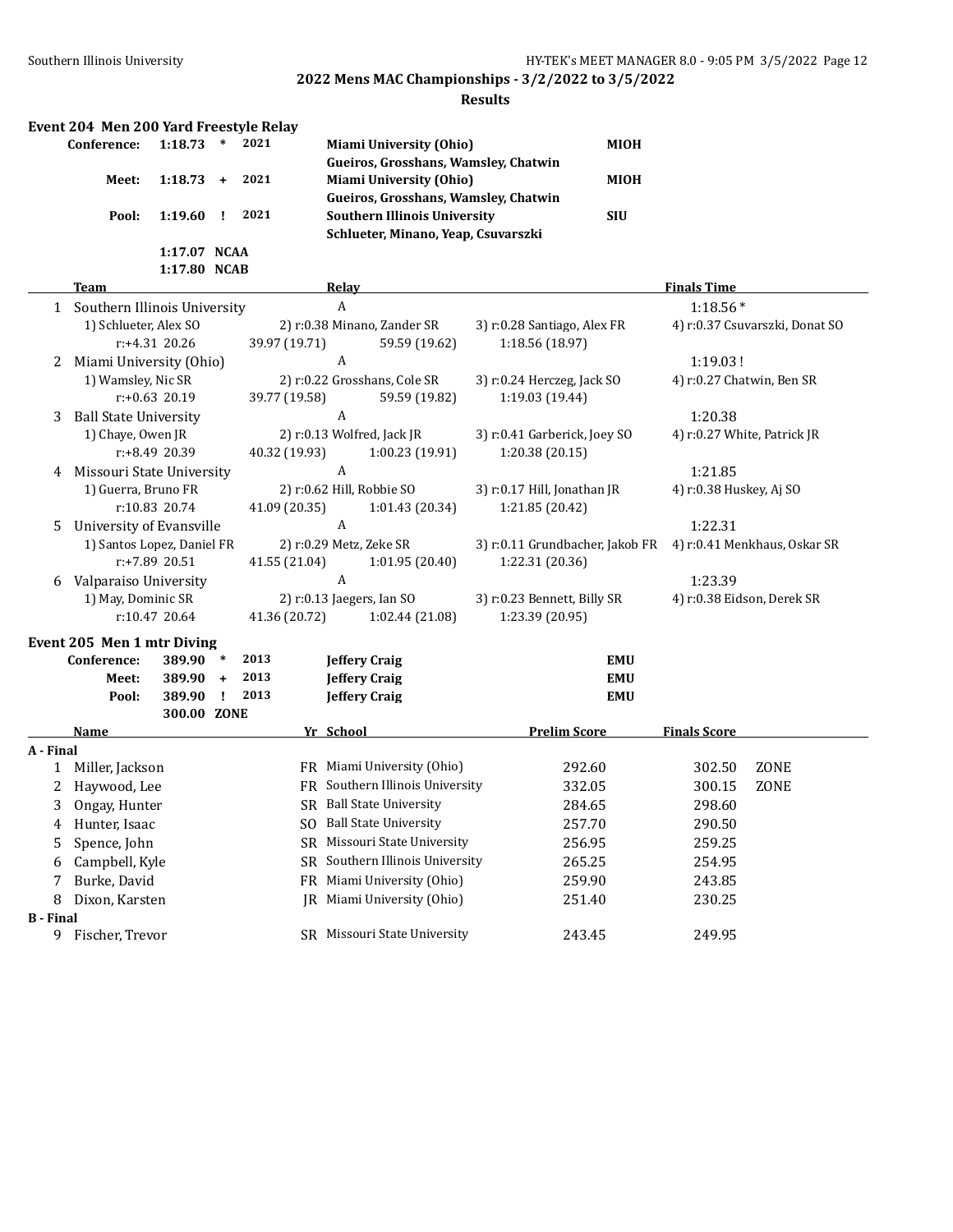|                  | Event 205 Men 1 mtr Diving               |                                               |              |                      |               |                                                                      |                                        |                     |             |
|------------------|------------------------------------------|-----------------------------------------------|--------------|----------------------|---------------|----------------------------------------------------------------------|----------------------------------------|---------------------|-------------|
|                  | Conference:<br>Meet:<br>Pool:            | 389.90 *<br>389.90 +<br>389.90<br>300.00 ZONE | $\mathbf{I}$ | 2013<br>2013<br>2013 |               | <b>Jeffery Craig</b><br><b>Jeffery Craig</b><br><b>Jeffery Craig</b> | <b>EMU</b><br><b>EMU</b><br><b>EMU</b> |                     |             |
|                  | Name                                     |                                               |              |                      |               | Yr School                                                            |                                        | <b>Prelim Score</b> |             |
|                  | <b>Preliminaries</b>                     |                                               |              |                      |               |                                                                      |                                        |                     |             |
|                  | 1 Haywood, Lee                           |                                               |              |                      |               | FR Southern Illinois University                                      |                                        | 332.05              | qZONE       |
| 2                | Miller, Jackson                          |                                               |              |                      |               | FR Miami University (Ohio)                                           |                                        | 292.60              | q           |
| 3                | Ongay, Hunter                            |                                               |              |                      |               | SR Ball State University                                             |                                        | 284.65              | q           |
| 4                | Campbell, Kyle                           |                                               |              |                      |               | SR Southern Illinois University                                      |                                        | 265.25              | q           |
| 5                | Burke, David                             |                                               |              |                      |               | FR Miami University (Ohio)                                           |                                        | 259.90              | q           |
| 6                | Hunter, Isaac                            |                                               |              |                      |               | SO Ball State University                                             |                                        | 257.70              | $\mathbf q$ |
| 7                | Spence, John                             |                                               |              |                      |               | SR Missouri State University                                         |                                        | 256.95              | q           |
| 8                | Dixon, Karsten                           |                                               |              |                      |               | JR Miami University (Ohio)                                           |                                        | 251.40              | q           |
| 9                | Fischer, Trevor                          |                                               |              |                      |               | SR Missouri State University                                         |                                        | 243.45              | $\mathbf q$ |
|                  | Event 301 Men 100 Yard Butterfly         |                                               |              |                      |               |                                                                      |                                        |                     |             |
|                  | Conference:                              | 45.99 *                                       |              | 2019                 |               | <b>Kavky Mota</b>                                                    | MIOH                                   |                     |             |
|                  | Meet:                                    | $46.84 +$                                     |              | 2016                 |               | <b>Artur Osvath</b>                                                  | <b>MSU</b>                             |                     |             |
|                  | Pool:                                    | 46.66                                         | $\mathbf{I}$ | 2017                 |               | <b>Phillop Willett</b>                                               | <b>UB</b>                              |                     |             |
|                  |                                          | 44.96 NCAA                                    |              |                      |               |                                                                      |                                        |                     |             |
|                  |                                          | 47.43 NCAB                                    |              |                      |               |                                                                      |                                        |                     |             |
|                  | Name                                     |                                               |              |                      |               | Yr School                                                            | <b>Prelim Time</b>                     | <b>Finals Time</b>  |             |
| A - Final        |                                          |                                               |              |                      |               |                                                                      |                                        |                     |             |
|                  | 1 Khrypunov, Yevhen                      |                                               |              |                      |               | FR Southern Illinois University                                      | 47.57                                  | 47.24               | <b>NCAB</b> |
|                  | $r: +0.71$ 22.06                         |                                               |              |                      | 47.24 (25.18) | FR University of Evansville                                          |                                        |                     |             |
| 2                | Santos Lopez, Daniel<br>$r: +0.71$ 22.38 |                                               |              |                      | 48.29 (25.91) |                                                                      | 48.51                                  | 48.29               |             |
| 3                | Handshoe, Bryce                          |                                               |              |                      |               | JR Ball State University                                             | 48.69                                  | 48.38               |             |
|                  | $r: +0.66$ 22.61                         |                                               |              |                      | 48.38 (25.77) |                                                                      |                                        |                     |             |
| 4                | Sego, Ryan                               |                                               |              |                      |               | SR Miami University (Ohio)                                           | 48.47                                  | 48.40               |             |
|                  | $r: +0.66$ 22.30                         |                                               |              |                      | 48.40 (26.10) |                                                                      |                                        |                     |             |
| 5                | Chatwin, Ben                             |                                               |              |                      |               | SR Miami University (Ohio)                                           | 49.11                                  | 48.58               |             |
|                  | $r: +0.67$ 22.42                         |                                               |              |                      | 48.58 (26.16) |                                                                      |                                        |                     |             |
| 6                | Domenico, Riccardo                       |                                               |              |                      |               | <b>IR</b> University of Evansville                                   | 49.01                                  | 48.63               |             |
|                  | $r: +0.65$ 22.27                         |                                               |              |                      | 48.63 (26.36) |                                                                      |                                        |                     |             |
| 7                | Dulay, Adrian                            |                                               |              |                      |               | SO Miami University (Ohio)                                           | 49.14                                  | 48.93               |             |
|                  | $r: +0.61$ 22.50                         |                                               |              |                      | 48.93 (26.43) |                                                                      |                                        |                     |             |
|                  | 8 Pareja, Diego                          |                                               |              |                      |               | FR Miami University (Ohio)                                           | 49.03                                  | 49.62               |             |
|                  | r:+0.74 22.90                            |                                               |              |                      | 49.62 (26.72) |                                                                      |                                        |                     |             |
| <b>B</b> - Final |                                          |                                               |              |                      |               | SR Southern Illinois University                                      |                                        | 49.12               |             |
|                  | 9 Minano, Zander<br>r:+0.66 22.58        |                                               |              |                      | 49.12 (26.54) |                                                                      | 49.16                                  |                     |             |
| 10               | Smith, Trey                              |                                               |              |                      |               | SO Southern Illinois University                                      | 49.23                                  | 49.19               |             |
|                  | r:+0.69 23.24                            |                                               |              |                      | 49.19 (25.95) |                                                                      |                                        |                     |             |
| 11               | McLarty, Duncan                          |                                               |              |                      |               | SR Ball State University                                             | 50.42                                  | 49.39               |             |
|                  | r:+0.70 22.82                            |                                               |              |                      | 49.39 (26.57) |                                                                      |                                        |                     |             |
| 12               | Ransom, Max                              |                                               |              |                      |               | JR Southern Illinois University                                      | 49.50                                  | 49.53               |             |
|                  | r:+0.65 22.89                            |                                               |              |                      | 49.53 (26.64) |                                                                      |                                        |                     |             |
| 13               | Miller, Fitz                             |                                               |              |                      |               | JR Miami University (Ohio)                                           | 49.33                                  | 49.58               |             |
|                  | $r: +0.70$ 23.30                         |                                               |              |                      | 49.58 (26.28) |                                                                      |                                        |                     |             |
|                  | 14 Vaughn, James                         |                                               |              |                      |               | <b>IR</b> Missouri State University                                  | 49.42                                  | 49.97               |             |
|                  | $r: +0.67$ 23.58                         |                                               |              |                      | 49.97 (26.39) |                                                                      |                                        |                     |             |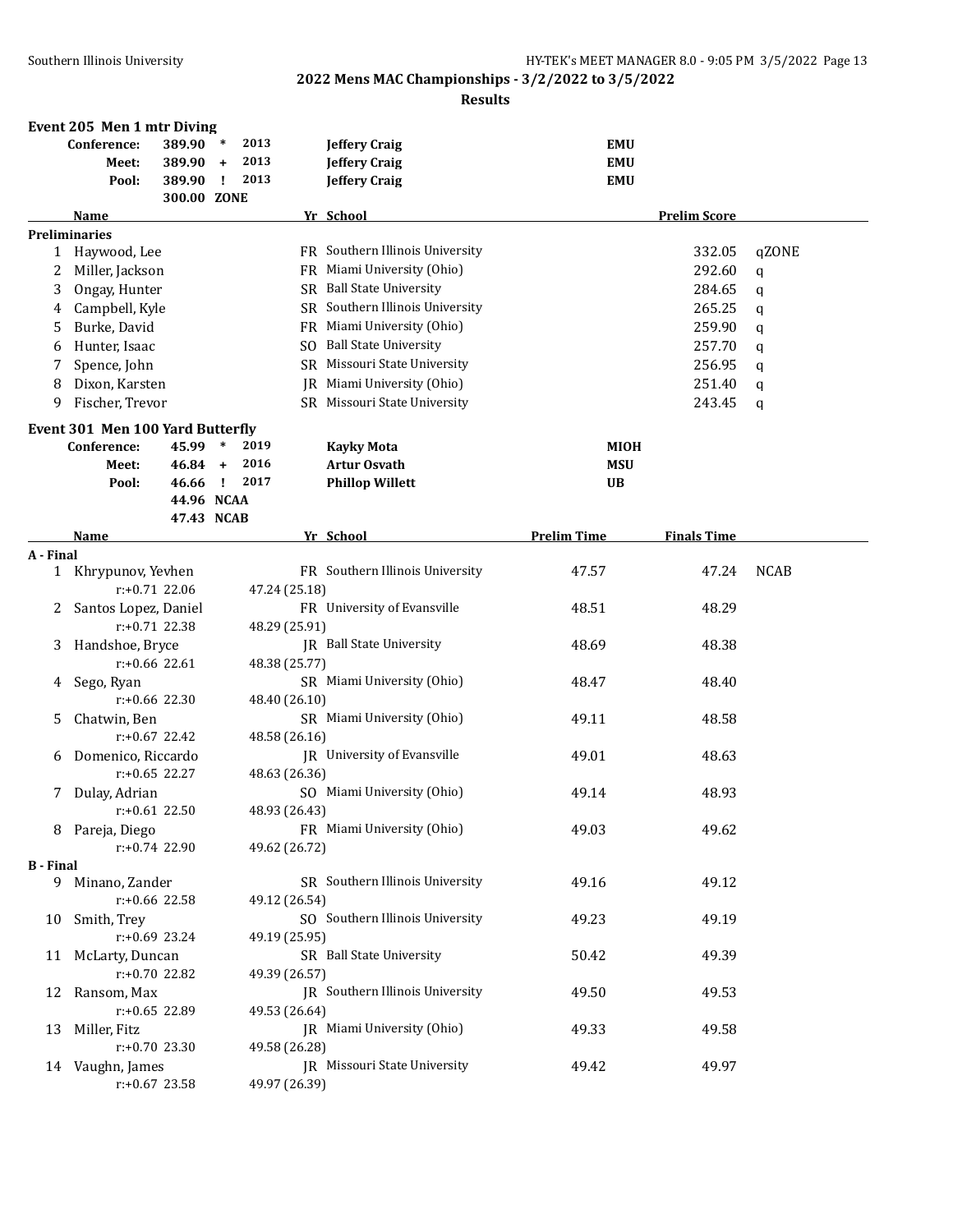|       | B - Final  (Event 301 Men 100 Yard Butterfly) |            |              |               |                                 |                    |                    |   |
|-------|-----------------------------------------------|------------|--------------|---------------|---------------------------------|--------------------|--------------------|---|
|       | <b>Name</b>                                   |            |              |               | Yr School                       | <b>Prelim Time</b> | <b>Finals Time</b> |   |
| $*15$ | Eidson, Derek                                 |            |              |               | SR Valparaiso University        | 50.31              | 50.71              |   |
|       | r:+0.70 23.54                                 |            |              | 50.71 (27.17) |                                 |                    |                    |   |
| *15   | Mitsynskyy, Michael                           |            |              |               | FR Ball State University        | 50.56              | 50.71              |   |
|       | $r: +0.65$ 23.71                              |            |              | 50.71 (27.00) |                                 |                    |                    |   |
|       | Event 301 Men 100 Yard Butterfly              |            |              |               |                                 |                    |                    |   |
|       | Conference:                                   | 45.99      | $\ast$       | 2019          | <b>Kayky Mota</b>               | MIOH               |                    |   |
|       | Meet:                                         | $46.84 +$  |              | 2016          | <b>Artur Osvath</b>             | <b>MSU</b>         |                    |   |
|       | Pool:                                         | 46.66      | $\mathbf{I}$ | 2017          | <b>Phillop Willett</b>          | <b>UB</b>          |                    |   |
|       |                                               | 44.96 NCAA |              |               |                                 |                    |                    |   |
|       |                                               | 47.43 NCAB |              |               |                                 |                    |                    |   |
|       | Name                                          |            |              |               | Yr School                       | <b>Seed Time</b>   | <b>Prelim Time</b> |   |
|       | <b>Preliminaries</b>                          |            |              |               |                                 |                    |                    |   |
|       | 1 Khrypunov, Yevhen                           |            |              |               | FR Southern Illinois University |                    | 47.57              | q |
|       | $r: +0.71$ 22.30                              |            |              | 47.57 (25.27) |                                 |                    |                    |   |
| 2     | Sego, Ryan                                    |            |              |               | SR Miami University (Ohio)      |                    | 48.47              | q |
|       | $r: +0.67$ 22.45                              |            |              | 48.47 (26.02) |                                 |                    |                    |   |
| 3     | Santos Lopez, Daniel                          |            |              |               | FR University of Evansville     |                    | 48.51              | q |
|       | $r: +8.61$ 22.23                              |            |              | 48.51 (26.28) |                                 |                    |                    |   |
| 4     | Handshoe, Bryce                               |            |              |               | JR Ball State University        |                    | 48.69              | a |
|       | $r: +0.68$ 22.43                              |            |              | 48.69 (26.26) |                                 |                    |                    |   |
| 5     | Domenico, Riccardo                            |            |              |               | JR University of Evansville     |                    | 49.01              | q |
|       | $r: +0.67$ 22.62                              |            |              | 49.01 (26.39) |                                 |                    |                    |   |
| 6     | Pareja, Diego                                 |            |              |               | FR Miami University (Ohio)      |                    | 49.03              | a |
|       | r:+6.07 22.92                                 |            |              | 49.03 (26.11) |                                 |                    |                    |   |
| 7     | Chatwin, Ben                                  |            |              |               | SR Miami University (Ohio)      |                    | 49.11              | q |
|       | r:+8.28 22.45                                 |            |              | 49.11 (26.66) |                                 |                    |                    |   |
| 8     | Dulay, Adrian                                 |            |              |               | SO Miami University (Ohio)      |                    | 49.14              | q |
|       | r:+5.89 22.56                                 |            |              | 49.14 (26.58) |                                 |                    |                    |   |
| 9.    | Minano, Zander                                |            |              |               | SR Southern Illinois University |                    | 49.16              | q |
|       | r:+7.56 22.71                                 |            |              | 49.16 (26.45) |                                 |                    |                    |   |
| 10    | Smith, Trey                                   |            |              |               | SO Southern Illinois University |                    | 49.23              | q |
|       | r:+8.80 22.11                                 |            |              | 49.23 (27.12) |                                 |                    |                    |   |
| 11    | Miller, Fitz                                  |            |              |               | JR Miami University (Ohio)      |                    | 49.33              | q |
|       | $r: +0.70$ 23.21                              |            |              | 49.33 (26.12) |                                 |                    |                    |   |
|       | 12 Vaughn, James                              |            |              |               | JR Missouri State University    |                    | 49.42              | q |
|       | r:+0.67 22.97                                 |            |              | 49.42 (26.45) |                                 |                    |                    |   |
| 13    | Ransom, Max                                   |            |              |               | JR Southern Illinois University |                    | 49.50              | q |
|       | r:+0.64 22.98                                 |            |              | 49.50 (26.52) |                                 |                    |                    |   |
| 14    | Eidson, Derek                                 |            |              |               | SR Valparaiso University        |                    | 50.31              | q |
|       | r:+0.72 23.42                                 |            |              | 50.31 (26.89) |                                 |                    |                    |   |
| 15    | McLarty, Duncan                               |            |              |               | SR Ball State University        |                    | 50.42              | q |
|       | r:+0.70 23.34                                 |            |              | 50.42 (27.08) |                                 |                    |                    |   |
| 16    | Mitsynskyy, Michael                           |            |              |               | FR Ball State University        |                    | 50.56              | q |
|       | r:+0.70 23.75                                 |            |              | 50.56 (26.81) |                                 |                    |                    |   |
| 17    | Schuster, Nick                                |            |              |               | SO Missouri State University    |                    | 50.89              |   |
|       | $r: +0.75$ 23.42                              |            |              | 50.89 (27.47) |                                 |                    |                    |   |
| 18    | Grundbacher, Jakob                            |            |              |               | FR University of Evansville     |                    | 50.95              |   |
|       | r:+0.70 24.06                                 |            |              | 50.95 (26.89) |                                 |                    |                    |   |
|       | 19 Burgess, Keenan                            |            |              |               | SR Valparaiso University        |                    | 53.81              |   |
|       | $r: +0.75$ 25.12                              |            |              | 53.81 (28.69) |                                 |                    |                    |   |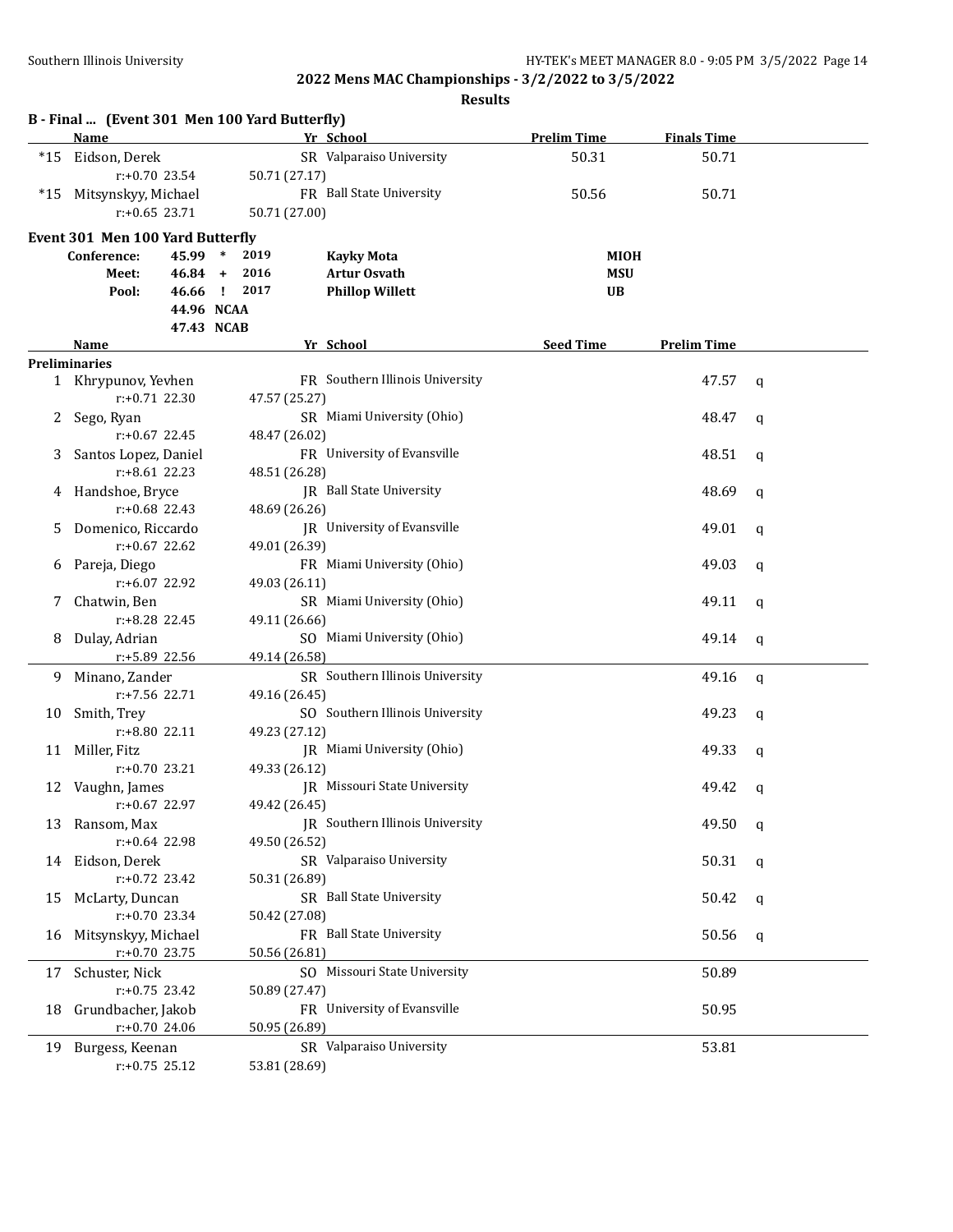**Results**

## **Preliminaries ... (Event 301 Men 100 Yard Butterfly)**

|                  | <b>Name</b>               | Yr School       |                                     | <b>Seed Time</b>   | <b>Prelim Time</b> |             |
|------------------|---------------------------|-----------------|-------------------------------------|--------------------|--------------------|-------------|
|                  | 20 Garman, Janson         |                 | SR University of Evansville         |                    | 56.27              |             |
|                  | r:+0.68 25.64             | 56.27 (30.63)   |                                     |                    |                    |             |
| $---$            | Spear, Scott              |                 | FR Miami University (Ohio)          |                    | X49.16             |             |
|                  | $r: +0.65$ 23.00          | 49.16 (26.16)   |                                     |                    |                    |             |
|                  | Clouatre, Jack            |                 | JR Miami University (Ohio)          |                    | X49.95             |             |
|                  | r:+8.56 23.10             | 49.95 (26.85)   |                                     |                    |                    |             |
|                  | Hoffman, Spencer          |                 | SO Southern Illinois University     |                    | X50.52             |             |
|                  | $r: +0.70$ 23.09          | 50.52 (27.43)   |                                     |                    |                    |             |
|                  |                           |                 |                                     |                    |                    |             |
|                  | Ketcham, Jackson          |                 | SO Ball State University            |                    | X52.11             |             |
|                  | $r: +0.76$ 24.22          | 52.11 (27.89)   |                                     |                    |                    |             |
|                  | Witteveen, Bennet         |                 | SR Ball State University            |                    | X52.48             |             |
|                  | $r: +6.79$ 24.64          | 52.48 (27.84)   |                                     |                    |                    |             |
|                  | Whitehead, Michael        |                 | JR University of Evansville         |                    | X53.31             |             |
|                  | $r: +0.65$ 24.43          | 53.31 (28.88)   |                                     |                    |                    |             |
|                  | Nance, Aulden             |                 | SR University of Evansville         |                    | X56.72             |             |
|                  | $r: +0.79$ 26.69          | 56.72 (30.03)   |                                     |                    |                    |             |
|                  | Event 302 Men 400 Yard IM |                 |                                     |                    |                    |             |
|                  | Conference:<br>3:45.00    | 2015<br>$\ast$  | <b>Uvis Kalnins</b>                 | <b>EMU</b>         |                    |             |
|                  | Meet:<br>3:45.00          | 2015<br>$+$     | <b>Uvis Kalnins</b>                 | <b>MSU</b>         |                    |             |
|                  | Pool:                     | 3:46.67 ! 2017  | <b>Phillip Willett</b>              | <b>MSU</b>         |                    |             |
|                  | 3:39.16 NCAA              |                 |                                     |                    |                    |             |
|                  | 3:51.46 NCAB              |                 |                                     |                    |                    |             |
|                  | <b>Name</b>               | Yr School       |                                     | <b>Prelim Time</b> | <b>Finals Time</b> |             |
| A - Final        |                           |                 |                                     |                    |                    |             |
|                  | 1 Duvenhage, Henju        |                 | SO Miami University (Ohio)          | 3:49.89            | 3:49.04            | <b>NCAB</b> |
|                  | $r: +0.68$ 22.74          | 49.39 (26.65)   | 1:17.45 (28.06)                     | 1:45.65 (28.20)    |                    |             |
|                  |                           |                 | 3:20.50 (28.49)                     |                    |                    |             |
|                  | 2:17.80 (32.15)           | 2:52.01 (34.21) | SO Missouri State University        | 3:49.04 (28.54)    |                    |             |
|                  | 2 Huskey, Aj              |                 |                                     | 3:54.72            | 3:49.51            | <b>NCAB</b> |
|                  | $r: +0.65$ 23.63          | 50.61 (26.98)   | 1:19.87 (29.26)                     | 1:49.15 (29.28)    |                    |             |
|                  | 2:21.99 (32.84)           | 2:55.38 (33.39) | 3:23.49 (28.11)                     | 3:49.51 (26.02)    |                    |             |
| 3                | Moffatt, Dylan            |                 | SO Missouri State University        | 3:53.94            | 3:51.04            | <b>NCAB</b> |
|                  | $r: +0.68$ 24.36          | 51.83 (27.47)   | 1:21.90 (30.07)                     | 1:51.67 (29.77)    |                    |             |
|                  | 2:25.07 (33.40)           | 2:58.73 (33.66) | 3:25.28 (26.55)                     | 3:51.04 (25.76)    |                    |             |
|                  | 4 Lewis, Tyler            |                 | <b>IR</b> Missouri State University | 3:57.34            | 3:53.06            |             |
|                  | $r: +0.74$ 24.75          | 52.87 (28.12)   | 1:22.82 (29.95)                     | 1:53.13 (30.31)    |                    |             |
|                  | 2:25.54 (32.41)           | 2:58.76 (33.22) | 3:26.16 (27.40)                     | 3:53.06 (26.90)    |                    |             |
| 5.               | Bann, Zach                |                 | FR Miami University (Ohio)          | 3:58.28            | 3:56.73            |             |
|                  | r:+0.66 24.34             | 53.05 (28.71)   | 1:23.16 (30.11)                     | 1:52.35 (29.19)    |                    |             |
|                  | 2:26.24 (33.89)           | 3:00.88 (34.64) | 3:29.49 (28.61)                     | 3:56.73 (27.24)    |                    |             |
| 6                | Marshall, Ian             |                 | JR Southern Illinois University     | 3:58.01            | 3:56.90            |             |
|                  | r:+0.64 25.98             | 55.11 (29.13)   | 1:26.07 (30.96)                     | 1:56.28 (30.21)    |                    |             |
|                  | 2:29.89 (33.61)           | 3:03.52 (33.63) | 3:31.39 (27.87)                     | 3:56.90 (25.51)    |                    |             |
|                  | 7 Hassan, Selim           |                 | FR Southern Illinois University     | 3:59.13            | 3:58.95            |             |
|                  | $r: +0.70$ 25.36          | 54.15 (28.79)   | 1:24.76 (30.61)                     | 1:54.69 (29.93)    |                    |             |
|                  | 2:29.04 (34.35)           | 3:03.73 (34.69) | 3:31.76 (28.03)                     | 3:58.95 (27.19)    |                    |             |
| 8                | Flessner, Sam             |                 | JR Southern Illinois University     | 3:58.21            | 4:00.50            |             |
|                  | r:+0.77 26.38             | 56.10 (29.72)   | 1:28.02 (31.92)                     | 1:59.53 (31.51)    |                    |             |
|                  | 2:32.14 (32.61)           | 3:05.49 (33.35) | 3:33.78 (28.29)                     | 4:00.50 (26.72)    |                    |             |
| <b>B</b> - Final |                           |                 |                                     |                    |                    |             |
| 9                | Rosin, Yonatan            |                 | FR Miami University (Ohio)          | 4:01.81            | 3:58.51            |             |
|                  | $r: +0.73$ 25.26          | 54.13 (28.87)   | 1:25.03 (30.90)                     | 1:55.82 (30.79)    |                    |             |
|                  | 2:30.35 (34.53)           | 3:04.92 (34.57) | 3:32.22 (27.30)                     | 3:58.51 (26.29)    |                    |             |
|                  |                           |                 |                                     |                    |                    |             |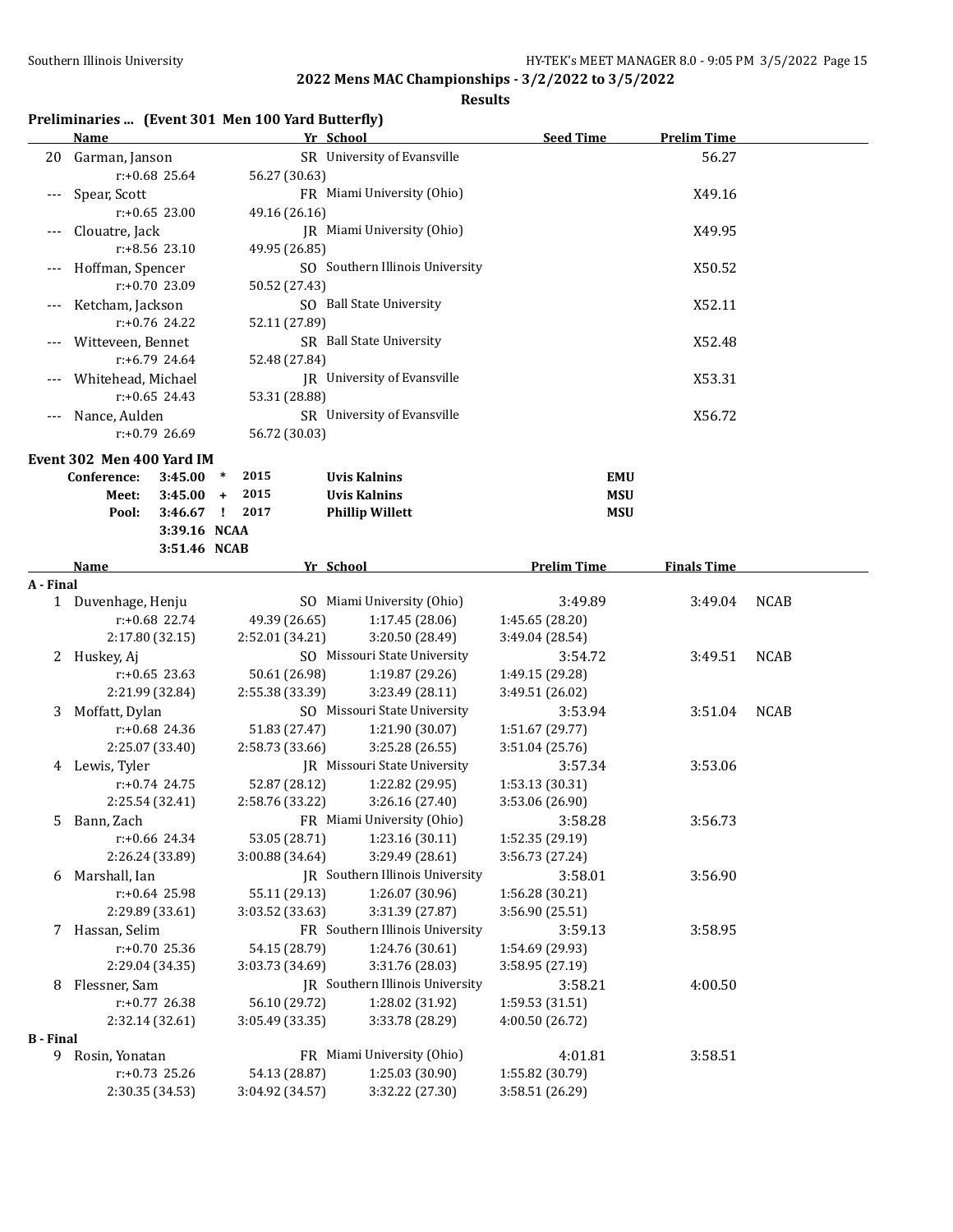**Results**

# **B - Final ... (Event 302 Men 400 Yard IM)**

|    | <b>Name</b>               |                  |                 | Yr School                       | <b>Prelim Time</b> | <b>Finals Time</b> |       |
|----|---------------------------|------------------|-----------------|---------------------------------|--------------------|--------------------|-------|
|    | 10 Zishka, Zach           |                  |                 | SO Ball State University        | 4:02.33            | 4:00.12            |       |
|    |                           | r:+0.76 25.21    | 54.01 (28.80)   | 1:24.78 (30.77)                 | 1:54.80 (30.02)    |                    |       |
|    |                           | 2:28.99 (34.19)  | 3:04.11 (35.12) | 3:32.87 (28.76)                 | 4:00.12 (27.25)    |                    |       |
|    | 11 Berzai, Andrew         |                  |                 | FR Valparaiso University        | 4:00.92            | 4:00.78            |       |
|    |                           | $r: +0.81$ 25.17 | 53.83 (28.66)   | 1:26.14 (32.31)                 | 1:57.35 (31.21)    |                    |       |
|    |                           | 2:30.40 (33.05)  | 3:04.31 (33.91) | 3:33.12 (28.81)                 | 4:00.78 (27.66)    |                    |       |
|    | 12 Kruglov, Max           |                  |                 | FR Ball State University        | 4:04.30            | 4:01.48            |       |
|    |                           | r:+0.73 25.69    | 54.14 (28.45)   | 1:25.11 (30.97)                 | 1:55.65 (30.54)    |                    |       |
|    |                           | 2:30.32 (34.67)  | 3:05.42 (35.10) | 3:33.94 (28.52)                 | 4:01.48 (27.54)    |                    |       |
| 13 | Killian, David            |                  |                 | SR University of Evansville     | 4:05.10            | 4:02.72            |       |
|    |                           | r:+0.79 26.00    | 55.05 (29.05)   | 1:25.09 (30.04)                 | 1:55.29 (30.20)    |                    |       |
|    |                           | 2:30.95 (35.66)  | 3:06.82 (35.87) | 3:34.97 (28.15)                 | 4:02.72 (27.75)    |                    |       |
|    | 14 Welker, Ethan          |                  |                 | FR Valparaiso University        | 4:07.14            | 4:06.27            |       |
|    |                           | r:+0.73 25.92    | 55.18 (29.26)   | 1:27.20 (32.02)                 | 1:58.56 (31.36)    |                    |       |
|    |                           | 2:33.79 (35.23)  | 3:09.42 (35.63) | 3:39.09 (29.67)                 | 4:06.27 (27.18)    |                    |       |
|    |                           |                  |                 | JR Missouri State University    | 4:06.72            | 4:08.10            |       |
|    | 15 Vaughn, James          | r:+0.73 25.84    | 54.49 (28.65)   | 1:27.20 (32.71)                 |                    |                    |       |
|    |                           |                  |                 |                                 | 1:59.41 (32.21)    |                    |       |
|    |                           | 2:34.45 (35.04)  | 3:09.94 (35.49) | 3:39.78 (29.84)                 | 4:08.10 (28.32)    |                    |       |
|    | 16 Tan, Ee                |                  |                 | SR University of Evansville     | 4:13.92            | 4:16.78            |       |
|    |                           | $r: +0.70$ 25.13 | 54.08 (28.95)   | 1:27.25 (33.17)                 | 2:00.25 (33.00)    |                    |       |
|    |                           | 2:37.29 (37.04)  | 3:14.70 (37.41) | 3:46.20 (31.50)                 | 4:16.78 (30.58)    |                    |       |
|    | Event 302 Men 400 Yard IM |                  |                 |                                 |                    |                    |       |
|    | Conference:               | 3:45.00          | 2015<br>$\ast$  | <b>Uvis Kalnins</b>             | <b>EMU</b>         |                    |       |
|    | Meet:                     | $3:45.00 +$      | 2015            | <b>Uvis Kalnins</b>             | <b>MSU</b>         |                    |       |
|    | Pool:                     | $3:46.67$ !      | 2017            | <b>Phillip Willett</b>          | <b>MSU</b>         |                    |       |
|    |                           | 3:39.16 NCAA     |                 |                                 |                    |                    |       |
|    |                           | 3:51.46 NCAB     |                 |                                 |                    |                    |       |
|    | Name                      |                  |                 | Yr School                       | <b>Seed Time</b>   | <b>Prelim Time</b> |       |
|    | <b>Preliminaries</b>      |                  |                 |                                 |                    |                    |       |
|    | 1 Duvenhage, Henju        |                  |                 | SO Miami University (Ohio)      |                    | 3:49.89            | qNCAB |
|    |                           | r:+0.71 23.06    | 50.60 (27.54)   | 1:19.72 (29.12)                 | 1:48.52 (28.80)    |                    |       |
|    |                           | 2:20.86 (32.34)  | 2:54.09 (33.23) | 3:22.34 (28.25)                 | 3:49.89 (27.55)    |                    |       |
|    | 2 Moffatt, Dylan          |                  |                 | SO Missouri State University    |                    | 3:53.94            | q     |
|    |                           | $r: +0.71$ 24.35 | 52.18 (27.83)   | 1:22.49 (30.31)                 | 1:51.96 (29.47)    |                    |       |
|    |                           | 2:25.60 (33.64)  | 2:59.69 (34.09) | 3:27.29 (27.60)                 | 3:53.94 (26.65)    |                    |       |
|    | 3 Huskey, Aj              |                  |                 | SO Missouri State University    |                    | 3:54.72            | q     |
|    |                           | $r: +0.65$ 24.11 | 51.35 (27.24)   | 1:21.09 (29.74)                 | 1:50.77 (29.68)    |                    |       |
|    |                           | 2:23.78 (33.01)  | 2:57.12 (33.34) | 3:26.92 (29.80)                 | 3:54.72 (27.80)    |                    |       |
|    | 4 Lewis, Tyler            |                  |                 | JR Missouri State University    |                    | 3:57.34            | q     |
|    |                           | r:+0.76 24.92    | 53.51 (28.59)   | 1:24.40 (30.89)                 | 1:55.49 (31.09)    |                    |       |
|    |                           | 2:28.61 (33.12)  | 3:01.92 (33.31) | 3:31.33 (29.41)                 | 3:57.34 (26.01)    |                    |       |
| 5  | Marshall, Ian             |                  |                 | JR Southern Illinois University |                    | 3:58.01            | q     |
|    |                           | r:+0.67 25.99    | 54.96 (28.97)   | 1:26.39 (31.43)                 | 1:56.82 (30.43)    |                    |       |
|    |                           | 2:30.61 (33.79)  | 3:04.47 (33.86) | 3:32.19 (27.72)                 | 3:58.01 (25.82)    |                    |       |
| 6  | Flessner, Sam             |                  |                 | JR Southern Illinois University |                    | 3:58.21            | q     |
|    |                           | r:+0.79 26.34    | 55.75 (29.41)   | 1:27.58 (31.83)                 | 1:59.46 (31.88)    |                    |       |
|    | 2:31.73 (32.27)           |                  |                 | 3:32.02 (27.53)                 | 3:58.21 (26.19)    |                    |       |
|    | 7 Bann, Zach              |                  | 3:04.49 (32.76) |                                 |                    |                    |       |
|    |                           |                  |                 | FR Miami University (Ohio)      |                    | 3:58.28            | q     |
|    |                           | r:+0.66 24.44    | 53.53 (29.09)   | 1:24.05 (30.52)                 | 1:53.53 (29.48)    |                    |       |
|    |                           | 2:27.07 (33.54)  | 3:01.89 (34.82) | 3:31.00 (29.11)                 | 3:58.28 (27.28)    |                    |       |
| 8  | Hassan, Selim             |                  |                 | FR Southern Illinois University |                    | 3:59.13            | q     |
|    |                           | r:+0.72 25.52    | 54.70 (29.18)   | 1:25.77 (31.07)                 | 1:56.28 (30.51)    |                    |       |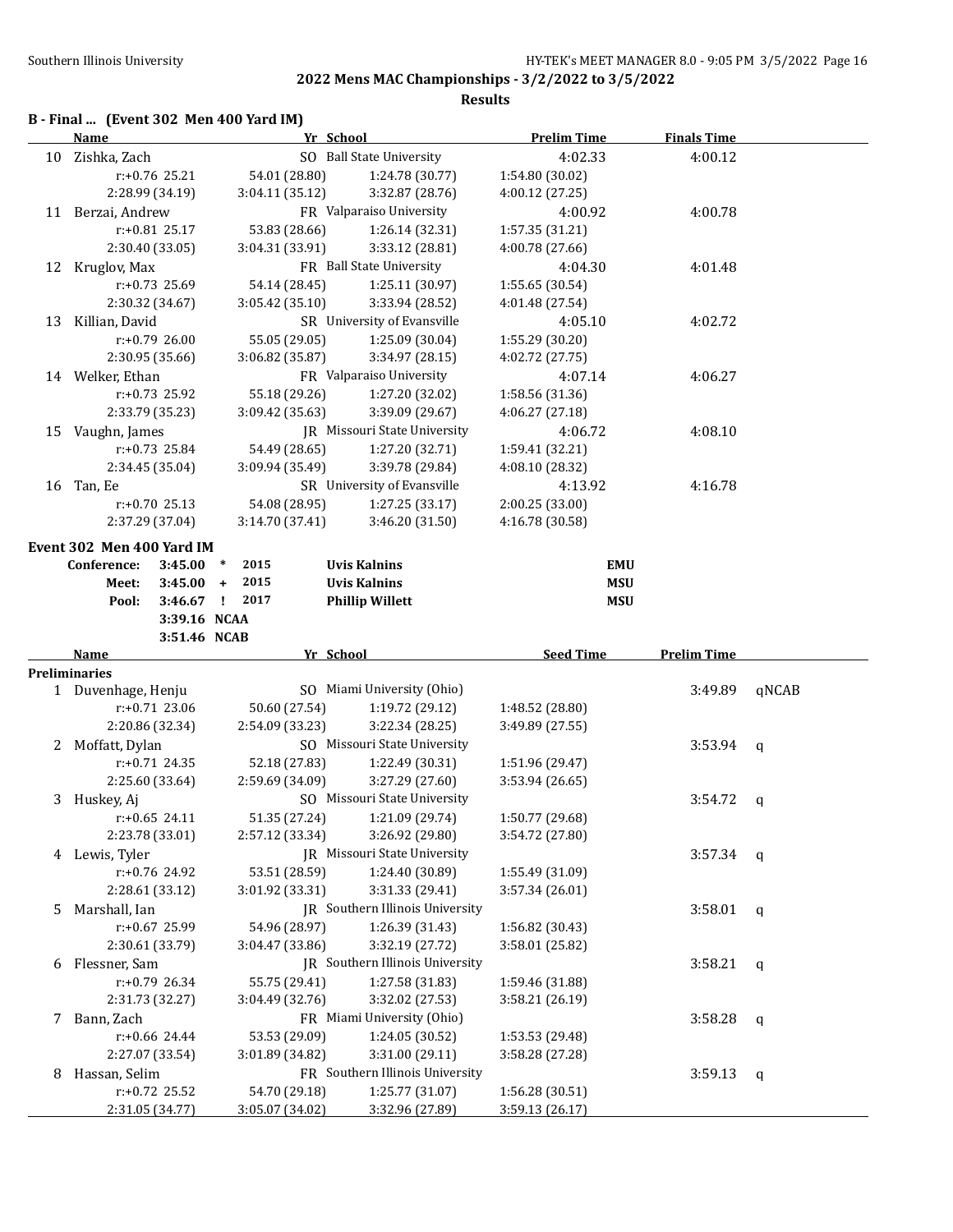**Results**

## **Preliminaries ... (Event 302 Men 400 Yard IM)**

|       | Name                | Yr School       |                                 | <b>Seed Time</b> | <b>Prelim Time</b> |             |
|-------|---------------------|-----------------|---------------------------------|------------------|--------------------|-------------|
| 9     | Berzai, Andrew      |                 | FR Valparaiso University        |                  | 4:00.92            | $\mathbf q$ |
|       | $r: +0.79$ 25.26    | 54.22 (28.96)   | 1:27.00 (32.78)                 | 1:58.73 (31.73)  |                    |             |
|       | 2:31.92 (33.19)     | 3:05.21 (33.29) | 3:33.71 (28.50)                 | 4:00.92 (27.21)  |                    |             |
| 10    | Rosin, Yonatan      |                 | FR Miami University (Ohio)      |                  | 4:01.81            | q           |
|       | r:+0.70 25.80       | 54.92 (29.12)   | 1:26.43 (31.51)                 | 1:57.56 (31.13)  |                    |             |
|       | 2:32.30 (34.74)     | 3:07.94 (35.64) | 3:35.48 (27.54)                 | 4:01.81(26.33)   |                    |             |
|       | 11 Zishka, Zach     |                 | SO Ball State University        |                  | 4:02.33            | q           |
|       | r:+0.77 25.29       | 54.17 (28.88)   | 1:24.77 (30.60)                 | 1:54.69 (29.92)  |                    |             |
|       | 2:29.38 (34.69)     | 3:05.41 (36.03) | 3:34.19 (28.78)                 | 4:02.33 (28.14)  |                    |             |
| 12    | Kruglov, Max        |                 | FR Ball State University        |                  | 4:04.30            | $\mathbf q$ |
|       | r:+0.72 25.71       | 54.37 (28.66)   | 1:25.27 (30.90)                 | 1:56.09 (30.82)  |                    |             |
|       | 2:31.03 (34.94)     | 3:06.03 (35.00) | 3:35.16 (29.13)                 | 4:04.30 (29.14)  |                    |             |
| 13    | Killian, David      |                 | SR University of Evansville     |                  | 4:05.10            | q           |
|       | r:+0.82 26.22       | 55.68 (29.46)   | 1:25.73 (30.05)                 | 1:56.06 (30.33)  |                    |             |
|       | 2:32.49 (36.43)     | 3:08.52 (36.03) | 3:36.89 (28.37)                 | 4:05.10 (28.21)  |                    |             |
|       | 14 Vaughn, James    |                 | JR Missouri State University    |                  | 4:06.72            | q           |
|       | $r: +0.75$ 26.02    | 54.54 (28.52)   | 1:26.45 (31.91)                 | 1:57.48 (31.03)  |                    |             |
|       | 2:33.73 (36.25)     | 3:10.01 (36.28) | 3:39.03 (29.02)                 | 4:06.72 (27.69)  |                    |             |
| 15    | Welker, Ethan       |                 | FR Valparaiso University        |                  | 4:07.14            | q           |
|       | $r: +0.72$ 26.13    | 55.27 (29.14)   | 1:27.61 (32.34)                 | 1:59.03 (31.42)  |                    |             |
|       | 2:33.91 (34.88)     | 3:09.16 (35.25) | 3:38.86 (29.70)                 | 4:07.14 (28.28)  |                    |             |
|       | 16 Tan, Ee          |                 | SR University of Evansville     |                  | 4:13.92            | q           |
|       | $r: +0.71$ 25.40    | 56.60 (31.20)   | 1:28.44 (31.84)                 | 2:00.55 (32.11)  |                    |             |
|       | 2:37.16 (36.61)     | 3:13.17 (36.01) | 3:44.06 (30.89)                 | 4:13.92 (29.86)  |                    |             |
|       | 17 Hammett, Griffin |                 | JR University of Evansville     |                  | 4:14.30            |             |
|       | r:+0.68 26.11       | 55.63 (29.52)   | 1:28.87 (33.24)                 | 2:01.03 (32.16)  |                    |             |
|       | 2:37.47 (36.44)     | 3:14.45 (36.98) | 3:44.99 (30.54)                 | 4:14.30 (29.31)  |                    |             |
| 18    | Koetter, Alex       |                 | FR Valparaiso University        |                  | 4:16.72            |             |
|       | $r: +0.67$ 26.08    | 56.09 (30.01)   | 1:29.22 (33.13)                 | 2:02.69 (33.47)  |                    |             |
|       | 2:38.19 (35.50)     | 3:15.29 (37.10) | 3:46.39 (31.10)                 | 4:16.72 (30.33)  |                    |             |
|       | 19 Wilson, Drew     |                 | SO Valparaiso University        |                  | 4:27.43            |             |
|       | r:+0.81 27.04       | 59.28 (32.24)   | 1:34.02 (34.74)                 | 2:07.95 (33.93)  |                    |             |
|       | 2:45.36 (37.41)     | 3:23.04 (37.68) | 3:55.93 (32.89)                 | 4:27.43 (31.50)  |                    |             |
|       | Barrows, Nick       |                 | FR Miami University (Ohio)      |                  | X4:00.75           |             |
|       | $r: +0.69$ 25.65    | 54.28 (28.63)   | 1:26.65 (32.37)                 | 1:58.43 (31.78)  |                    |             |
|       | 2:31.64 (33.21)     | 3:06.18 (34.54) | 3:34.23 (28.05)                 | 4:00.75 (26.52)  |                    |             |
| ---   | Brosky, Paul        |                 | FR Miami University (Ohio)      |                  | X4:01.46           |             |
|       | $r: +0.77$ 25.50    | 54.55 (29.05)   | 1:25.04 (30.49)                 | 1:55.68 (30.64)  |                    |             |
|       | 2:29.63 (33.95)     | 3:03.94 (34.31) | 3:33.25 (29.31)                 | 4:01.46 (28.21)  |                    |             |
|       | Kinsler, Austin     |                 | SO Southern Illinois University |                  | X4:05.97           |             |
|       | r:+0.72 26.00       | 55.27 (29.27)   | 1:26.95 (31.68)                 | 1:59.17 (32.22)  |                    |             |
|       | 2:33.60 (34.43)     | 3:08.96 (35.36) | 3:38.00 (29.04)                 | 4:05.97 (27.97)  |                    |             |
| $---$ | Bradford, Nathan    |                 | FR University of Evansville     |                  | X4:26.95           |             |
|       | r:+0.68 27.70       | 1:00.37 (32.67) | 1:37.20 (36.83)                 | 2:12.42 (35.22)  |                    |             |
|       | 2:49.82 (37.40)     | 3:27.23 (37.41) | 3:57.85 (30.62)                 | 4:26.95 (29.10)  |                    |             |
|       |                     |                 |                                 |                  |                    |             |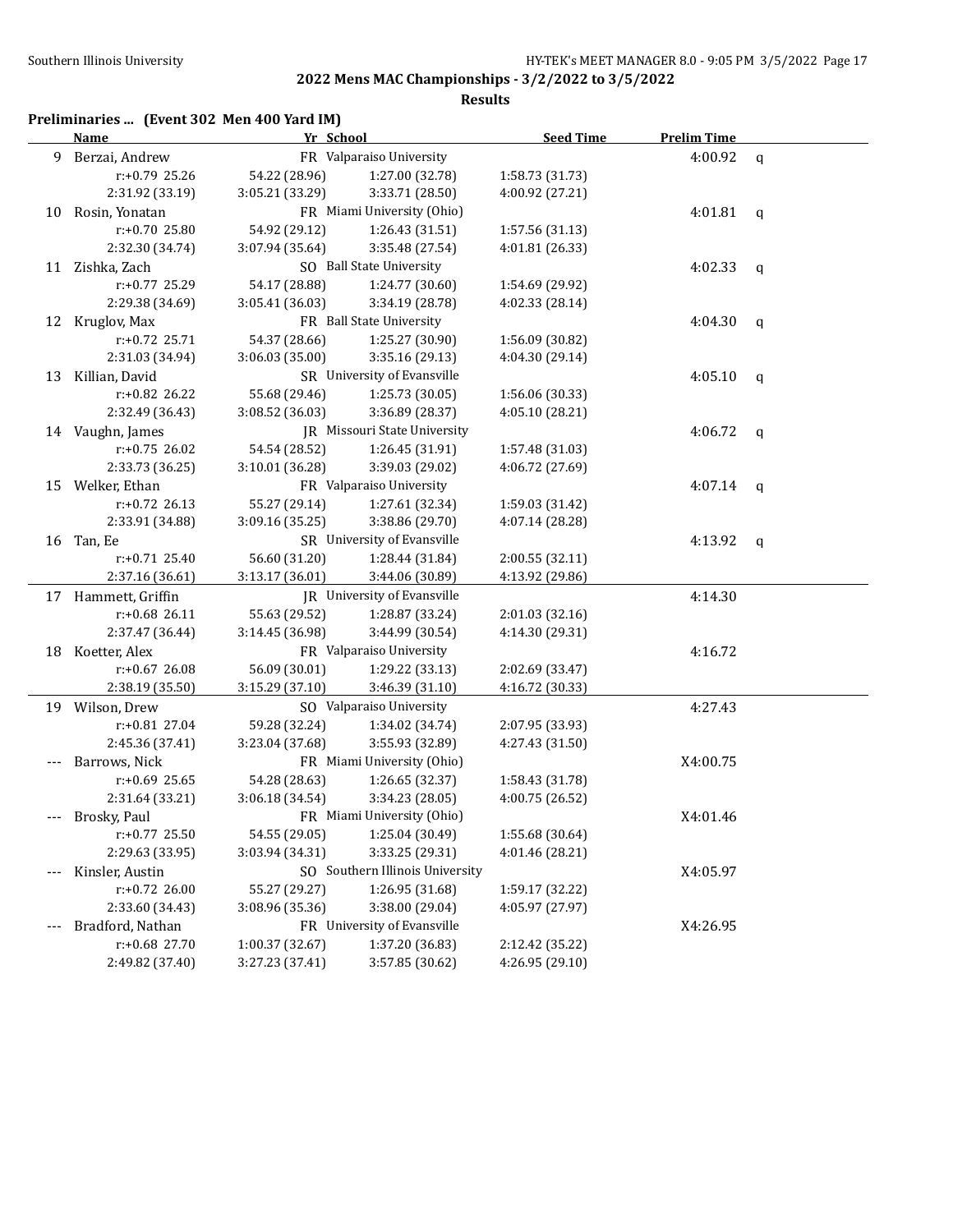|                  | Event 303 Men 200 Yard Freestyle |                                   |                                       |               |                                                                  |                                        |                    |   |
|------------------|----------------------------------|-----------------------------------|---------------------------------------|---------------|------------------------------------------------------------------|----------------------------------------|--------------------|---|
|                  | Conference:<br>Meet:<br>Pool:    | 1:34.20<br>1:34.20<br>$1:36.45$ ! | $\ast$<br>2016<br>2015<br>$+$<br>2013 |               | <b>Andrew Henry</b><br><b>Andrew Henry</b><br><b>Brian Moore</b> | <b>EMU</b><br><b>EMU</b><br><b>EMU</b> |                    |   |
|                  |                                  | 1:32.05 NCAA                      |                                       |               |                                                                  |                                        |                    |   |
|                  |                                  | 1:36.32 NCAB                      |                                       |               |                                                                  |                                        |                    |   |
|                  | Name                             |                                   |                                       |               | Yr School                                                        | <b>Prelim Time</b>                     | <b>Finals Time</b> |   |
| A - Final        |                                  |                                   |                                       |               |                                                                  |                                        |                    |   |
|                  | 1 Suzuki, Brunno                 |                                   |                                       |               | FR Missouri State University                                     | 1:39.66                                | 1:37.03            |   |
|                  |                                  | $r: +0.68$ 22.70                  |                                       | 47.02 (24.32) | 1:11.99 (24.97)                                                  | 1:37.03 (25.04)                        |                    |   |
|                  | 2 Krawczyk, Pawel                |                                   |                                       |               | SR Missouri State University                                     | 1:37.59                                | 1:37.41            |   |
|                  |                                  | $r: +0.76$ 22.86                  |                                       | 47.49 (24.63) | 1:12.44 (24.95)                                                  | 1:37.41 (24.97)                        |                    |   |
| 3                | Chavez, William                  |                                   |                                       |               | SO Southern Illinois University                                  | 1:38.59                                | 1:37.90            |   |
|                  |                                  | $r: +0.63$ 23.20                  |                                       | 48.01 (24.81) | 1:12.93 (24.92)                                                  | 1:37.90 (24.97)                        |                    |   |
|                  | 4 Djokovic, Uros                 |                                   |                                       |               | SO Miami University (Ohio)                                       | 1:38.55                                | 1:38.07            |   |
|                  |                                  | $r: +0.66$ 22.82                  |                                       | 47.54 (24.72) | 1:12.86 (25.32)                                                  | 1:38.07 (25.21)                        |                    |   |
| 5.               | May, Dominic                     |                                   |                                       |               | SR Valparaiso University                                         | 1:39.30                                | 1:38.40            |   |
|                  |                                  | $r: +0.68$ 23.28                  |                                       | 48.03 (24.75) | 1:13.17(25.14)                                                   | 1:38.40 (25.23)                        |                    |   |
| 6                | Cury, Arthur                     |                                   |                                       |               | SR Missouri State University                                     | 1:39.43                                | 1:38.86            |   |
|                  |                                  | $r: +0.66$ 22.69                  |                                       | 47.88 (25.19) | 1:13.70 (25.82)                                                  | 1:38.86 (25.16)                        |                    |   |
| 7                | Santiago, Alex                   |                                   |                                       |               | FR Southern Illinois University                                  | 1:39.13                                | 1:39.36            |   |
|                  |                                  | $r: +0.71$ 22.21                  |                                       | 47.67 (25.46) | 1:13.28 (25.61)                                                  | 1:39.36 (26.08)                        |                    |   |
| 8                | Hill, Jonathan                   |                                   |                                       |               | <b>IR</b> Missouri State University                              | 1:39.69                                | 1:42.11            |   |
|                  |                                  | r:+0.68 22.88                     |                                       | 48.19 (25.31) | 1:14.55 (26.36)                                                  | 1:42.11 (27.56)                        |                    |   |
| <b>B</b> - Final |                                  |                                   |                                       |               |                                                                  |                                        |                    |   |
|                  | 9 Wamsley, Nic                   |                                   |                                       |               | SR Miami University (Ohio)                                       | 1:40.80                                | 1:39.09            |   |
|                  |                                  | $r: +0.66$ 22.36                  |                                       | 47.28 (24.92) | 1:13.03 (25.75)                                                  | 1:39.09 (26.06)                        |                    |   |
|                  | 10 Menkhaus, Oskar               |                                   |                                       |               | SR University of Evansville                                      | 1:40.30                                | 1:39.60            |   |
|                  |                                  | r:+0.68 23.07                     |                                       | 48.69 (25.62) | 1:14.32 (25.63)                                                  | 1:39.60 (25.28)                        |                    |   |
|                  | 11 Herczeg, Jack                 |                                   |                                       |               | SO Miami University (Ohio)                                       | 1:39.76                                | 1:39.63            |   |
|                  |                                  | $r: +0.73$ 22.16                  |                                       | 47.19 (25.03) | 1:13.54 (26.35)                                                  | 1:39.63 (26.09)                        |                    |   |
|                  | 12 Yeap, Zheng Yang              |                                   |                                       |               | SR Southern Illinois University                                  | 1:40.19                                | 1:39.64            |   |
|                  |                                  | $r: +0.71$ 23.62                  |                                       | 48.57 (24.95) | 1:13.93 (25.36)                                                  | 1:39.64 (25.71)                        |                    |   |
|                  | 13 Maurer, Aiden                 |                                   |                                       |               | JR Ball State University                                         | 1:40.06                                | 1:40.17            |   |
|                  |                                  | $r: +0.77$ 22.81                  |                                       | 47.67 (24.86) | 1:14.03 (26.36)                                                  | 1:40.17 (26.14)                        |                    |   |
|                  | 14 Yang, Terry                   |                                   |                                       |               | JR Southern Illinois University                                  | 1:40.16                                | 1:40.24            |   |
|                  |                                  | $r: +0.62$ 22.47                  |                                       | 47.31 (24.84) | 1:13.17 (25.86)                                                  | 1:40.24 (27.07)                        |                    |   |
|                  | 15 Hodgins, Reese                |                                   |                                       |               | FR Missouri State University                                     | 1:40.42                                | 1:41.30            |   |
|                  |                                  | $r: +0.65$ 23.12                  |                                       | 48.12 (25.00) | 1:14.12 (26.00)                                                  | 1:41.30 (27.18)                        |                    |   |
|                  | 16 Kay, Grant                    |                                   |                                       |               | SO University of Evansville                                      | 1:40.46                                | 1:41.57            |   |
|                  |                                  | $r: +0.67$ 23.31                  |                                       | 49.12 (25.81) | 1:15.38 (26.26)                                                  | 1:41.57 (26.19)                        |                    |   |
|                  | Event 303 Men 200 Yard Freestyle |                                   |                                       |               |                                                                  |                                        |                    |   |
|                  | Conference:                      | 1:34.20                           | 2016<br>$\ast$                        |               | <b>Andrew Henry</b>                                              | EMU                                    |                    |   |
|                  | Meet:                            | 1:34.20                           | 2015<br>$\ddot{}$                     |               | <b>Andrew Henry</b>                                              | <b>EMU</b>                             |                    |   |
|                  | Pool:                            | 1:36.45                           | 2013<br>$\mathbf{I}$                  |               | <b>Brian Moore</b>                                               | <b>EMU</b>                             |                    |   |
|                  |                                  | 1:32.05 NCAA                      |                                       |               |                                                                  |                                        |                    |   |
|                  |                                  | 1:36.32 NCAB                      |                                       |               |                                                                  |                                        |                    |   |
|                  | Name                             |                                   |                                       |               | Yr School                                                        | <b>Seed Time</b>                       | <b>Prelim Time</b> |   |
|                  | <b>Preliminaries</b>             |                                   |                                       |               |                                                                  |                                        |                    |   |
|                  | 1 Krawczyk, Pawel                |                                   |                                       |               | SR Missouri State University                                     |                                        | 1:37.59            | q |
|                  |                                  | $r: +8.16$ 22.73                  |                                       | 47.26 (24.53) | 1:12.21 (24.95)                                                  | 1:37.59 (25.38)                        |                    |   |
| 2                | Djokovic, Uros                   |                                   |                                       |               | SO Miami University (Ohio)                                       |                                        | 1:38.55            | q |
|                  |                                  | $r: +0.69$ 22.62                  |                                       | 46.97 (24.35) | 1:12.42 (25.45)                                                  | 1:38.55 (26.13)                        |                    |   |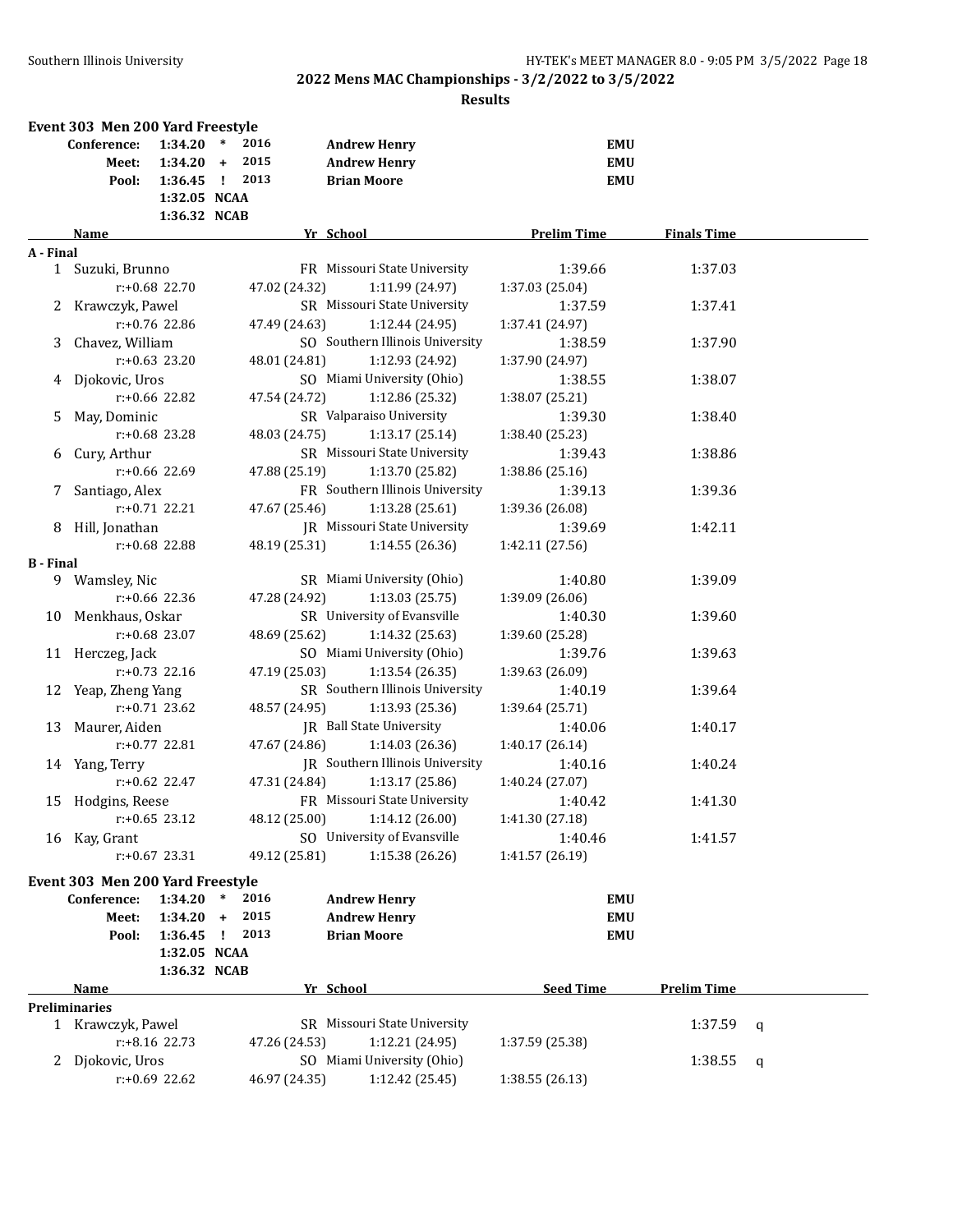**Results**

## **Preliminaries ... (Event 303 Men 200 Yard Freestyle)**

|     | <b>Name</b>         | Yr School                                                       | <b>Seed Time</b> | <b>Prelim Time</b> |             |
|-----|---------------------|-----------------------------------------------------------------|------------------|--------------------|-------------|
| 3   | Chavez, William     | SO Southern Illinois University                                 |                  | 1:38.59            | $\mathbf q$ |
|     | $r: +0.65$ 23.37    | 48.34 (24.97)<br>1:13.50(25.16)                                 | 1:38.59 (25.09)  |                    |             |
| 4   | Santiago, Alex      | FR Southern Illinois University                                 |                  | 1:39.13            | q           |
|     | r:+0.70 22.31       | 47.30 (24.99)<br>1:12.57 (25.27)                                | 1:39.13 (26.56)  |                    |             |
| 5   | May, Dominic        | SR Valparaiso University                                        |                  | 1:39.30            | q           |
|     | r:+0.68 22.83       | 47.65 (24.82)<br>1:13.24 (25.59)                                | 1:39.30 (26.06)  |                    |             |
| 6   | Cury, Arthur        | SR Missouri State University                                    |                  | 1:39.43            | q           |
|     | r:+0.66 22.70       | 47.82 (25.12)<br>1:13.71 (25.89)                                | 1:39.43 (25.72)  |                    |             |
| 7   | Suzuki, Brunno      | FR Missouri State University                                    |                  | 1:39.66            | q           |
|     | r:+8.13 23.09       | 48.38 (25.29)<br>1:14.17 (25.79)                                | 1:39.66 (25.49)  |                    |             |
| 8   | Hill, Jonathan      | <b>IR</b> Missouri State University                             |                  | 1:39.69            | $\mathbf q$ |
|     | r:+0.69 23.57       | 48.73 (25.16)<br>1:14.05 (25.32)                                | 1:39.69 (25.64)  |                    |             |
|     | 9 Herczeg, Jack     | SO Miami University (Ohio)                                      |                  | 1:39.76            | $\mathbf q$ |
|     | r:+0.71 22.58       | 47.86 (25.28)<br>1:14.03(26.17)                                 | 1:39.76 (25.73)  |                    |             |
| 10  | Maurer, Aiden       | <b>IR</b> Ball State University                                 |                  | 1:40.06            | q           |
|     | r:+0.79 22.96       | 47.96 (25.00)<br>1:13.69 (25.73)                                | 1:40.06 (26.37)  |                    |             |
|     | 11 Yang, Terry      | JR Southern Illinois University                                 |                  | 1:40.16            | q           |
|     | $r: +0.64$ 23.15    | 48.48 (25.33)<br>1:14.42 (25.94)                                | 1:40.16 (25.74)  |                    |             |
|     | 12 Yeap, Zheng Yang | SR Southern Illinois University                                 |                  | 1:40.19            |             |
|     | $r: +0.71$ 23.27    |                                                                 |                  |                    | q           |
|     |                     | 48.05 (24.78)<br>1:13.70 (25.65)<br>SR University of Evansville | 1:40.19 (26.49)  |                    |             |
| 13  | Menkhaus, Oskar     |                                                                 |                  | 1:40.30            | $\mathbf q$ |
|     | $r: +0.69$ 23.00    | 48.25 (25.25)<br>1:14.06 (25.81)                                | 1:40.30 (26.24)  |                    |             |
|     | 14 Hodgins, Reese   | FR Missouri State University                                    |                  | 1:40.42            | q           |
|     | r:+0.66 22.96       | 48.54 (25.58)<br>1:14.16 (25.62)                                | 1:40.42 (26.26)  |                    |             |
| 15  | Kay, Grant          | SO University of Evansville                                     |                  | 1:40.46            | $\mathbf q$ |
|     | r:+0.70 23.12       | 48.42 (25.30)<br>1:14.48 (26.06)                                | 1:40.46 (25.98)  |                    |             |
|     | 16 Wamsley, Nic     | SR Miami University (Ohio)                                      |                  | 1:40.80            | $\mathbf q$ |
|     | r:+0.67 22.90       | 48.18 (25.28)<br>1:14.33 (26.15)                                | 1:40.80 (26.47)  |                    |             |
| 17  | Short, Ryan         | SR Ball State University                                        |                  | 1:41.50            |             |
|     | $r: +0.74$ 23.70    | 49.33 (25.63)<br>1:15.54 (26.21)                                | 1:41.50 (25.96)  |                    |             |
| 18  | Riester, Landyn     | JR Ball State University                                        |                  | 1:41.69            |             |
|     | $r: +0.71$ 23.43    | 48.93 (25.50)<br>1:14.92 (25.99)                                | 1:41.69 (26.77)  |                    |             |
|     | 19 White, Patrick   | JR Ball State University                                        |                  | 1:41.89            |             |
|     | r:+6.78 23.29       | 48.79 (25.50)<br>1:14.77 (25.98)                                | 1:41.89 (27.12)  |                    |             |
|     | 20 Metz, Zeke       | SR University of Evansville                                     |                  | 1:42.98            |             |
|     | r:+0.69 23.75       | 49.04 (25.29)<br>1:15.88 (26.84)                                | 1:42.98 (27.10)  |                    |             |
|     | 21 Chaye, Owen      | JR Ball State University                                        |                  | 1:44.24            |             |
|     | $r+0.66$ 23.03      | 1:16.17 (26.80)<br>49.37 (26.34)                                | 1:44.24 (28.07)  |                    |             |
| 22  | Graves, Josh        | SR University of Evansville                                     |                  | 1:45.40            |             |
|     | r:+6.27 23.76       | 1:16.39 (26.76)<br>49.63 (25.87)                                | 1:45.40 (29.01)  |                    |             |
| 23  | Daniels, Brian      | JR Valparaiso University                                        |                  | 1:46.96            |             |
|     | r:+0.66 24.82       | 1:19.68 (27.73)<br>51.95 (27.13)                                | 1:46.96 (27.28)  |                    |             |
|     | 24 Winans, Liam     | SO Valparaiso University                                        |                  | 1:47.19            |             |
|     | r:+0.69 24.63       | 51.00 (26.37)<br>1:18.29 (27.29)                                | 1:47.19 (28.90)  |                    |             |
| 25  | Lorr, Logan         | SO Valparaiso University                                        |                  | 1:52.55            |             |
|     | $r: +0.68$ 25.23    | 52.99 (27.76)<br>1:22.22 (29.23)                                | 1:52.55 (30.33)  |                    |             |
| --- | Duval, Caleb        | FR Miami University (Ohio)                                      |                  | X1:41.24           |             |
|     | $r: +0.77$ 23.41    | 1:14.26 (25.81)<br>48.45 (25.04)                                | 1:41.24 (26.98)  |                    |             |
| --- | Rutledge, Ben       | SO Southern Illinois University                                 |                  | X1:44.09           |             |
|     | $r: +0.73$ 24.13    | 1:16.65 (26.78)<br>49.87 (25.74)                                | 1:44.09 (27.44)  |                    |             |
| --- | Eddy, Alexander     | SO Ball State University                                        |                  | X1:45.18           |             |
|     | $r: +0.75$ 24.05    | 50.53 (26.48)<br>1:18.46 (27.93)                                | 1:45.18 (26.72)  |                    |             |
|     |                     |                                                                 |                  |                    |             |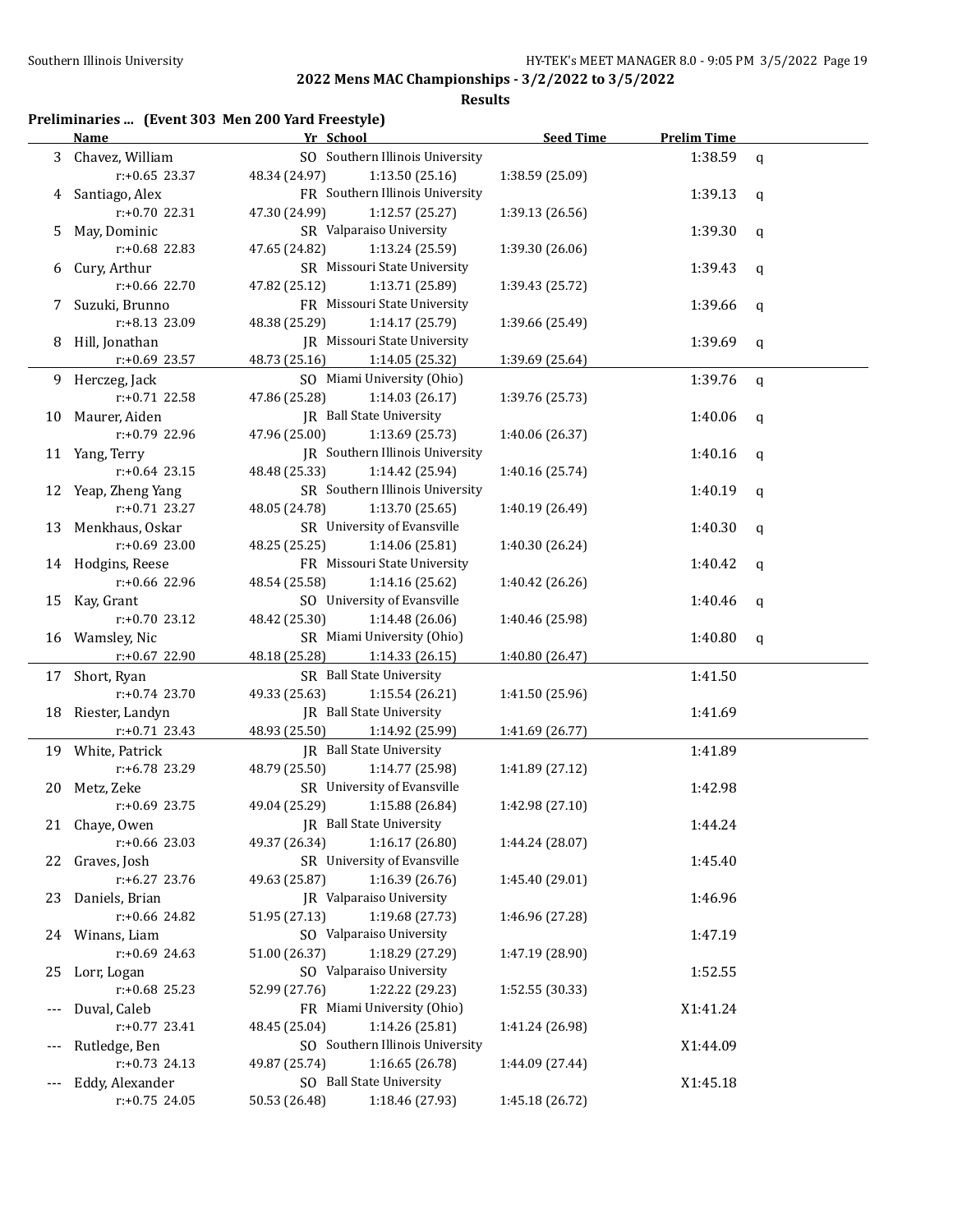|                  | Preliminaries  (Event 303 Men 200 Yard Freestyle) |                 |                                 |                    |                    |             |
|------------------|---------------------------------------------------|-----------------|---------------------------------|--------------------|--------------------|-------------|
|                  | Name                                              |                 | Yr School                       | <b>Seed Time</b>   | <b>Prelim Time</b> |             |
|                  | Ozgen, Erkan                                      |                 | FR Ball State University        |                    | X1:45.69           |             |
|                  | $r: +0.71$ 23.85                                  | 50.40 (26.55)   | 1:18.06 (27.66)                 | 1:45.69 (27.63)    |                    |             |
|                  | Freiberger, Dillon                                |                 | JR Ball State University        |                    | X1:47.07           |             |
|                  | $r: +0.80$ 25.00                                  | 52.45 (27.45)   | 1:20.19 (27.74)                 | 1:47.07 (26.88)    |                    |             |
|                  | Event 304 Men 100 Yard Breaststroke               |                 |                                 |                    |                    |             |
|                  | $51.93$ *<br>Conference:                          | 2018            | <b>Blair Bish</b>               | MSU                |                    |             |
|                  | Meet:                                             | $51.93 + 2018$  | <b>Blair Bish</b>               | <b>MSU</b>         |                    |             |
|                  | Pool:                                             | 53.61 ! 2017    | Itai De La Vega                 | <b>UB</b>          |                    |             |
|                  |                                                   | 51.59 NCAA      |                                 |                    |                    |             |
|                  |                                                   | 54.27 NCAB      |                                 |                    |                    |             |
|                  | <b>Name</b>                                       |                 | Yr School                       | <b>Prelim Time</b> | <b>Finals Time</b> |             |
| A - Final        |                                                   |                 |                                 |                    |                    |             |
|                  | 1 Garberick, Joey                                 |                 | SO Ball State University        | 54.24              | 53.62              | <b>NCAB</b> |
|                  | $r: +0.71$ 24.58                                  | 53.62 (29.04)   |                                 |                    |                    |             |
|                  | 2 Baer, Alon                                      |                 | SO University of Evansville     | 54.28              | 54.11              | <b>NCAB</b> |
|                  | $r: +0.77$ 25.36                                  | 54.11 (28.75)   |                                 |                    |                    |             |
| 3                | Schuster, Nick                                    |                 | SO Missouri State University    | 54.87              | 54.87              |             |
|                  | $r: +0.71$ 25.74                                  | 54.87 (29.13)   |                                 |                    |                    |             |
|                  | 4 Persson, Gustav                                 |                 | SO Southern Illinois University | 55.50              | 55.23              |             |
|                  | r:+0.69 25.54                                     | 55.23 (29.69)   |                                 |                    |                    |             |
| 5.               | Hampel, Michael                                   |                 | SR Missouri State University    | 55.23              | 55.26              |             |
|                  | r:+0.77 25.77                                     | 55.26 (29.49)   |                                 |                    |                    |             |
| 6                | Dulay, Adrian                                     |                 | SO Miami University (Ohio)      | 55.52              | 55.27              |             |
|                  | r:+0.58 25.99                                     | 55.27 (29.28)   |                                 |                    |                    |             |
|                  | 7 Vila, Carlos                                    |                 | FR University of Evansville     | 55.59              | 55.30              |             |
|                  | $r: +0.69$ 25.89                                  | 55.30 (29.41)   |                                 |                    |                    |             |
| 8.               | Curran, Sam                                       |                 | SR Miami University (Ohio)      | 55.60              | 56.09              |             |
|                  | $r: +0.75$ 26.04                                  | 56.09 (30.05)   |                                 |                    |                    |             |
| <b>B</b> - Final |                                                   |                 |                                 |                    |                    |             |
| 9.               | Bennett, Billy                                    |                 | SR Valparaiso University        | 56.47              | 56.20              |             |
|                  | $r: +0.70$ 26.37                                  | 56.20 (29.83)   |                                 |                    |                    |             |
|                  | 10 Burns, Michael                                 |                 | FR Ball State University        | 57.29              | 56.72              |             |
|                  | $r: +0.63$ 26.94                                  | 56.72 (29.78)   |                                 |                    |                    |             |
|                  | 11 Michna, Brandon                                |                 | FR Southern Illinois University | 56.61              | 56.76              |             |
|                  | $r: +0.64$ 26.60                                  | 56.76 (30.16)   |                                 |                    |                    |             |
|                  | 12 Dehen, Max                                     |                 | JR University of Evansville     | 56.46              | 56.85              |             |
|                  | $r: +0.71$ 26.27                                  | 56.85 (30.58)   |                                 |                    |                    |             |
| 13               | Wolfred, Jack                                     |                 | JR Ball State University        | 57.63              | 57.54              |             |
|                  | r:+0.68 26.87                                     | 57.54 (30.67)   |                                 |                    |                    |             |
|                  | 14 Stangeland, Brendan                            |                 | FR Valparaiso University        | 1:01.20            | 1:01.87            |             |
|                  | r:+0.68 28.18                                     | 1:01.87 (33.69) |                                 |                    |                    |             |
| 15               | Renner, Rick                                      |                 | SR Valparaiso University        | 1:02.87            | 1:02.83            |             |
|                  | r:+0.73 29.07                                     | 1:02.83 (33.76) |                                 |                    |                    |             |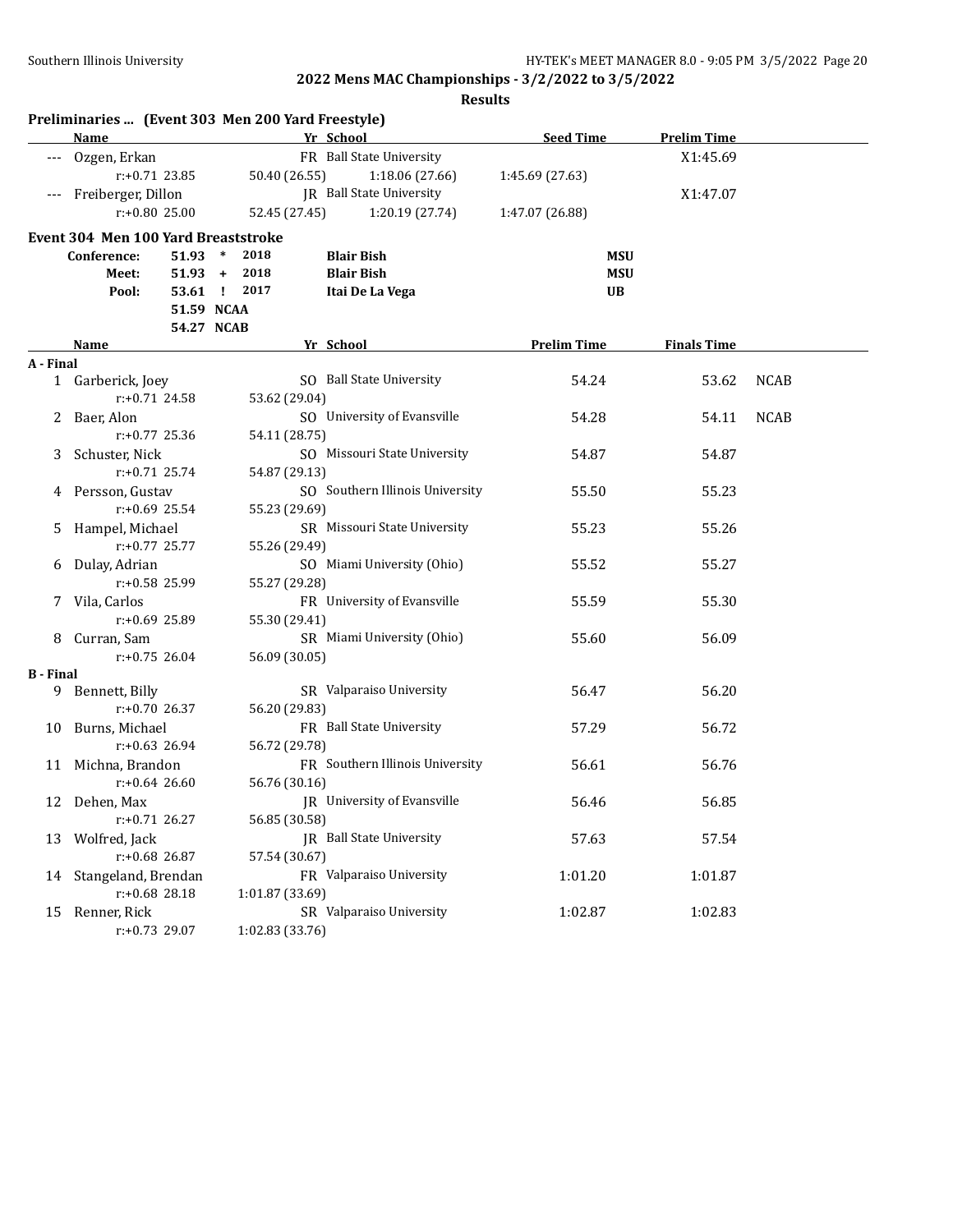|       | Event 304 Men 100 Yard Breaststroke |              |        |                 |                                 |                  |                    |              |
|-------|-------------------------------------|--------------|--------|-----------------|---------------------------------|------------------|--------------------|--------------|
|       | Conference:                         | 51.93        | $\ast$ | 2018            | <b>Blair Bish</b>               | <b>MSU</b>       |                    |              |
|       | Meet:                               | $51.93 +$    |        | 2018            | <b>Blair Bish</b>               | <b>MSU</b>       |                    |              |
|       | Pool:                               | 53.61 ! 2017 |        |                 | Itai De La Vega                 | <b>UB</b>        |                    |              |
|       |                                     | 51.59 NCAA   |        |                 |                                 |                  |                    |              |
|       |                                     | 54.27 NCAB   |        |                 |                                 |                  |                    |              |
|       | <b>Name</b>                         |              |        |                 | Yr School                       | <b>Seed Time</b> | <b>Prelim Time</b> |              |
|       | <b>Preliminaries</b>                |              |        |                 |                                 |                  |                    |              |
|       | 1 Garberick, Joey                   |              |        |                 | SO Ball State University        |                  | 54.24              | qNCAB        |
|       | $r: +0.69$ 24.95                    |              |        | 54.24 (29.29)   |                                 |                  |                    |              |
| 2     | Baer, Alon                          |              |        |                 | SO University of Evansville     |                  | 54.28              | q            |
|       | $r: +0.74$ 25.69                    |              |        | 54.28 (28.59)   |                                 |                  |                    |              |
| 3     | Schuster, Nick                      |              |        |                 | SO Missouri State University    |                  | 54.87              | $\mathsf{q}$ |
|       | $r: +0.76$ 25.86                    |              |        | 54.87 (29.01)   |                                 |                  |                    |              |
| 4     | Hampel, Michael                     |              |        |                 | SR Missouri State University    |                  | 55.23              | $\mathbf{q}$ |
|       | $r: +0.77$ 25.66                    |              |        | 55.23 (29.57)   |                                 |                  |                    |              |
| 5     | Persson, Gustav                     |              |        |                 | SO Southern Illinois University |                  | 55.50              | $\mathsf{q}$ |
|       | $r: +0.69$ 25.49                    |              |        | 55.50 (30.01)   |                                 |                  |                    |              |
| 6     | Dulay, Adrian                       |              |        |                 | SO Miami University (Ohio)      |                  | 55.52              | q            |
|       | $r: +0.63$ 25.75                    |              |        | 55.52 (29.77)   |                                 |                  |                    |              |
| 7     | Vila, Carlos                        |              |        |                 | FR University of Evansville     |                  | 55.59              | q            |
|       | $r: +0.69$ 25.98                    |              |        | 55.59 (29.61)   |                                 |                  |                    |              |
| 8     | Curran, Sam                         |              |        |                 | SR Miami University (Ohio)      |                  | 55.60              | $\mathbf q$  |
|       | r:+9.31 25.87                       |              |        | 55.60 (29.73)   |                                 |                  |                    |              |
| 9     | Dehen, Max                          |              |        |                 | JR University of Evansville     |                  | 56.46              | $\mathbf q$  |
|       | $r: +0.70$ 26.05                    |              |        | 56.46 (30.41)   |                                 |                  |                    |              |
| 10    | Bennett, Billy                      |              |        |                 | SR Valparaiso University        |                  | 56.47              | $\mathbf q$  |
|       | $r: +0.66$ 26.29                    |              |        | 56.47 (30.18)   |                                 |                  |                    |              |
| 11    | Michna, Brandon                     |              |        |                 | FR Southern Illinois University |                  | 56.61              | $\mathsf{q}$ |
|       | $r: +0.64$ 26.42                    |              |        | 56.61 (30.19)   |                                 |                  |                    |              |
| 12    | Burns, Michael                      |              |        |                 | FR Ball State University        |                  | 57.29              | q            |
|       | $r: +0.63$ 26.56                    |              |        | 57.29 (30.73)   |                                 |                  |                    |              |
| 13    | Wolfred, Jack                       |              |        |                 | JR Ball State University        |                  | 57.63              | q            |
|       | $r: +0.69$ 26.90                    |              |        | 57.63 (30.73)   |                                 |                  |                    |              |
| 14    | Stangeland, Brendan                 |              |        |                 | FR Valparaiso University        |                  | 1:01.20            | q            |
|       | $r: +7.25$ 28.40                    |              |        | 1:01.20 (32.80) |                                 |                  |                    |              |
| 15    | Renner, Rick                        |              |        |                 | SR Valparaiso University        |                  | 1:02.87            | q            |
|       | r:+0.74 28.69                       |              |        | 1:02.87 (34.18) |                                 |                  |                    |              |
| $---$ | Manuello, Drake                     |              |        |                 | SR Southern Illinois University |                  | X56.93             |              |
|       | $r: +0.61$ 26.54                    |              |        | 56.93 (30.39)   |                                 |                  |                    |              |
| $---$ | Berryman, Noah                      |              |        |                 | JR Ball State University        |                  | X57.95             |              |
|       | $r: +6.77$ 27.02                    |              |        | 57.95 (30.93)   |                                 |                  |                    |              |
|       | Watts, Drew                         |              |        |                 | FR Missouri State University    |                  | <b>DQ</b>          |              |
|       | $r: +0.70$ 26.37                    |              |        | DQ (29.27)      |                                 |                  |                    |              |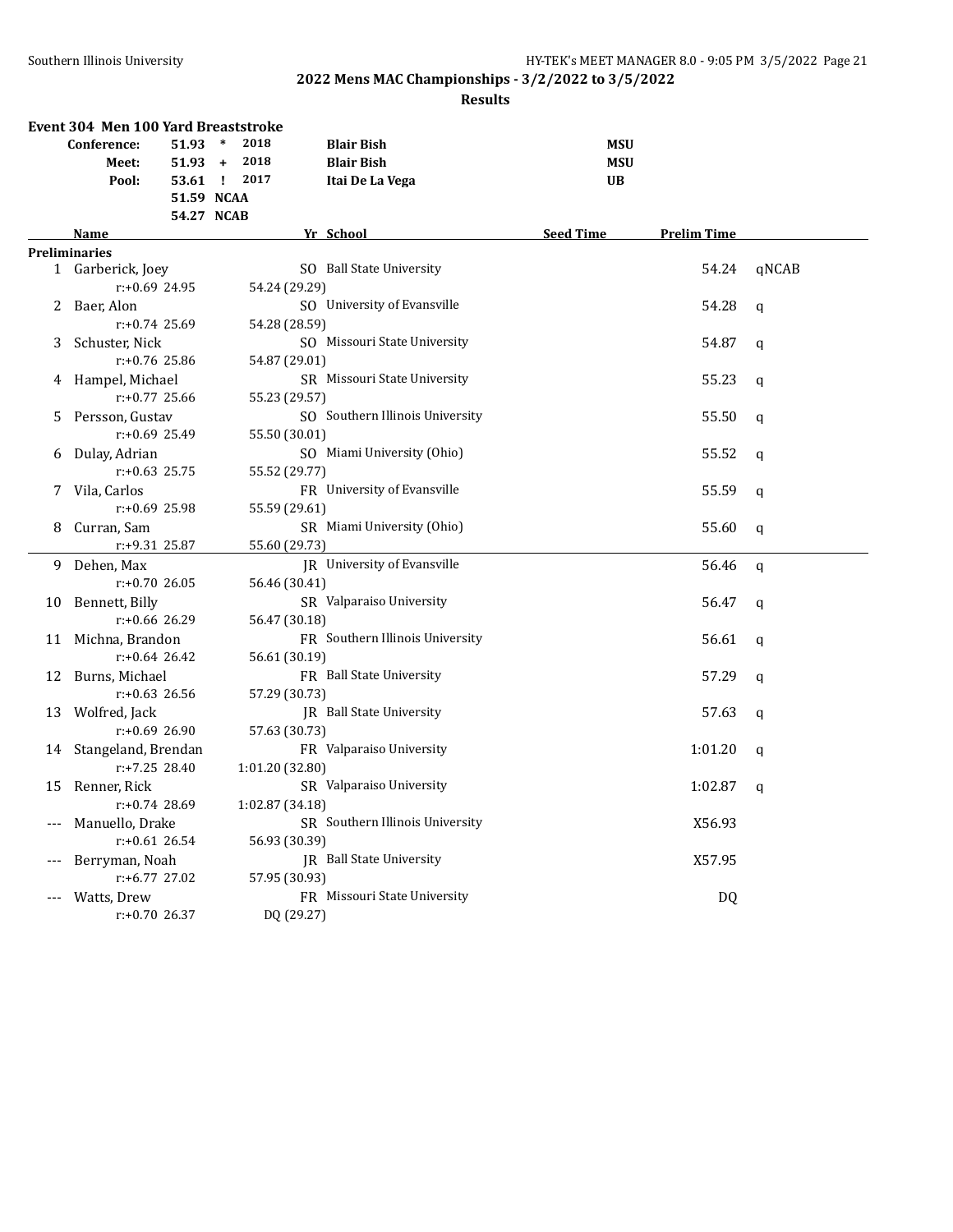|                  | Event 305 Men 100 Yard Backstroke |            |        |               |                                 |                    |                    |   |
|------------------|-----------------------------------|------------|--------|---------------|---------------------------------|--------------------|--------------------|---|
|                  | Conference:                       | 46.66      | $\ast$ | 2013          | <b>Jacob Hanson</b>             | <b>EMU</b>         |                    |   |
|                  | Meet:                             | $46.66 +$  |        | 2013          | <b>Jacob Hanson</b>             | <b>EMU</b>         |                    |   |
|                  | Pool:                             | 46.66 !    |        | 2013          | <b>Jacob Miller</b>             | <b>EMU</b>         |                    |   |
|                  |                                   | 44.94 NCAA |        |               |                                 |                    |                    |   |
|                  |                                   | 47.77 NCAB |        |               |                                 |                    |                    |   |
|                  | Name                              |            |        |               | Yr School                       | <b>Prelim Time</b> | <b>Finals Time</b> |   |
| A - Final        |                                   |            |        |               |                                 |                    |                    |   |
|                  | 1 Cernek, Adam                    |            |        |               | JR Southern Illinois University | 48.77              | 47.83              |   |
|                  | $r: +0.60$ 23.10                  |            |        | 47.83 (24.73) |                                 |                    |                    |   |
| $\mathbf{Z}$     | Grosshans, Cole                   |            |        |               | SR Miami University (Ohio)      | 48.21              | 48.01              |   |
|                  | $r: +0.57$ 22.65                  |            |        | 48.01 (25.36) |                                 |                    |                    |   |
| 3                | Blazer, Owen                      |            |        |               | SO Miami University (Ohio)      | 48.38              | 48.10              |   |
|                  | $r: +0.57$ 23.04                  |            |        | 48.10 (25.06) |                                 |                    |                    |   |
| 4                | Hill, Robbie                      |            |        |               | SO Missouri State University    | 48.62              | 48.63              |   |
|                  | $r: +0.57$ 23.15                  |            |        | 48.63 (25.48) |                                 |                    |                    |   |
| 5.               | Manning, Reece                    |            |        |               | FR Ball State University        | 48.48              | 48.71              |   |
|                  | $r: +0.55$ 23.66                  |            |        | 48.71 (25.05) |                                 |                    |                    |   |
| 6                | Brodsky, Alex                     |            |        |               | FR Southern Illinois University | 49.02              | 49.57              |   |
|                  | $r: +0.60$ 24.49                  |            |        | 49.57 (25.08) |                                 |                    |                    |   |
| 7                | Pareja, Diego                     |            |        |               | FR Miami University (Ohio)      | 49.05              | 49.66              |   |
|                  | $r: +0.63$ 23.74                  |            |        | 49.66 (25.92) |                                 |                    |                    |   |
| 8                | Miller, Mason                     |            |        |               | SO Miami University (Ohio)      | 49.30              | 49.82              |   |
|                  | $r: +0.62$ 23.51                  |            |        | 49.82 (26.31) |                                 |                    |                    |   |
| <b>B</b> - Final |                                   |            |        |               |                                 |                    |                    |   |
|                  | 9 Guerra, Bruno                   |            |        |               | FR Missouri State University    | 50.16              | 49.47              |   |
|                  | $r: +0.65$ 23.69                  |            |        | 49.47 (25.78) |                                 |                    |                    |   |
| 10               | Pheifer, Ethan                    |            |        |               | FR Ball State University        | 50.13              | 49.98              |   |
|                  | $r: +0.58$ 23.75                  |            |        | 49.98 (26.23) |                                 |                    |                    |   |
| 11               | Schlueter, Alex                   |            |        |               | SO Southern Illinois University | 49.75              | 50.18              |   |
|                  | $r: +0.59$ 24.13                  |            |        | 50.18 (26.05) |                                 |                    |                    |   |
| 12               | Miller, Fitz                      |            |        |               | JR Miami University (Ohio)      | 50.05              | 50.81              |   |
|                  | $r: +0.54$ 24.53                  |            |        | 50.81 (26.28) |                                 |                    |                    |   |
|                  | 13 Leatherwood, Sam               |            |        |               | JR University of Evansville     | 50.55              | 50.87              |   |
|                  | $r: +0.56$ 24.10                  |            |        | 50.87 (26.77) |                                 |                    |                    |   |
|                  | 14 Jennings, Sam                  |            |        |               | SO Ball State University        | 51.81              | 51.58              |   |
|                  | $r: +0.52$ 25.21                  |            |        | 51.58 (26.37) |                                 |                    |                    |   |
|                  | 15 Gueiros, Pedro                 |            |        |               | JR Miami University (Ohio)      | 51.50              | 51.84              |   |
|                  | $r: +0.49$ 24.14                  |            |        | 51.84 (27.70) |                                 |                    |                    |   |
| 16               | Eidson, Derek                     |            |        |               | SR Valparaiso University        | 51.72              | 52.30              |   |
|                  | $r: +0.63$ 25.11                  |            |        | 52.30 (27.19) |                                 |                    |                    |   |
|                  | Event 305 Men 100 Yard Backstroke |            |        |               |                                 |                    |                    |   |
|                  | Conference:                       | 46.66      | $\ast$ | 2013          | Jacob Hanson                    | <b>EMU</b>         |                    |   |
|                  | Meet:                             | $46.66 +$  |        | 2013          | <b>Jacob Hanson</b>             | <b>EMU</b>         |                    |   |
|                  | Pool:                             | 46.66 !    |        | 2013          | <b>Jacob Miller</b>             | <b>EMU</b>         |                    |   |
|                  |                                   | 44.94 NCAA |        |               |                                 |                    |                    |   |
|                  |                                   | 47.77 NCAB |        |               |                                 |                    |                    |   |
|                  | Name                              |            |        |               | Yr School                       | <b>Seed Time</b>   | <b>Prelim Time</b> |   |
|                  | <b>Preliminaries</b>              |            |        |               |                                 |                    |                    |   |
|                  | 1 Grosshans, Cole                 |            |        |               | SR Miami University (Ohio)      |                    | 48.21              | q |
|                  | $r: +0.56$ 22.83                  |            |        | 48.21 (25.38) | SO Miami University (Ohio)      |                    |                    |   |
| 2                | Blazer, Owen<br>$r: +0.59$ 23.25  |            |        | 48.38 (25.13) |                                 |                    | 48.38              | q |
|                  |                                   |            |        |               |                                 |                    |                    |   |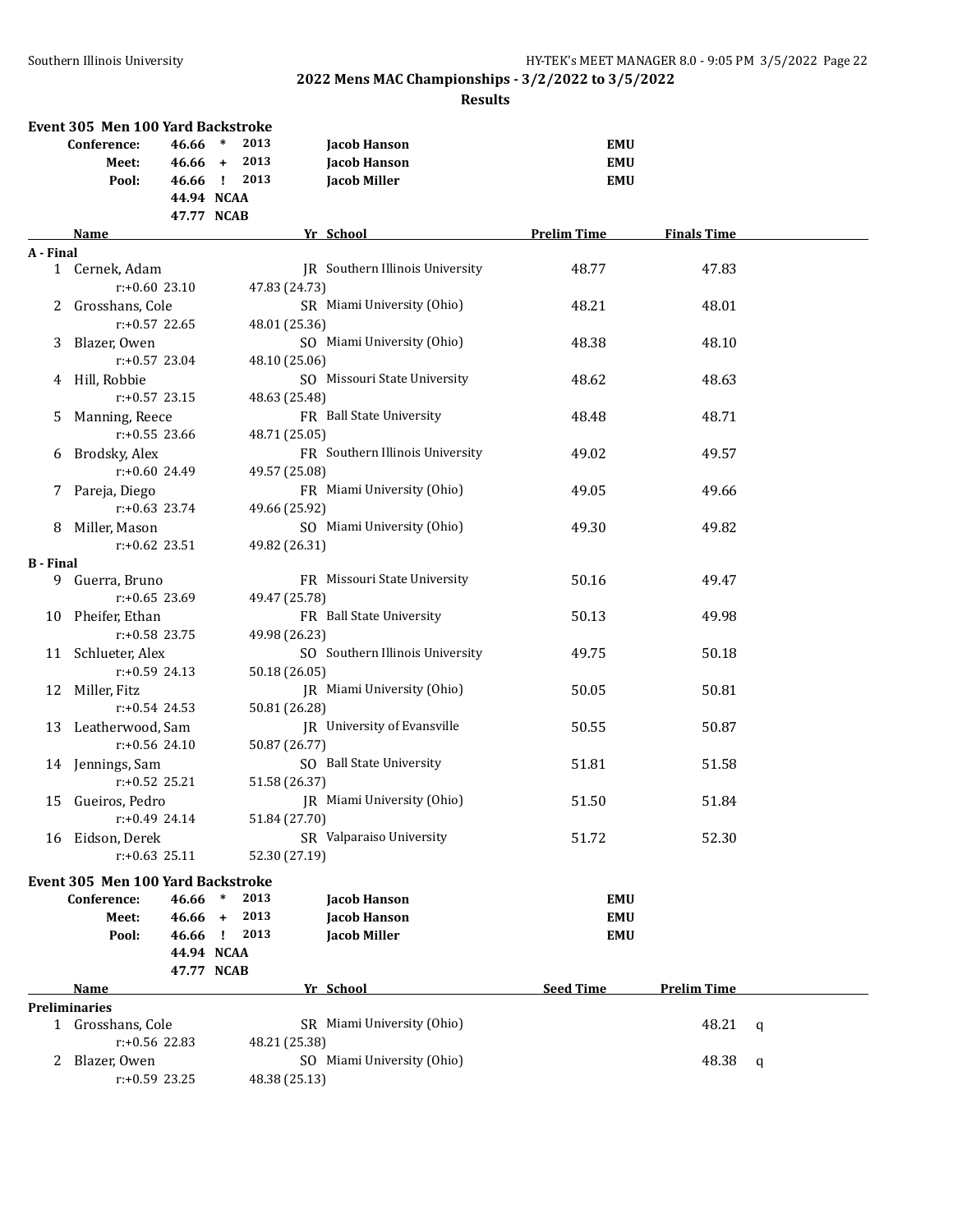#### **Results**

## **Preliminaries ... (Event 305 Men 100 Yard Backstroke)**

|    | Name                           | Yr School                              | <b>Seed Time</b> | <b>Prelim Time</b> |              |
|----|--------------------------------|----------------------------------------|------------------|--------------------|--------------|
| 3  | Manning, Reece                 | FR Ball State University               |                  | 48.48              | $\mathbf q$  |
|    | $r: +0.52$ 23.96               | 48.48 (24.52)                          |                  |                    |              |
|    | 4 Hill, Robbie                 | SO Missouri State University           |                  | 48.62              | $\mathbf{q}$ |
|    | $r: +0.57$ 23.15               | 48.62 (25.47)                          |                  |                    |              |
| 5. | Cernek, Adam                   | <b>IR</b> Southern Illinois University |                  | 48.77              | $\mathbf{q}$ |
|    | $r: +0.62$ 23.68               | 48.77 (25.09)                          |                  |                    |              |
| 6  | Brodsky, Alex                  | FR Southern Illinois University        |                  | 49.02              | $\mathbf{q}$ |
|    | r:+0.59 24.09                  | 49.02 (24.93)                          |                  |                    |              |
|    | 7 Pareja, Diego                | FR Miami University (Ohio)             |                  | 49.05              | $\mathbf q$  |
|    | $r: +0.61$ 23.56               | 49.05 (25.49)                          |                  |                    |              |
| 8  | Miller, Mason                  | SO Miami University (Ohio)             |                  | 49.30              | $\mathbf q$  |
|    | r:+0.59 23.65                  | 49.30 (25.65)                          |                  |                    |              |
| 9  | Schlueter, Alex                | SO Southern Illinois University        |                  | 49.75              | $\mathbf q$  |
|    | $r: +0.61$ 23.88               | 49.75 (25.87)                          |                  |                    |              |
| 10 | Miller, Fitz                   | JR Miami University (Ohio)             |                  | 50.05              | $\mathbf q$  |
|    | $r: +0.53$ 23.96               | 50.05 (26.09)                          |                  |                    |              |
|    | 11 Pheifer, Ethan              | FR Ball State University               |                  | 50.13              | $\mathbf q$  |
|    | $r: +0.61$ 23.68               | 50.13 (26.45)                          |                  |                    |              |
| 12 | Guerra, Bruno                  | FR Missouri State University           |                  | 50.16              | $\mathbf q$  |
|    | $r: +0.62$ 23.70               | 50.16 (26.46)                          |                  |                    |              |
|    | 13 Leatherwood, Sam            | JR University of Evansville            |                  | 50.55              | $\mathbf q$  |
|    | r:+0.53 23.99                  | 50.55 (26.56)                          |                  |                    |              |
|    | 14 Gueiros, Pedro              | JR Miami University (Ohio)             |                  | 51.50              | $\mathbf q$  |
|    | $r: +0.49$ 24.01               | 51.50 (27.49)                          |                  |                    |              |
|    | 15 Eidson, Derek               | SR Valparaiso University               |                  | 51.72              | q            |
|    | $r: +0.63$ 24.72               | 51.72 (27.00)                          |                  |                    |              |
|    | 16 Jennings, Sam               | SO Ball State University               |                  | 51.81              | $\mathbf q$  |
|    | r:+0.52 25.17                  | 51.81 (26.64)                          |                  |                    |              |
|    | 17 Jaegers, Ian                | SO Valparaiso University               |                  | 51.88              |              |
|    | $r: +0.55$ 24.85               | 51.88 (27.03)                          |                  |                    |              |
|    | 18 Anderson, Logan             | FR University of Evansville            |                  | 52.22              |              |
|    | r:+0.56 25.11                  | 52.22 (27.11)                          |                  |                    |              |
| 19 | Stukerjurgen, Brek             | FR Missouri State University           |                  | 52.47              |              |
|    | $r: +0.55$ 25.27               | 52.47 (27.20)                          |                  |                    |              |
| 20 | Csuvarszki, Donat              | SO Southern Illinois University        |                  | 53.07              |              |
|    | r:+0.69 25.27                  | 53.07 (27.80)                          |                  |                    |              |
|    | 21 Gutierrez Morales, Santiago | FR Valparaiso University               |                  | 55.91              |              |
|    | $r: +0.75$ 27.06               | 55.91 (28.85)                          |                  |                    |              |
|    | Cameron, John                  | SO Southern Illinois University        |                  | X50.47             |              |
|    | r:+0.66 24.09                  | 50.47 (26.38)                          |                  |                    |              |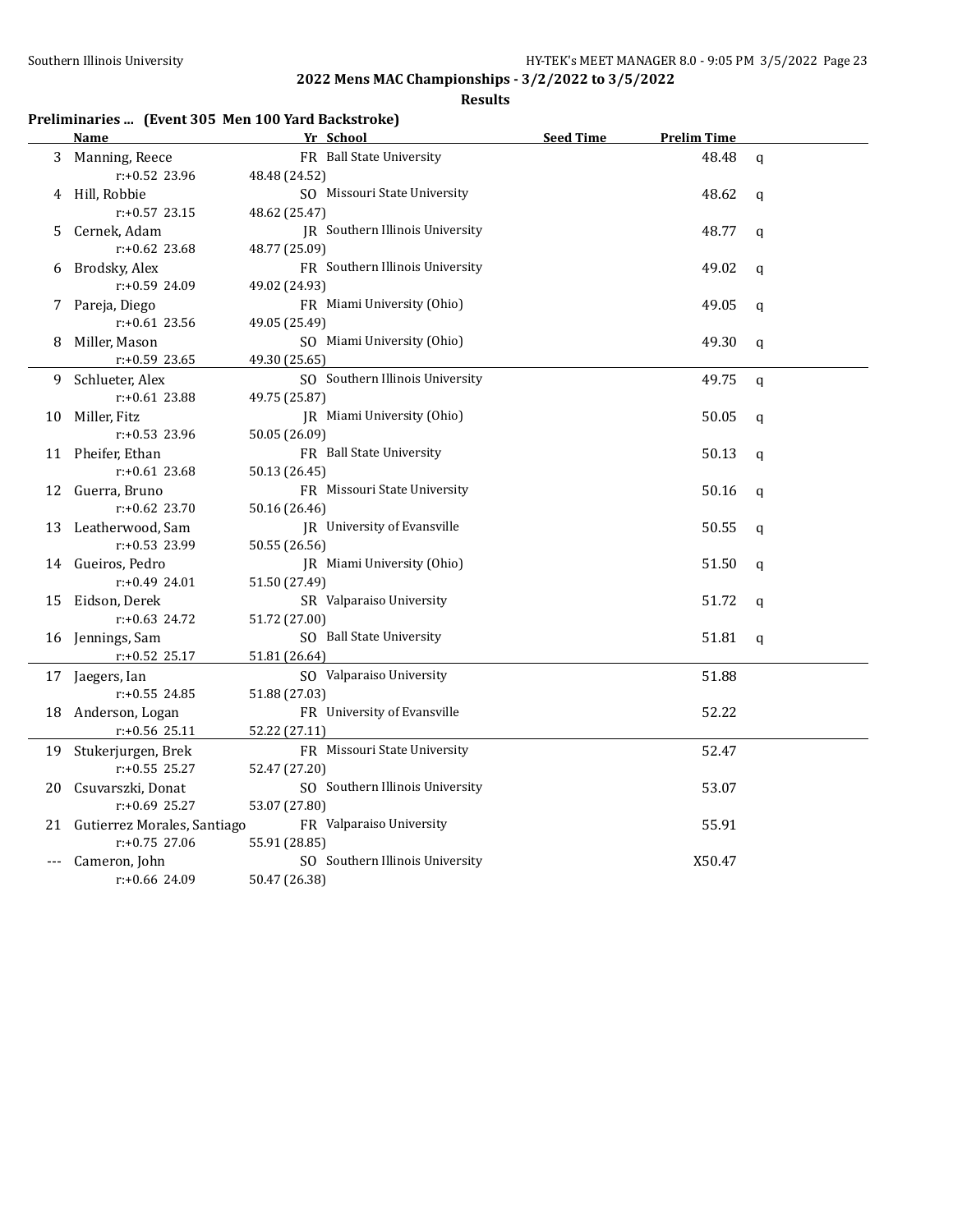|               | Event 306 Men 400 Yard Medley Relay |                  |           |                                  |           |                  |                                    |                                                                   |             |                           |                                |
|---------------|-------------------------------------|------------------|-----------|----------------------------------|-----------|------------------|------------------------------------|-------------------------------------------------------------------|-------------|---------------------------|--------------------------------|
|               | Conference:                         | 3:10.30          | $\ast$    | 2021                             |           |                  | <b>Miami University (Ohio)</b>     |                                                                   | MIOH        |                           |                                |
|               |                                     |                  |           |                                  |           |                  | Blazer, Barr, Duvenhage, Wamsley   |                                                                   |             |                           |                                |
|               | Meet:                               | 3:10.30          | $\ddot{}$ | 2021                             |           |                  | <b>Miami University (Ohio)</b>     |                                                                   | <b>MIOH</b> |                           |                                |
|               |                                     |                  |           |                                  |           |                  | Blazer, Barr, Duvenhage, Wamsley   |                                                                   |             |                           |                                |
|               | Pool:                               | 3:13.06          | Ţ.        | 2017                             |           |                  | <b>University of Buffalo</b>       |                                                                   | <b>UB</b>   |                           |                                |
|               |                                     |                  |           |                                  |           |                  | Hudson, De La Vega, Miller, Martin |                                                                   |             |                           |                                |
|               |                                     | 3:05.47 NCAA     |           |                                  |           |                  |                                    |                                                                   |             |                           |                                |
|               |                                     | 3:07.53 NCAB     |           |                                  |           |                  |                                    |                                                                   |             |                           |                                |
|               | Team                                |                  |           |                                  |           | Relay            |                                    |                                                                   |             | <b>Finals Time</b>        |                                |
|               | 1 Miami University (Ohio)           |                  |           |                                  |           | $\boldsymbol{A}$ |                                    |                                                                   |             | 3:11.04!                  |                                |
|               | 1) Blazer, Owen SO                  |                  |           |                                  |           |                  | 2) r:0.48 Dulay, Adrian SO         | 3) r:0.29 Duvenhage, Henju SO                                     |             | 4) r:0.55 Chatwin, Ben SR |                                |
|               |                                     | r:+0.57 22.59    |           | 46.82 (46.82)                    |           |                  | 1:11.66 (24.84)                    | 1:40.61 (53.79)                                                   |             |                           |                                |
|               |                                     | 2:01.78 (21.17)  |           | 2:27.02 (46.41)                  |           |                  | 2:47.34 (20.32)                    | 3:11.04 (44.02)                                                   |             |                           |                                |
| 2             | Southern Illinois University        |                  |           |                                  |           | A                |                                    |                                                                   |             | 3:12.88!                  |                                |
|               | 1) Cernek, Adam JR                  |                  |           |                                  |           |                  | 2) r:0.48 Persson, Gustav SO       | 3) r:0.15 Khrypunov, Yevhen FR                                    |             |                           | 4) r:0.17 Csuvarszki, Donat SO |
|               |                                     | r:+0.61 23.90    |           | 49.02 (49.02)                    |           |                  | 1:14.22 (25.20)                    | 1:43.62 (54.60)                                                   |             |                           |                                |
|               |                                     | 2:00.33 (16.71)  |           | 2:30.63 (47.01)                  |           |                  | 2:50.48 (19.85)                    | 3:12.88 (42.25)                                                   |             |                           |                                |
| 3             | <b>Ball State University</b>        |                  |           |                                  |           | A                |                                    |                                                                   |             | 3:15.16                   |                                |
|               | 1) Manning, Reece FR                |                  |           |                                  |           |                  | 2) r:0.12 Garberick, Joey SO       | 3) r:0.29 Handshoe, Bryce JR                                      |             | 4) r:0.17 Chaye, Owen JR  |                                |
|               |                                     | $r: +0.56$ 24.28 |           | 49.65 (49.65)                    |           |                  | 1:13.78 (24.13)                    | 1:43.21 (53.56)                                                   |             |                           |                                |
|               |                                     | 2:05.47 (22.26)  |           | 2:31.14 (47.93)                  |           |                  | 2:51.62 (20.48)                    | 3:15.16 (44.02)                                                   |             |                           |                                |
| 4             | University of Evansville            |                  |           |                                  |           | A                |                                    |                                                                   |             | 3:15.19                   |                                |
|               | 1) Vilbergsson, Patrik              |                  |           |                                  |           |                  | 2) r:0.22 Baer, Alon SO            | 3) r:0.33 Santos Lopez, Daniel FR 4) r:0.01 Domenico, Riccardo JR |             |                           |                                |
|               |                                     | $r: +0.61$ 24.15 |           | 50.15 (50.15)                    |           |                  | 1:15.22 (25.07)                    | 1:43.64 (53.49)                                                   |             |                           |                                |
|               |                                     | 2:05.34 (21.70)  |           | 2:31.40 (47.76)                  |           |                  | 2:52.17 (20.77)                    | 3:15.19 (43.79)                                                   |             |                           |                                |
| 5             | Missouri State University           |                  |           |                                  |           | A                |                                    |                                                                   |             | 3:16.37                   |                                |
|               | 1) Hill, Robbie SO                  |                  |           |                                  |           |                  | 2) r:0.36 Hampel, Michael SR       | 3) r:0.49 Krawczyk, Pawel SR                                      |             |                           | 4) r:0.69 Suzuki, Brunno FR    |
|               |                                     | r:+0.58 23.57    |           | 48.88 (48.88)                    |           |                  | 1:13.93 (25.05)                    | 1:43.12 (54.24)                                                   |             |                           |                                |
|               |                                     | 2:05.49 (22.37)  |           | 2:31.20 (48.08)                  |           |                  | 2:52.78 (21.58)                    | 3:16.37 (45.17)                                                   |             |                           |                                |
|               |                                     |                  |           |                                  |           | A                |                                    |                                                                   |             |                           |                                |
| 6             | Valparaiso University               |                  |           |                                  |           |                  |                                    |                                                                   |             | 3:23.30                   |                                |
|               | 1) Jaegers, Ian SO                  | r:+0.57 25.54    |           |                                  |           |                  | 2) r:0.10 Bennett, Billy SR        | 3) r:0.32 Eidson, Derek SR                                        |             | 4) r:0.25 May, Dominic SR |                                |
|               |                                     |                  |           | 52.69 (52.69)<br>2:38.83 (50.29) |           |                  | 1:18.20 (25.51)                    | 1:48.54 (55.85)                                                   |             |                           |                                |
|               |                                     | 2:11.49 (22.95)  |           |                                  |           |                  | 2:59.48 (20.65)                    | 3:23.30 (44.47)                                                   |             |                           |                                |
|               | Event 307 Men 3 mtr Diving          |                  |           |                                  |           |                  |                                    |                                                                   |             |                           |                                |
|               | Conference:                         | 423.45           | $\ast$    | 2010                             |           |                  | <b>Jimmy Beres</b>                 |                                                                   | <b>MIOH</b> |                           |                                |
|               | Meet:                               | 529.00           | $\ddot{}$ | 1997                             |           |                  | <b>Dave Garrow</b>                 |                                                                   | <b>BSU</b>  |                           |                                |
|               | Pool:                               | 422.75           | Ч.        | 2017                             |           |                  | <b>Alexander Chan</b>              |                                                                   | <b>EMU</b>  |                           |                                |
|               |                                     | 320.00 ZONE      |           |                                  |           |                  |                                    |                                                                   |             |                           |                                |
|               | Name                                |                  |           |                                  |           | Yr School        |                                    | <b>Prelim Score</b>                                               |             | <b>Finals Score</b>       |                                |
| <b>Finals</b> |                                     |                  |           |                                  |           |                  |                                    |                                                                   |             |                           |                                |
| 1             | Miller, Jackson                     |                  |           |                                  |           |                  | FR Miami University (Ohio)         | 334.80                                                            |             | 363.30                    | ZONE                           |
| 2             | Ongay, Hunter                       |                  |           |                                  | SR -      |                  | <b>Ball State University</b>       | 299.80                                                            |             | 295.55                    |                                |
| 3             | Campbell, Kyle                      |                  |           |                                  | SR.       |                  | Southern Illinois University       | 284.75                                                            |             | 292.95                    |                                |
| 4             | Spence, John                        |                  |           |                                  | SR -      |                  | Missouri State University          | 274.60                                                            |             | 291.85                    |                                |
| 5             | Haywood, Lee                        |                  |           |                                  | FR        |                  | Southern Illinois University       | 299.65                                                            |             | 276.70                    |                                |
| 6             | Hunter, Isaac                       |                  |           |                                  | SO.       |                  | <b>Ball State University</b>       | 292.50                                                            |             | 261.40                    |                                |
| 7             | Fischer, Trevor                     |                  |           |                                  | SR        |                  | Missouri State University          | 263.15                                                            |             | 249.05                    |                                |
| 8             | Burke, David                        |                  |           |                                  | <b>FR</b> |                  | Miami University (Ohio)            | 251.00                                                            |             | J234.95                   |                                |
| 9             | Dixon, Karsten                      |                  |           |                                  |           |                  | JR Miami University (Ohio)         | 249.65                                                            |             | J247.40                   |                                |
|               |                                     |                  |           |                                  |           |                  |                                    |                                                                   |             |                           |                                |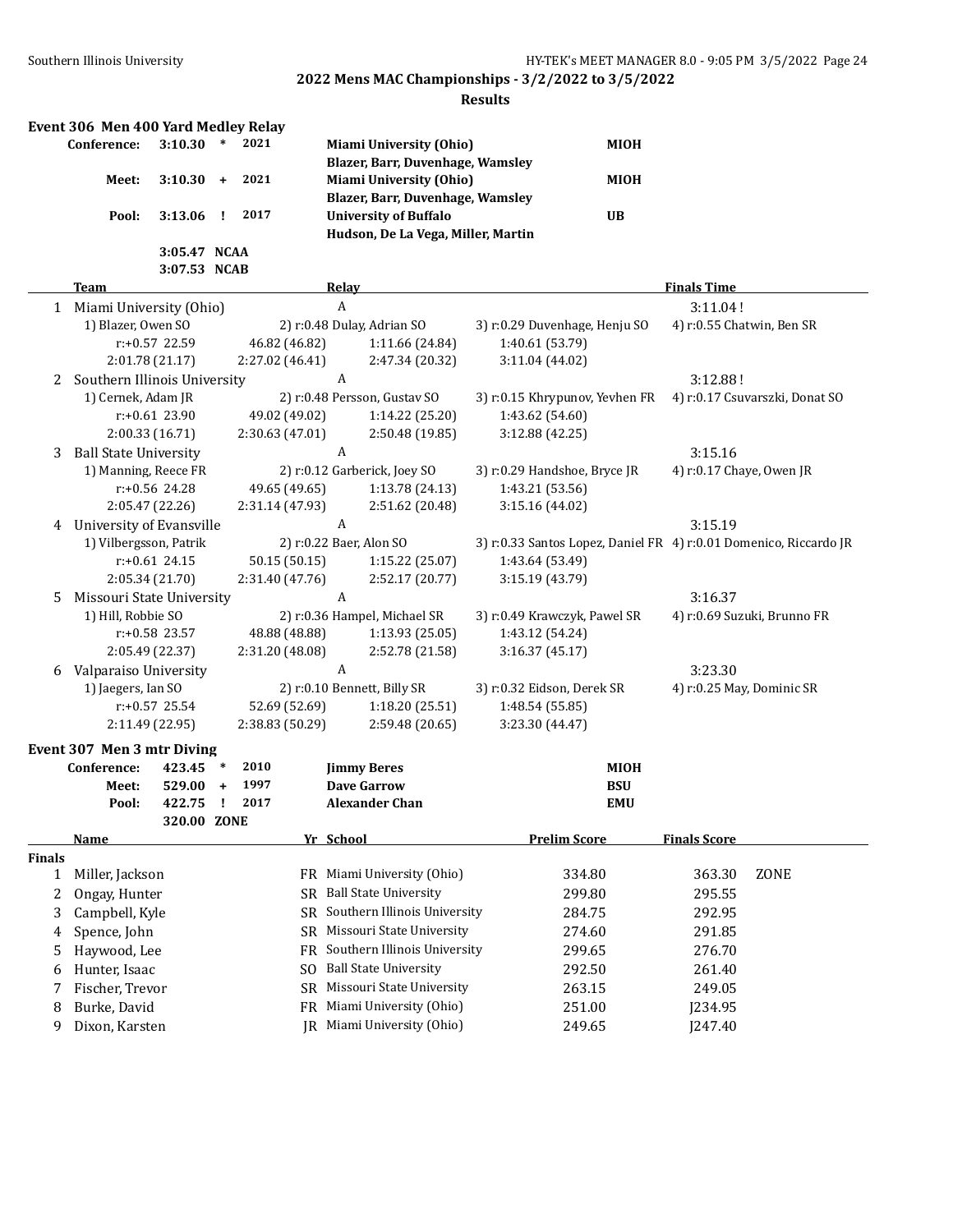|              | Event 307 Men 3 mtr Diving        |                  |              |                  |               |                                     |                  |                     |       |
|--------------|-----------------------------------|------------------|--------------|------------------|---------------|-------------------------------------|------------------|---------------------|-------|
|              | Conference:                       | 423.45           | $\ast$       | 2010             |               | <b>Jimmy Beres</b>                  |                  | <b>MIOH</b>         |       |
|              | Meet:                             | $529.00 +$       |              | 1997             |               | <b>Dave Garrow</b>                  |                  | <b>BSU</b>          |       |
|              | Pool:                             | 422.75           | $\mathbf{I}$ | 2017             |               | <b>Alexander Chan</b>               |                  | <b>EMU</b>          |       |
|              |                                   | 320.00 ZONE      |              |                  |               |                                     |                  |                     |       |
|              | Name                              |                  |              |                  |               | Yr School                           |                  | <b>Prelim Score</b> |       |
|              | <b>Preliminaries</b>              |                  |              |                  |               |                                     |                  |                     |       |
|              | 1 Miller, Jackson                 |                  |              |                  |               | FR Miami University (Ohio)          |                  | 334.80              | qZONE |
| 2            | Ongay, Hunter                     |                  |              |                  |               | SR Ball State University            |                  | 299.80              | q     |
| 3            | Haywood, Lee                      |                  |              |                  |               | FR Southern Illinois University     |                  | 299.65              | q     |
| 4            | Hunter, Isaac                     |                  |              |                  |               | SO Ball State University            |                  | 292.50              | q     |
| 5            | Campbell, Kyle                    |                  |              |                  |               | SR Southern Illinois University     |                  | 284.75              | q     |
| 6            | Spence, John                      |                  |              |                  |               | SR Missouri State University        |                  | 274.60              | q     |
| 7            | Fischer, Trevor                   |                  |              |                  |               | SR Missouri State University        |                  | 263.15              | q     |
| 8            | Burke, David                      |                  |              |                  |               | FR Miami University (Ohio)          |                  | 251.00              | q     |
| 9            | Dixon, Karsten                    |                  |              |                  | IR            | Miami University (Ohio)             |                  | 249.65              | q     |
|              |                                   |                  |              |                  |               |                                     |                  |                     |       |
|              | Event 401 Men 1650 Yard Freestyle |                  |              |                  |               |                                     |                  |                     |       |
|              | Conference: 14:56.02              |                  | $\ast$       | 2017             |               | <b>Antonio Thomas</b>               |                  | <b>MSU</b>          |       |
|              |                                   | Meet: 14:56.02   | $+$          | 2017             |               | <b>Antonia Thomas</b>               |                  | <b>MSU</b>          |       |
|              |                                   | Pool: 14:56.02   | $\mathbf{I}$ | 2017             |               | <b>Antonio Thomas</b>               |                  | <b>MSU</b>          |       |
|              |                                   | 14:37.31 NCAA    |              |                  |               |                                     |                  |                     |       |
|              |                                   | 15:26.19 NCAB    |              |                  |               |                                     |                  |                     |       |
|              | Name                              |                  |              |                  |               | Yr School                           |                  | <b>Finals Time</b>  |       |
| $\mathbf{1}$ | Moffatt, Dylan                    |                  |              |                  | SO.           | Missouri State University           |                  | 14:55.60* NCAB      |       |
|              |                                   | r:+0.73 24.36    |              |                  | 50.71 (26.35) | 1:17.57 (26.86)                     | 1:44.70 (27.13)  |                     |       |
|              |                                   | 2:11.87 (27.17)  |              | 2:39.03 (27.16)  |               | 3:06.19(27.16)                      | 3:33.64 (27.45)  |                     |       |
|              |                                   | 4:00.82 (27.18)  |              | 4:28.03 (27.21)  |               | 4:55.58 (27.55)                     | 5:23.12 (27.54)  |                     |       |
|              |                                   | 5:50.44 (27.32)  |              | 6:17.79 (27.35)  |               | 6:45.14 (27.35)                     | 7:12.50 (27.36)  |                     |       |
|              |                                   | 7:39.84 (27.34)  |              | 8:07.31 (27.47)  |               | 8:34.79 (27.48)                     | 9:02.42 (27.63)  |                     |       |
|              |                                   | 9:29.79 (27.37)  |              | 9:57.25 (27.46)  |               | 10:24.60 (27.35)                    | 10:52.04 (27.44) |                     |       |
|              |                                   | 11:19.45 (27.41) |              | 11:46.78 (27.33) |               | 12:14.08 (27.30)                    | 12:41.36 (27.28) |                     |       |
|              |                                   | 13:08.82 (27.46) |              | 13:35.92 (27.10) |               | 14:03.02 (27.10)                    | 14:30.06 (27.04) | 14:55.60 (25.54)    |       |
| 2            | Rosin, Yonatan                    |                  |              |                  |               | FR Miami University (Ohio)          |                  | 15:31.49            |       |
|              |                                   | $r: +0.70$ 25.16 |              |                  | 52.58 (27.42) | 1:20.45 (27.87)                     | 1:48.44 (27.99)  |                     |       |
|              |                                   | 2:17.00 (28.56)  |              | 2:45.43 (28.43)  |               | 3:14.10(28.67)                      | 3:42.44 (28.34)  |                     |       |
|              |                                   | 4:10.87 (28.43)  |              | 4:39.43 (28.56)  |               | 5:07.81 (28.38)                     | 5:36.35 (28.54)  |                     |       |
|              |                                   | 6:04.93 (28.58)  |              | 6:33.40 (28.47)  |               | 7:02.03 (28.63)                     | 7:30.42 (28.39)  |                     |       |
|              |                                   | 7:58.90 (28.48)  |              | 8:27.33 (28.43)  |               | 8:55.82 (28.49)                     | 9:24.43(28.61)   |                     |       |
|              |                                   | 9:52.85 (28.42)  |              | 10:21.58 (28.73) |               | 10:50.19 (28.61)                    | 11:19.00 (28.81) |                     |       |
|              |                                   | 11:47.50 (28.50) |              | 12:16.10 (28.60) |               | 12:44.52 (28.42)                    | 13:13.06 (28.54) |                     |       |
|              |                                   | 13:41.42 (28.36) |              | 14:09.61 (28.19) |               | 14:37.62 (28.01)                    | 15:05.24 (27.62) | 15:31.49 (26.25)    |       |
| 3            | Hill, Jonathan                    |                  |              |                  |               | <b>IR</b> Missouri State University |                  | 15:40.82            |       |
|              |                                   | r:+0.68 25.36    |              |                  | 53.90 (28.54) | 1:22.40 (28.50)                     | 1:51.14 (28.74)  |                     |       |
|              |                                   | 2:20.13 (28.99)  |              | 2:48.65 (28.52)  |               | 3:17.47 (28.82)                     | 3:46.40 (28.93)  |                     |       |
|              |                                   | 4:15.14 (28.74)  |              | 4:43.94 (28.80)  |               | 5:12.65 (28.71)                     | 5:41.18 (28.53)  |                     |       |
|              |                                   | 6:09.69(28.51)   |              | 6:38.42 (28.73)  |               | 7:07.17 (28.75)                     | 7:35.90 (28.73)  |                     |       |
|              |                                   | 8:04.69 (28.79)  |              | 8:33.21 (28.52)  |               | 9:01.51 (28.30)                     | 9:29.93 (28.42)  |                     |       |
|              |                                   | 9:58.36 (28.43)  |              | 10:27.01 (28.65) |               | 10:55.54 (28.53)                    | 11:24.17 (28.63) |                     |       |
|              |                                   | 11:52.82 (28.65) |              | 12:21.49 (28.67) |               | 12:50.54 (29.05)                    | 13:19.67 (29.13) |                     |       |
|              |                                   | 13:48.51 (28.84) |              | 14:17.24 (28.73) |               | 14:46.06 (28.82)                    | 15:14.32 (28.26) | 15:40.82 (26.50)    |       |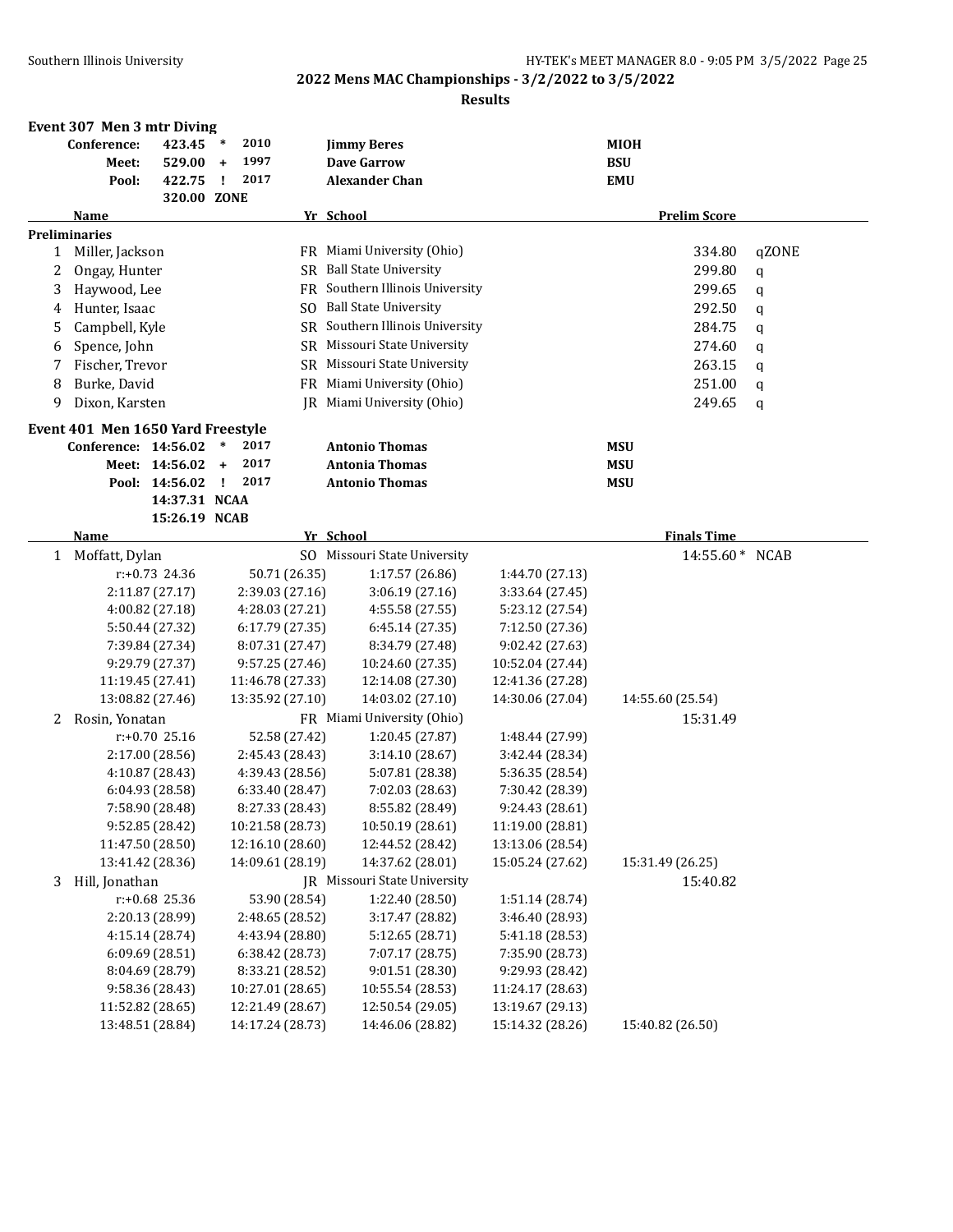#### **Results**

## **(Event 401 Men 1650 Yard Freestyle)**

|    | <b>Name</b>           | Yr School        |                                 |                  | <b>Finals Time</b> |  |
|----|-----------------------|------------------|---------------------------------|------------------|--------------------|--|
|    | 4 Vilbergsson, Patrik |                  | University of Evansville        |                  | 15:41.87           |  |
|    | $r: +0.73$ 25.44      | 53.41 (27.97)    | 1:21.78 (28.37)                 | 1:50.39 (28.61)  |                    |  |
|    | 2:19.18 (28.79)       | 2:47.88 (28.70)  | 3:16.65 (28.77)                 | 3:45.43 (28.78)  |                    |  |
|    | 4:14.11 (28.68)       | 4:42.98 (28.87)  | 5:12.03 (29.05)                 | 5:40.85 (28.82)  |                    |  |
|    | 6:09.68 (28.83)       | 6:38.57 (28.89)  | 7:07.42 (28.85)                 | 7:36.22 (28.80)  |                    |  |
|    | 8:05.05 (28.83)       | 8:33.71 (28.66)  | 9:02.29 (28.58)                 | 9:30.95 (28.66)  |                    |  |
|    | 9:59.87 (28.92)       | 10:28.83 (28.96) | 10:57.82 (28.99)                | 11:26.68 (28.86) |                    |  |
|    | 11:55.63 (28.95)      | 12:24.59 (28.96) | 12:53.67 (29.08)                | 13:22.63 (28.96) |                    |  |
|    | 13:51.34 (28.71)      | 14:20.16 (28.82) | 14:48.84 (28.68)                | 15:15.89 (27.05) | 15:41.87 (25.98)   |  |
| 5. | Marshall, Ian         |                  | JR Southern Illinois University |                  | 15:52.37           |  |
|    | $r: +0.65$ 26.24      | 54.29 (28.05)    | 1:22.75 (28.46)                 | 1:51.32 (28.57)  |                    |  |
|    | 2:19.95 (28.63)       | 2:48.71 (28.76)  | 3:17.46 (28.75)                 | 3:46.32 (28.86)  |                    |  |
|    | 4:15.19 (28.87)       | 4:44.10 (28.91)  | 5:13.15 (29.05)                 | 5:42.07 (28.92)  |                    |  |
|    | 6:10.87 (28.80)       | 6:39.92 (29.05)  | 7:08.88 (28.96)                 | 7:37.88 (29.00)  |                    |  |
|    | 8:06.96 (29.08)       | 8:36.15 (29.19)  | 9:05.27 (29.12)                 | 9:34.41 (29.14)  |                    |  |
|    | 10:03.56 (29.15)      | 10:32.93 (29.37) | 11:02.38 (29.45)                | 11:31.64 (29.26) |                    |  |
|    | 12:00.96 (29.32)      | 12:30.30 (29.34) | 12:59.47 (29.17)                | 13:28.96 (29.49) |                    |  |
|    | 13:58.39 (29.43)      | 14:27.68 (29.29) | 14:56.75 (29.07)                | 15:25.77 (29.02) | 15:52.37 (26.60)   |  |
| 6  | Caudill, Jackson      |                  | SO University of Evansville     |                  | 15:52.40           |  |
|    | $r: +0.81$ 25.10      | 52.51 (27.41)    | 1:20.40 (27.89)                 | 1:48.65 (28.25)  |                    |  |
|    | 2:17.02 (28.37)       | 2:45.43 (28.41)  | 3:13.97 (28.54)                 | 3:42.68 (28.71)  |                    |  |
|    | 4:11.29 (28.61)       | 4:39.72 (28.43)  | 5:08.17 (28.45)                 | 5:36.39 (28.22)  |                    |  |
|    | 6:05.22 (28.83)       | 6:33.90 (28.68)  | 7:02.61 (28.71)                 | 7:31.40 (28.79)  |                    |  |
|    | 7:59.95 (28.55)       | 8:28.44 (28.49)  | 8:57.39 (28.95)                 | 9:26.07 (28.68)  |                    |  |
|    | 9:55.18 (29.11)       | 10:24.06 (28.88) | 10:53.18 (29.12)                | 11:23.16 (29.98) |                    |  |
|    | 11:54.63 (31.47)      | 12:26.50 (31.87) | 12:56.44 (29.94)                | 13:26.17 (29.73) |                    |  |
|    | 13:55.81 (29.64)      | 14:25.50 (29.69) | 14:54.92 (29.42)                | 15:24.49 (29.57) | 15:52.40 (27.91)   |  |
|    | 7 Frye, Tommy         |                  | FR Miami University (Ohio)      |                  | 15:54.63           |  |
|    | r:+0.82 25.20         | 52.94 (27.74)    | 1:21.50 (28.56)                 | 1:50.20 (28.70)  |                    |  |
|    | 2:18.91 (28.71)       | 2:47.70 (28.79)  | 3:16.39 (28.69)                 | 3:45.05 (28.66)  |                    |  |
|    | 4:13.84 (28.79)       | 4:42.66 (28.82)  | 5:11.54 (28.88)                 | 5:40.54 (29.00)  |                    |  |
|    | 6:09.43 (28.89)       | 6:38.40 (28.97)  | 7:07.66 (29.26)                 | 7:36.48 (28.82)  |                    |  |
|    | 8:05.78 (29.30)       | 8:35.29 (29.51)  | 9:04.28 (28.99)                 | 9:33.63 (29.35)  |                    |  |
|    | 10:02.77 (29.14)      | 10:32.33 (29.56) | 11:01.68 (29.35)                | 11:31.02 (29.34) |                    |  |
|    | 12:00.55 (29.53)      | 12:30.12 (29.57) | 13:00.04 (29.92)                | 13:29.41 (29.37) |                    |  |
|    | 13:59.24 (29.83)      | 14:28.62 (29.38) | 14:58.16 (29.54)                | 15:27.14 (28.98) | 15:54.63 (27.49)   |  |
| 8  | Maurer, Aiden         |                  | JR Ball State University        |                  | 16:05.23           |  |
|    | r:+0.86 27.42         | 56.59 (29.17)    | 1:26.24 (29.65)                 | 1:56.20 (29.96)  |                    |  |
|    | 2:25.71 (29.51)       | 2:55.66 (29.95)  | 3:25.63 (29.97)                 | 3:55.25 (29.62)  |                    |  |
|    | 4:24.56 (29.31)       | 4:53.71 (29.15)  | 5:22.61 (28.90)                 | 5:51.92 (29.31)  |                    |  |
|    | 6:20.99 (29.07)       | 6:49.87 (28.88)  | 7:18.78 (28.91)                 | 7:47.98 (29.20)  |                    |  |
|    | 8:17.44 (29.46)       | 8:46.48 (29.04)  | 9:15.96 (29.48)                 | 9:45.17 (29.21)  |                    |  |
|    | 10:14.56 (29.39)      | 10:42.90 (28.34) | 11:12.07 (29.17)                | 11:41.19 (29.12) |                    |  |
|    | 12:10.45 (29.26)      | 12:39.64 (29.19) | 13:09.38 (29.74)                | 13:39.39 (30.01) |                    |  |
|    | 14:09.27 (29.88)      | 14:39.16 (29.89) | 15:09.07 (29.91)                | 15:38.29 (29.22) | 16:05.23 (26.94)   |  |
| 9  | Zishka, Zach          |                  | SO Ball State University        |                  | 16:10.73           |  |
|    | $r: +0.77$ 25.40      | 53.68 (28.28)    | 1:22.34 (28.66)                 | 1:51.22 (28.88)  |                    |  |
|    | 2:20.32 (29.10)       | 2:49.47 (29.15)  | 3:18.67 (29.20)                 | 3:47.64 (28.97)  |                    |  |
|    | 4:16.99 (29.35)       | 4:46.38 (29.39)  | 5:15.48 (29.10)                 | 5:44.58 (29.10)  |                    |  |
|    | 6:14.06 (29.48)       | 6:43.21 (29.15)  | 7:12.80 (29.59)                 | 7:42.54 (29.74)  |                    |  |
|    | 8:12.57 (30.03)       | 8:42.09 (29.52)  | 9:11.97 (29.88)                 | 9:41.96 (29.99)  |                    |  |
|    | 10:11.48 (29.52)      | 10:41.05 (29.57) | 11:11.51 (30.46)                | 11:41.44 (29.93) |                    |  |
|    | 12:11.60 (30.16)      | 12:41.84 (30.24) | 13:11.64 (29.80)                | 13:42.01 (30.37) |                    |  |
|    | 14:12.36 (30.35)      | 14:42.63 (30.27) | 15:12.26 (29.63)                | 15:41.97 (29.71) | 16:10.73 (28.76)   |  |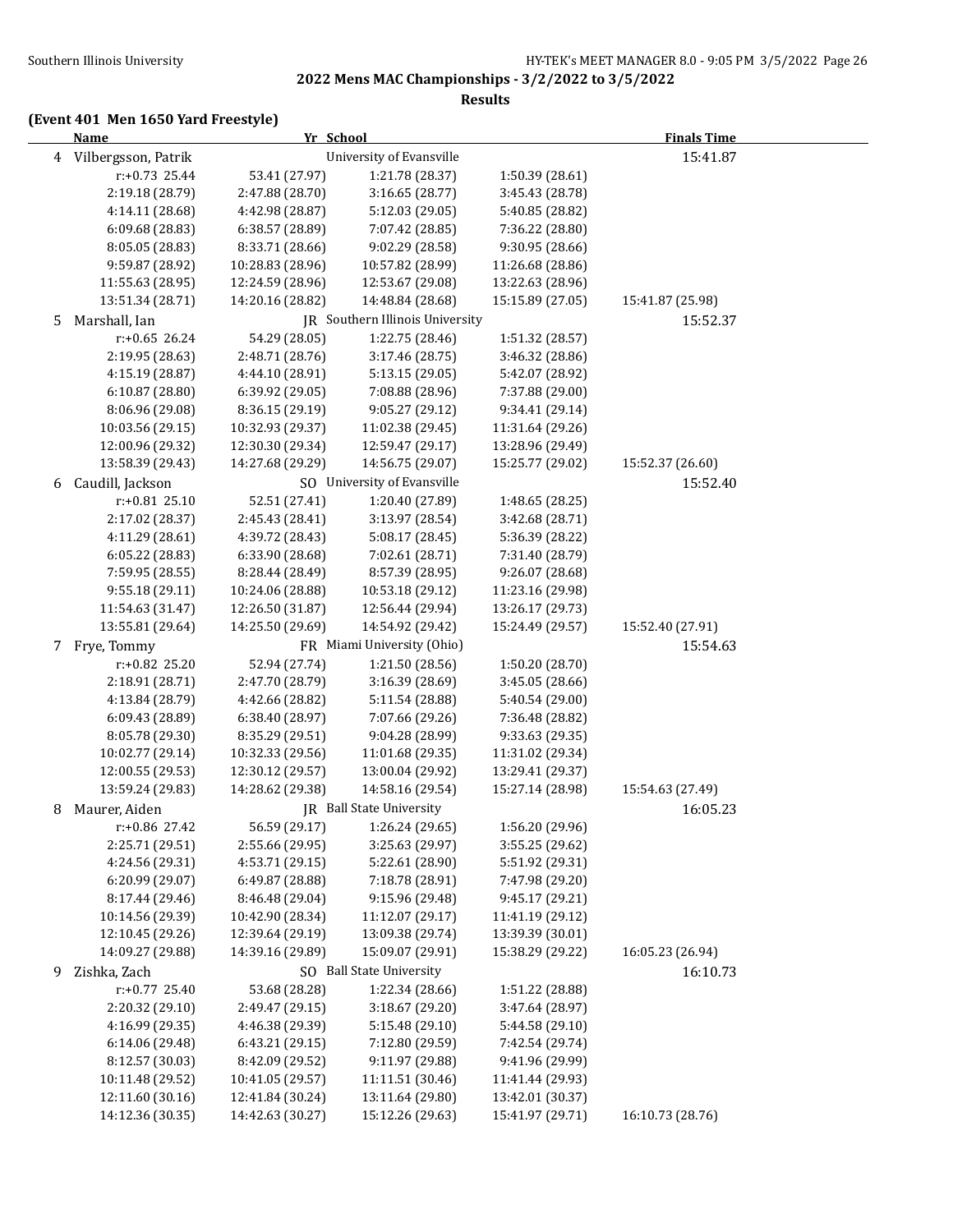### **Results**

## **(Event 401 Men 1650 Yard Freestyle)**

|       | <b>Name</b>      | Yr School        |                                 |                  | <b>Finals Time</b> |  |
|-------|------------------|------------------|---------------------------------|------------------|--------------------|--|
| 10    | Kruglov, Max     |                  | FR Ball State University        |                  | 16:19.24           |  |
|       | $r: +0.71$ 25.30 | 53.09 (27.79)    | 1:21.64 (28.55)                 | 1:50.56 (28.92)  |                    |  |
|       | 2:19.67 (29.11)  | 2:48.79 (29.12)  | 3:18.29 (29.50)                 | 3:47.62 (29.33)  |                    |  |
|       | 4:17.16 (29.54)  | 4:47.25 (30.09)  | 5:16.79 (29.54)                 | 5:46.56 (29.77)  |                    |  |
|       | 6:16.50 (29.94)  | 6:46.86 (30.36)  | 7:17.33 (30.47)                 | 7:47.61 (30.28)  |                    |  |
|       | 8:17.88 (30.27)  | 8:48.17 (30.29)  | 9:18.50 (30.33)                 | 9:48.80 (30.30)  |                    |  |
|       | 10:19.06 (30.26) | 10:49.38 (30.32) | 11:20.14 (30.76)                | 11:50.30 (30.16) |                    |  |
|       | 12:20.30 (30.00) | 12:49.93 (29.63) | 13:19.76 (29.83)                | 13:49.97 (30.21) |                    |  |
|       | 14:20.18 (30.21) | 14:50.23 (30.05) | 15:20.17 (29.94)                | 15:50.20 (30.03) | 16:19.24 (29.04)   |  |
|       | 11 Kay, Grant    |                  | SO University of Evansville     |                  | 16:21.57           |  |
|       | r:+0.76 25.24    | 53.36 (28.12)    | 1:22.52 (29.16)                 | 1:51.86 (29.34)  |                    |  |
|       | 2:21.52 (29.66)  | 2:51.56 (30.04)  | 3:21.92 (30.36)                 | 3:51.92 (30.00)  |                    |  |
|       | 4:21.89 (29.97)  | 4:51.68 (29.79)  | 5:21.62 (29.94)                 | 5:51.53 (29.91)  |                    |  |
|       | 6:21.81 (30.28)  | 6:51.85 (30.04)  | 7:22.07 (30.22)                 | 7:52.42 (30.35)  |                    |  |
|       | 8:22.73 (30.31)  | 8:53.10 (30.37)  | 9:23.19 (30.09)                 | 9:53.42 (30.23)  |                    |  |
|       | 10:23.52 (30.10) | 10:53.92 (30.40) | 11:24.27 (30.35)                | 11:54.72 (30.45) |                    |  |
|       | 12:24.91 (30.19) | 12:55.26 (30.35) | 13:25.46 (30.20)                | 13:55.57 (30.11) |                    |  |
|       | 14:25.72 (30.15) | 14:55.68 (29.96) | 15:25.19 (29.51)                | 15:54.29 (29.10) | 16:21.57 (27.28)   |  |
| 12    | Koetter, Alex    |                  | FR Valparaiso University        |                  | 16:59.77           |  |
|       | r:+0.68 26.61    | 55.74 (29.13)    | 1:25.66 (29.92)                 | 1:55.80 (30.14)  |                    |  |
|       | 2:25.99 (30.19)  | 2:56.02 (30.03)  | 3:26.45 (30.43)                 | 3:56.98 (30.53)  |                    |  |
|       | 4:27.53 (30.55)  | 4:58.47 (30.94)  | 5:29.49 (31.02)                 | 6:00.33 (30.84)  |                    |  |
|       | 6:31.07 (30.74)  | 7:02.25 (31.18)  | 7:33.26 (31.01)                 | 8:04.35 (31.09)  |                    |  |
|       | 8:35.50 (31.15)  | 9:06.74 (31.24)  | 9:38.11 (31.37)                 | 10:09.58 (31.47) |                    |  |
|       | 10:40.89 (31.31) | 11:12.39 (31.50) | 11:43.71 (31.32)                | 12:15.22 (31.51) |                    |  |
|       | 12:46.77 (31.55) | 13:18.51 (31.74) | 13:50.34 (31.83)                | 14:22.39 (32.05) |                    |  |
|       | 14:54.42 (32.03) | 15:26.09 (31.67) | 15:57.63 (31.54)                | 16:29.18 (31.55) | 16:59.77 (30.59)   |  |
|       | 13 Lorr, Logan   |                  | SO Valparaiso University        |                  | 18:50.85           |  |
|       | r:+0.66 28.24    | 1:00.20 (31.96)  | 1:32.70 (32.50)                 | 2:05.66 (32.96)  |                    |  |
|       | 2:38.87 (33.21)  | 3:12.25 (33.38)  | 3:45.63 (33.38)                 | 4:19.22 (33.59)  |                    |  |
|       | 4:53.34 (34.12)  | 5:27.39 (34.05)  | 6:01.99 (34.60)                 | 6:36.65 (34.66)  |                    |  |
|       | 7:11.47 (34.82)  | 7:46.68 (35.21)  | 8:21.77 (35.09)                 | 8:56.98 (35.21)  |                    |  |
|       | 9:31.65 (34.67)  | 10:06.28 (34.63) | 10:41.18 (34.90)                | 11:16.52 (35.34) |                    |  |
|       | 11:51.95 (35.43) | 12:26.80 (34.85) | 13:01.80 (35.00)                | 13:36.91 (35.11) |                    |  |
|       | 14:12.43 (35.52) | 14:47.39 (34.96) | 15:22.75 (35.36)                | 15:57.64 (34.89) |                    |  |
|       | 16:32.98 (35.34) | 17:08.04 (35.06) | 17:42.86 (34.82)                | 18:17.28 (34.42) | 18:50.85 (33.57)   |  |
|       | Barrows, Nick    |                  | FR Miami University (Ohio)      |                  | X16:01.73          |  |
|       | r:+0.68 26.02    | 54.12 (28.10)    | 1:22.69 (28.57)                 | 1:51.79 (29.10)  |                    |  |
|       | 2:20.88 (29.09)  | 2:50.20 (29.32)  | 3:19.49 (29.29)                 | 3:48.86 (29.37)  |                    |  |
|       | 4:18.51(29.65)   | 4:47.77 (29.26)  | 5:17.09 (29.32)                 | 5:46.35 (29.26)  |                    |  |
|       | 6:15.49 (29.14)  | 6:44.68 (29.19)  | 7:14.18 (29.50)                 | 7:43.72 (29.54)  |                    |  |
|       | 8:13.03 (29.31)  | 8:42.69 (29.66)  | 9:12.38 (29.69)                 | 9:41.83 (29.45)  |                    |  |
|       | 10:11.41 (29.58) | 10:41.15 (29.74) | 11:10.62 (29.47)                | 11:40.11 (29.49) |                    |  |
|       | 12:09.61 (29.50) | 12:39.05 (29.44) | 13:08.01 (28.96)                | 13:37.02 (29.01) |                    |  |
|       | 14:06.14 (29.12) | 14:35.10 (28.96) | 15:04.25 (29.15)                | 15:33.80 (29.55) | 16:01.73 (27.93)   |  |
| $---$ | Rutledge, Ben    |                  | SO Southern Illinois University |                  | X16:18.39          |  |
|       | r:+0.72 26.15    | 54.58 (28.43)    | 1:23.14 (28.56)                 | 1:52.03 (28.89)  |                    |  |
|       | 2:21.20 (29.17)  | 2:50.34 (29.14)  | 3:19.72 (29.38)                 | 3:48.81 (29.09)  |                    |  |
|       | 4:18.21 (29.40)  | 4:47.30 (29.09)  | 5:16.43 (29.13)                 | 5:45.45 (29.02)  |                    |  |
|       | 6:14.47 (29.02)  | 6:43.60 (29.13)  | 7:12.73 (29.13)                 | 7:42.02 (29.29)  |                    |  |
|       | 8:11.51 (29.49)  | 8:40.93 (29.42)  | 9:10.79 (29.86)                 | 9:40.26 (29.47)  |                    |  |
|       | 10:10.00 (29.74) | 10:39.93 (29.93) | 11:10.46 (30.53)                | 11:40.92 (30.46) |                    |  |
|       | 12:11.25 (30.33) | 12:41.93 (30.68) | 13:12.84 (30.91)                | 13:43.71 (30.87) |                    |  |
|       | 14:14.96 (31.25) | 14:46.32 (31.36) | 15:17.76 (31.44)                | 15:48.31 (30.55) | 16:18.39 (30.08)   |  |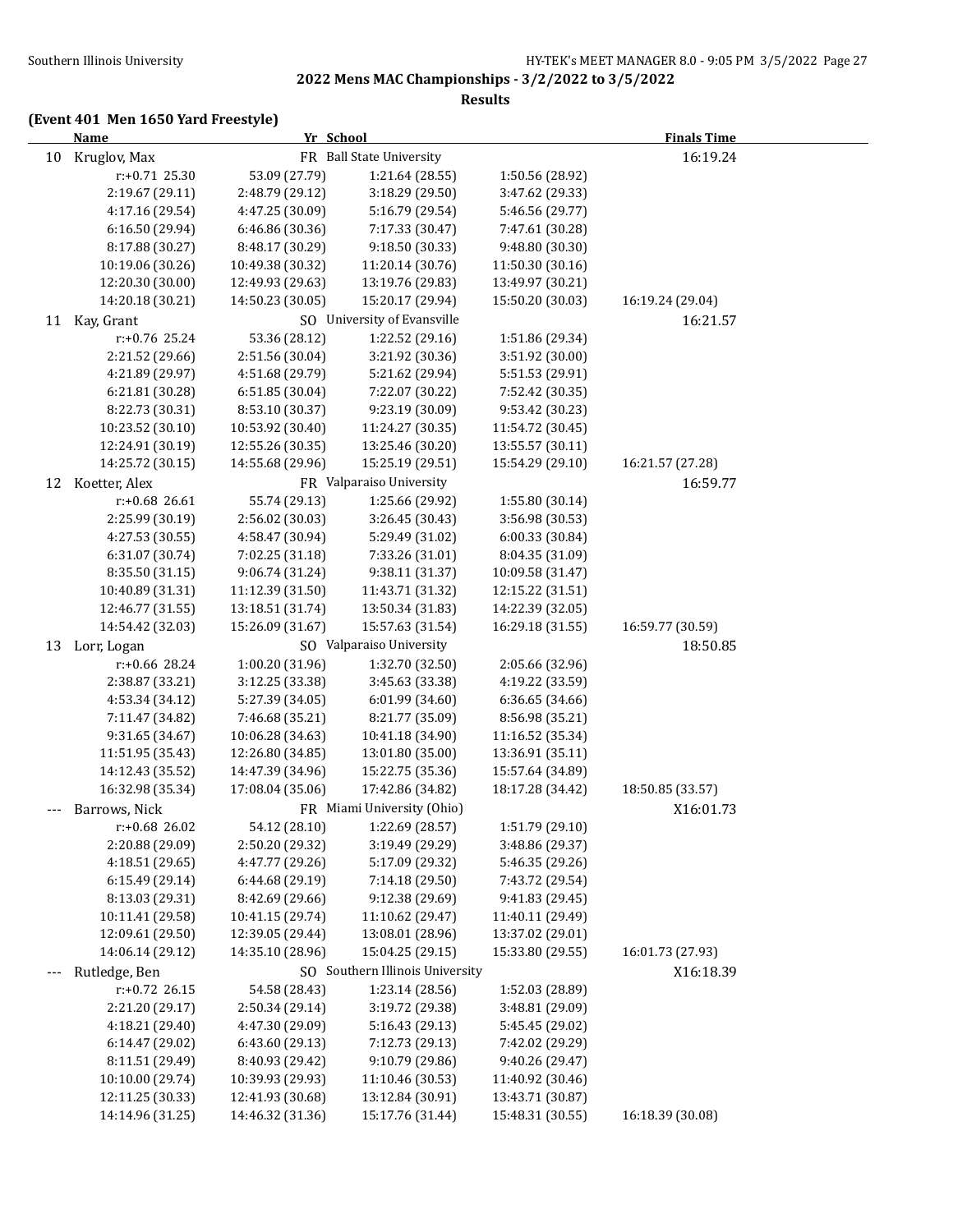**Results**

## **(Event 401 Men 1650 Yard Freestyle)**

|                  | Name                              |                  |                      | Yr School                                       |                            | <b>Finals Time</b> |             |
|------------------|-----------------------------------|------------------|----------------------|-------------------------------------------------|----------------------------|--------------------|-------------|
|                  | Eddy, Alexander                   |                  |                      | SO Ball State University                        |                            | X16:35.30          |             |
|                  |                                   | r:+0.73 26.52    | 55.65 (29.13)        | 1:25.07 (29.42)                                 | 1:54.63 (29.56)            |                    |             |
|                  | 2:24.26 (29.63)                   |                  | 2:53.92 (29.66)      | 3:23.46 (29.54)                                 | 3:53.01 (29.55)            |                    |             |
|                  | 4:22.43 (29.42)                   |                  | 4:52.04 (29.61)      | 5:21.54 (29.50)                                 | 5:51.38 (29.84)            |                    |             |
|                  | 6:21.44 (30.06)                   |                  | 6:51.64 (30.20)      | 7:22.31 (30.67)                                 | 7:53.08 (30.77)            |                    |             |
|                  | 8:23.88 (30.80)                   |                  | 8:54.38 (30.50)      | 9:24.92 (30.54)                                 | 9:55.04 (30.12)            |                    |             |
|                  | 10:25.59 (30.55)                  |                  | 10:55.68 (30.09)     | 11:26.09 (30.41)                                | 11:56.76 (30.67)           |                    |             |
|                  | 12:27.62 (30.86)                  |                  | 12:58.50 (30.88)     | 13:29.40 (30.90)                                | 14:00.52 (31.12)           |                    |             |
|                  | 14:31.65 (31.13)                  |                  | 15:02.93 (31.28)     | 15:33.93 (31.00)                                | 16:05.04 (31.11)           | 16:35.30 (30.26)   |             |
|                  | Bradford, Nathan                  |                  |                      | FR University of Evansville                     |                            | X16:46.51          |             |
|                  |                                   | $r: +0.70$ 27.61 | 57.75 (30.14)        | 1:28.56 (30.81)                                 | 1:59.49 (30.93)            |                    |             |
|                  | 2:30.61 (31.12)                   |                  | 3:01.75 (31.14)      | 3:32.73 (30.98)                                 | 4:03.51 (30.78)            |                    |             |
|                  | 4:34.35 (30.84)                   |                  | 5:05.13 (30.78)      | 5:35.89 (30.76)                                 | 6:06.48 (30.59)            |                    |             |
|                  | 6:37.22 (30.74)                   |                  | 7:07.95 (30.73)      | 7:39.01 (31.06)                                 | 8:09.60 (30.59)            |                    |             |
|                  | 8:39.96 (30.36)                   |                  | 9:10.27 (30.31)      | 9:40.69 (30.42)                                 | 10:11.47 (30.78)           |                    |             |
|                  | 10:42.05 (30.58)                  |                  | 11:12.43 (30.38)     | 11:42.91 (30.48)                                | 12:13.35 (30.44)           |                    |             |
|                  | 12:43.72 (30.37)                  |                  | 13:14.54 (30.82)     | 13:44.72 (30.18)                                | 14:15.21 (30.49)           |                    |             |
|                  | 14:46.13 (30.92)                  |                  | 15:16.81 (30.68)     | 15:47.24 (30.43)                                | 16:17.58 (30.34)           | 16:46.51 (28.93)   |             |
| $---$            | Moody, Zachary                    |                  |                      | <b>IR</b> Ball State University                 |                            | <b>DFS</b>         |             |
|                  | Event 402 Men 200 Yard Backstroke |                  |                      |                                                 |                            |                    |             |
|                  | Conference:                       | 1:39.87          | 2013<br>$\ast$       | <b>Jacob Hanson</b>                             |                            | <b>EMU</b>         |             |
|                  | Meet:                             | $1:41.19 +$      | 2013                 | <b>Jacob Hanson</b>                             |                            | <b>EMU</b>         |             |
|                  | Pool:                             | 1:41.19          | $\mathbf{I}$<br>2013 | Jacob Hanson                                    |                            | <b>EMU</b>         |             |
|                  |                                   | 1:39.13 NCAA     |                      |                                                 |                            |                    |             |
|                  |                                   | 1:45.04 NCAB     |                      |                                                 |                            |                    |             |
|                  | Name                              |                  |                      | Yr School                                       | <b>Prelim Time</b>         | <b>Finals Time</b> |             |
| A - Final        |                                   |                  |                      |                                                 |                            |                    |             |
|                  | 1 Cernek, Adam                    |                  |                      | JR Southern Illinois University                 | 1:45.62                    | 1:44.29            | <b>NCAB</b> |
|                  |                                   | $r: +0.61$ 24.39 | 51.02 (26.63)        | 1:17.59 (26.57)                                 | 1:44.29 (26.70)            |                    |             |
| 2                | Bann, Zach                        |                  |                      | FR Miami University (Ohio)                      | 1:46.93                    | 1:46.69            |             |
|                  |                                   | r:+0.56 24.93    | 51.99 (27.06)        | 1:19.36 (27.37)                                 | 1:46.69 (27.33)            |                    |             |
| 3                | Brodsky, Alex                     |                  |                      | FR Southern Illinois University                 | 1:48.00                    | 1:47.09            |             |
|                  |                                   | $r: +0.61$ 25.38 | 52.57 (27.19)        | 1:20.20 (27.63)                                 | 1:47.09 (26.89)            |                    |             |
| 4                | Blazer, Owen                      |                  |                      | SO Miami University (Ohio)                      | 1:46.08                    | 1:47.51            |             |
|                  |                                   | r:+0.58 24.92    | 52.60 (27.68)        | 1:20.45 (27.85)                                 | 1:47.51 (27.06)            |                    |             |
| 5.               | Hill, Robbie                      |                  |                      | SO Missouri State University                    | 1:48.30                    | 1:48.78            |             |
|                  |                                   | $r: +0.57$ 24.68 | 51.98 (27.30)        | 1:20.19 (28.21)                                 | 1:48.78 (28.59)            |                    |             |
|                  | 6 Yang, Terry                     |                  |                      | JR Southern Illinois University                 | 1:49.53                    | 1:49.09            |             |
|                  |                                   | r:+0.59 24.91    | 52.18 (27.27)        | 1:19.95 (27.77)                                 | 1:49.09 (29.14)            |                    |             |
|                  | 7 Miller, Mason                   |                  |                      | SO Miami University (Ohio)                      | 1:49.80                    | 1:51.27            |             |
|                  |                                   | r:+0.66 24.81    | 52.23 (27.42)        | 1:21.64 (29.41)                                 | 1:51.27 (29.63)            |                    |             |
|                  | 8 Vilbergsson, Patrik             |                  |                      | University of Evansville                        | 1:49.51                    | 1:51.45            |             |
|                  |                                   | $r: +0.63$ 25.70 | 54.07 (28.37)        | 1:23.13 (29.06)                                 | 1:51.45 (28.32)            |                    |             |
| <b>B</b> - Final |                                   |                  |                      |                                                 |                            |                    |             |
|                  | 9 Pareja, Diego                   |                  |                      | FR Miami University (Ohio)                      | 1:49.92                    | 1:47.87            |             |
|                  |                                   | $r: +0.64$ 25.32 | 52.99 (27.67)        | 1:20.49 (27.50)                                 | 1:47.87 (27.38)            |                    |             |
|                  | 10 Kruglov, Max                   |                  |                      | FR Ball State University                        | 1:50.72                    | 1:50.52            |             |
|                  |                                   |                  |                      |                                                 |                            |                    |             |
|                  |                                   | r:+0.61 26.26    | 54.27 (28.01)        | 1:22.63 (28.36)                                 | 1:50.52 (27.89)            |                    |             |
|                  | 11 Jennings, Sam                  |                  |                      | SO Ball State University                        | 1:52.16                    | 1:53.06            |             |
|                  |                                   | r:+0.55 26.02    | 54.26 (28.24)        | 1:23.63 (29.37)                                 | 1:53.06 (29.43)            |                    |             |
|                  | 12 Stukerjurgen, Brek             | r:+0.58 26.25    | 55.31 (29.06)        | FR Missouri State University<br>1:24.65 (29.34) | 1:53.67<br>1:54.30 (29.65) | 1:54.30            |             |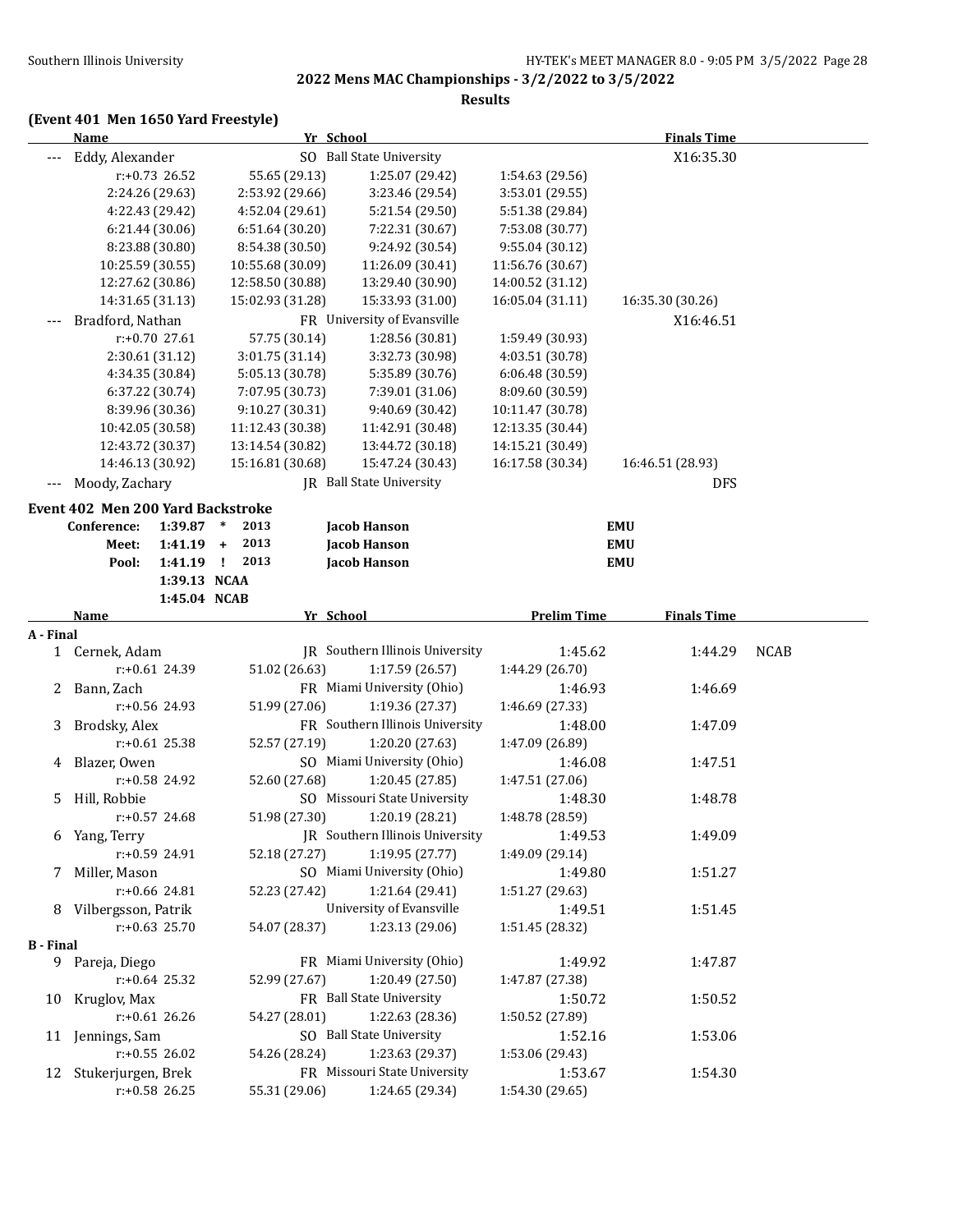|    | Name                              |                  | B - Final  (Event 402 Men 200 Yard Backstroke) | Yr School |                                        | <b>Prelim Time</b> | <b>Finals Time</b> |   |
|----|-----------------------------------|------------------|------------------------------------------------|-----------|----------------------------------------|--------------------|--------------------|---|
| 13 | Anderson, Logan                   |                  |                                                |           | FR University of Evansville            | 1:55.47            | 1:54.36            |   |
|    |                                   | r:+0.56 26.59    | 55.55 (28.96)                                  |           | 1:25.45 (29.90)                        | 1:54.36 (28.91)    |                    |   |
|    | 14 Miller, Fitz                   |                  |                                                |           | JR Miami University (Ohio)             | 1:58.32            | 1:54.62            |   |
|    |                                   | $r: +0.61$ 26.02 | 54.82 (28.80)                                  |           | 1:24.88 (30.06)                        | 1:54.62 (29.74)    |                    |   |
| 15 | Leatherwood, Sam                  |                  |                                                |           | JR University of Evansville            | 1:56.59            | 1:56.04            |   |
|    |                                   | r:+0.58 25.83    | 55.26 (29.43)                                  |           | 1:25.45 (30.19)                        | 1:56.04 (30.59)    |                    |   |
| 16 | Killian, David                    |                  |                                                |           | SR University of Evansville            | 1:52.15            | 1:57.68            |   |
|    |                                   | r:+0.90 27.01    | 56.52 (29.51)                                  |           | 1:27.27 (30.75)                        | 1:57.68 (30.41)    |                    |   |
|    | Event 402 Men 200 Yard Backstroke |                  |                                                |           |                                        |                    |                    |   |
|    | Conference:                       | $1:39.87$ *      | 2013                                           |           | Jacob Hanson                           |                    | EMU                |   |
|    | Meet:                             | $1:41.19 +$      | 2013                                           |           | <b>Jacob Hanson</b>                    |                    | <b>EMU</b>         |   |
|    | Pool:                             | 1:41.19 !        | 2013                                           |           | Jacob Hanson                           |                    | <b>EMU</b>         |   |
|    |                                   | 1:39.13 NCAA     |                                                |           |                                        |                    |                    |   |
|    |                                   | 1:45.04 NCAB     |                                                |           |                                        |                    |                    |   |
|    | Name                              |                  |                                                | Yr School |                                        | <b>Seed Time</b>   | <b>Prelim Time</b> |   |
|    | <b>Preliminaries</b>              |                  |                                                |           |                                        |                    |                    |   |
|    | 1 Cernek, Adam                    |                  |                                                |           | <b>IR</b> Southern Illinois University |                    | 1:45.62            | q |
|    |                                   | $r: +0.63$ 24.33 | 50.94 (26.61)                                  |           | 1:18.08 (27.14)                        | 1:45.62 (27.54)    |                    |   |
|    | Blazer, Owen                      |                  |                                                |           | SO Miami University (Ohio)             |                    | 1:46.08            | q |
|    |                                   | $r: +0.60$ 24.65 | 51.89 (27.24)                                  |           | 1:19.33 (27.44)                        | 1:46.08 (26.75)    |                    |   |
| 3  | Bann, Zach                        |                  |                                                |           | FR Miami University (Ohio)             |                    | 1:46.93            | q |
|    |                                   | r:+0.57 24.69    | 51.38 (26.69)                                  |           | 1:18.72 (27.34)                        | 1:46.93 (28.21)    |                    |   |
|    | Brodsky, Alex                     |                  |                                                |           | FR Southern Illinois University        |                    | 1:48.00            | q |
|    |                                   | $r: +0.63$ 25.66 | 53.10 (27.44)                                  |           | 1:21.06 (27.96)                        | 1:48.00 (26.94)    |                    |   |
| 5  | Hill, Robbie                      |                  |                                                |           | SO Missouri State University           |                    | 1:48.30            | q |
|    |                                   | $r: +0.61$ 25.78 | 53.51 (27.73)                                  |           | 1:21.15 (27.64)                        | 1:48.30 (27.15)    |                    |   |
| 6  | Vilbergsson, Patrik               |                  |                                                |           | University of Evansville               |                    | 1:49.51            | q |
|    |                                   | $r: +0.61$ 25.28 | 53.18 (27.90)                                  |           | 1:21.54 (28.36)                        | 1:49.51 (27.97)    |                    |   |
| 7. | Yang, Terry                       |                  |                                                |           | JR Southern Illinois University        |                    | 1:49.53            | q |
|    |                                   | $r: +0.57$ 25.21 | 52.20 (26.99)                                  |           | 1:20.27 (28.07)                        | 1:49.53 (29.26)    |                    |   |
| 8  | Miller, Mason                     |                  |                                                |           | SO Miami University (Ohio)             |                    | 1:49.80            | q |
|    |                                   | r:+0.62 24.88    | 52.27 (27.39)                                  |           | 1:20.82 (28.55)                        | 1:49.80 (28.98)    |                    |   |
| 9. | Pareja, Diego                     |                  |                                                |           | FR Miami University (Ohio)             |                    | 1:49.92            | q |
|    |                                   | $r: +0.63$ 25.20 | 52.72 (27.52)                                  |           | 1:21.10 (28.38)                        | 1:49.92 (28.82)    |                    |   |
| 10 | Kruglov, Max                      |                  |                                                |           | FR Ball State University               |                    | 1:50.72            | q |
|    | r:+0.61 25.93                     |                  | 53.58 (27.65)                                  |           | 1:21.88 (28.30)                        | 1:50.72 (28.84)    |                    |   |
|    | 11 Killian, David                 |                  |                                                |           | SR University of Evansville            |                    | 1:52.15            | q |
|    |                                   | $r: +0.64$ 26.01 | 54.08 (28.07)                                  |           | 1:22.94 (28.86)                        | 1:52.15 (29.21)    |                    |   |
|    | 12 Jennings, Sam                  |                  |                                                |           | SO Ball State University               |                    | 1:52.16            | q |
|    |                                   | r:+0.53 25.85    | 53.97 (28.12)                                  |           | 1:23.09 (29.12)                        | 1:52.16 (29.07)    |                    |   |
| 13 | Stukerjurgen, Brek                |                  |                                                |           | FR Missouri State University           |                    | 1:53.67            | q |
|    |                                   | r:+0.58 26.22    | 54.81 (28.59)                                  |           | 1:23.94 (29.13)                        | 1:53.67 (29.73)    |                    |   |
| 14 | Anderson, Logan                   |                  |                                                |           | FR University of Evansville            |                    | 1:55.47            | q |
|    |                                   | r:+0.58 26.51    | 55.26 (28.75)                                  |           | 1:25.13 (29.87)                        | 1:55.47 (30.34)    |                    |   |
| 15 | Leatherwood, Sam                  |                  |                                                |           | <b>IR</b> University of Evansville     |                    | 1:56.59            | q |
|    |                                   | r:+0.59 25.99    | 54.66 (28.67)                                  |           | 1:24.81 (30.15)                        | 1:56.59 (31.78)    |                    |   |
| 16 | Miller, Fitz                      |                  |                                                |           | JR Miami University (Ohio)             |                    | 1:58.32            | q |
|    |                                   | $r: +0.56$ 26.02 | 55.41 (29.39)                                  |           | 1:26.68 (31.27)                        | 1:58.32 (31.64)    |                    |   |
|    |                                   |                  |                                                |           | SO Valparaiso University               |                    |                    |   |
| 17 | Jaegers, Ian                      | r:+0.58 27.50    | 57.46 (29.96)                                  |           | 1:28.01 (30.55)                        |                    | 1:58.44            |   |
|    |                                   |                  |                                                |           | FR Valparaiso University               | 1:58.44 (30.43)    |                    |   |
| 18 | Gutierrez Morales, Santiago       |                  | 57.84 (29.77)                                  |           | 1:29.20 (31.36)                        |                    | 2:01.25            |   |
|    |                                   | $r: +0.71$ 28.07 |                                                |           |                                        | 2:01.25 (32.05)    |                    |   |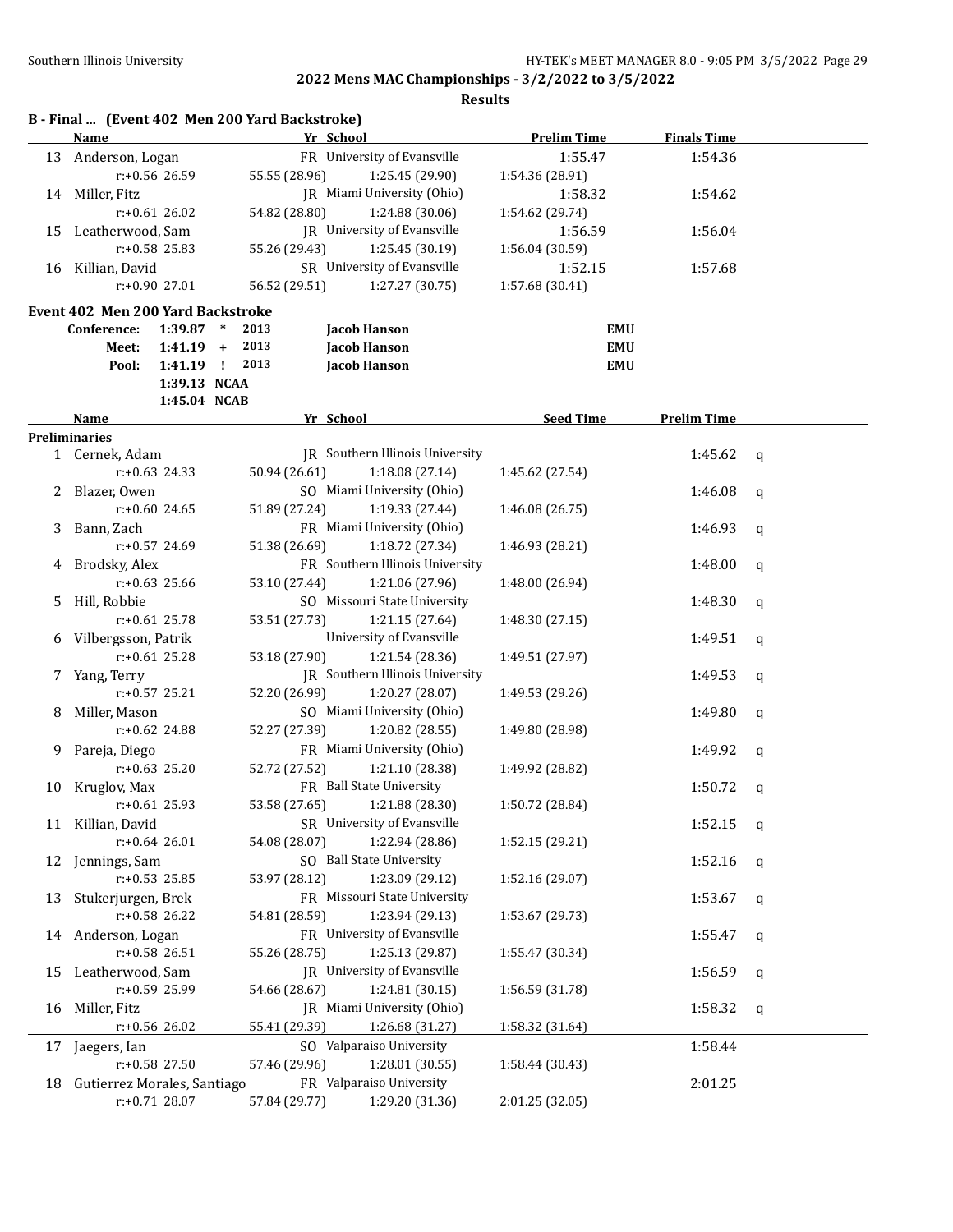|                  | Name                             | Preliminaries  (Event 402 Men 200 Yard Backstroke) |                    |                    |
|------------------|----------------------------------|----------------------------------------------------|--------------------|--------------------|
|                  |                                  | Yr School<br>SO Valparaiso University              |                    |                    |
|                  | 19 Wilson, Drew                  |                                                    |                    | 2:06.17            |
|                  | r:+0.59 29.17                    | 1:00.93(31.76)<br>1:34.00 (33.07)                  | 2:06.17 (32.17)    |                    |
|                  | Cameron, John                    | SO Southern Illinois University                    |                    | X1:52.03           |
|                  | $r: +0.68$ 25.66                 | 53.05 (27.39)<br>1:22.00 (28.95)                   | 1:52.03 (30.03)    |                    |
| $---$            | Manning, Reece                   | FR Ball State University                           |                    | <b>DFS</b>         |
|                  | Event 403 Men 100 Yard Freestyle |                                                    |                    |                    |
|                  | 43.33<br>Conference:             | $\ast$<br>2022<br>Donat Csuvarzski                 | SIU                |                    |
|                  | $43.33 +$<br>Meet:               | 2022<br>Donat Csuvarzski                           | <b>SIU</b>         |                    |
|                  | Pool:                            | 43.33 !<br>2022<br>Donat Csuvarszki                | <b>SIU</b>         |                    |
|                  |                                  | 41.71 NCAA                                         |                    |                    |
|                  |                                  | 43.80 NCAB                                         |                    |                    |
|                  | Name                             | Yr School                                          | <b>Prelim Time</b> | <b>Finals Time</b> |
| A - Final        |                                  |                                                    |                    |                    |
|                  | 1 Csuvarszki, Donat              | SO Southern Illinois University                    | 43.13              | 43.27 * NCAB       |
|                  | $r: +0.73$ 20.58                 | 43.27 (22.69)                                      |                    |                    |
| 2.               | Chavez, William                  | SO Southern Illinois University                    | 44.94              | 44.41              |
|                  | $r: +0.62$ 21.40                 | 44.41 (23.01)                                      |                    |                    |
| 3                | Wamsley, Nic                     | SR Miami University (Ohio)                         | 44.12              | 44.52              |
|                  | $r: +0.63$ 20.76                 | 44.52 (23.76)                                      |                    |                    |
| 4                | Herczeg, Jack                    | SO Miami University (Ohio)                         | 44.47              | 44.61              |
|                  | $r: +0.72$ 21.36                 | 44.61 (23.25)                                      |                    |                    |
| 5                | Chatwin, Ben                     | SR Miami University (Ohio)                         | 44.65              | 44.67              |
|                  | $r: +0.67$ 21.03                 | 44.67 (23.64)                                      |                    |                    |
| 6                | Guerra, Bruno                    | FR Missouri State University                       | 44.72              | 44.99              |
|                  | $r: +0.67$ 21.74                 | 44.99 (23.25)                                      |                    |                    |
| 7.               | Schlueter, Alex                  | SO Southern Illinois University                    | 44.98              | 45.13              |
|                  | $r: +0.64$ 21.49                 | 45.13 (23.64)                                      |                    |                    |
| 8.               | Domenico, Riccardo               | JR University of Evansville                        | 44.93              | 45.17              |
|                  | $r: +0.65$ 21.53                 | 45.17 (23.64)                                      |                    |                    |
| <b>B</b> - Final |                                  |                                                    |                    |                    |
|                  | 9 May, Dominic                   | SR Valparaiso University                           | 45.13              | 44.98              |
|                  | r:+0.69 21.16                    | 44.98 (23.82)                                      |                    |                    |
| 10               | Cury, Arthur                     | SR Missouri State University                       | 45.00              | 45.04              |
|                  | r:+0.68 21.61                    | 45.04 (23.43)                                      |                    |                    |
|                  | 11 Minano, Zander                | SR Southern Illinois University                    | 45.31              | 45.36              |
|                  | r:+0.65 21.37                    | 45.36 (23.99)                                      |                    |                    |
|                  | 12 Gueiros, Pedro                | JR Miami University (Ohio)                         | 45.85              | 45.40              |
|                  | $r: +0.61$ 21.64                 | 45.40 (23.76)                                      |                    |                    |
|                  | *13 Yeap, Zheng Yang             | SR Southern Illinois University                    | 45.65              | 45.61              |
|                  | r:+0.70 22.12                    | 45.61 (23.49)                                      |                    |                    |
| *13              | Wolfred, Jack                    | JR Ball State University                           | 45.21              | 45.61              |
|                  | r:+0.67 21.58                    | 45.61 (24.03)                                      |                    |                    |
| 15               | Grosshans, Cole                  | SR Miami University (Ohio)                         | 45.33              | 45.70              |
|                  | $r: +0.59$ 21.68                 | 45.70 (24.02)                                      |                    |                    |
| 16               | Menkhaus, Oskar                  | SR University of Evansville                        | 45.90              | 46.32              |
|                  | r:+0.67 22.32                    | 46.32 (24.00)                                      |                    |                    |
|                  |                                  |                                                    |                    |                    |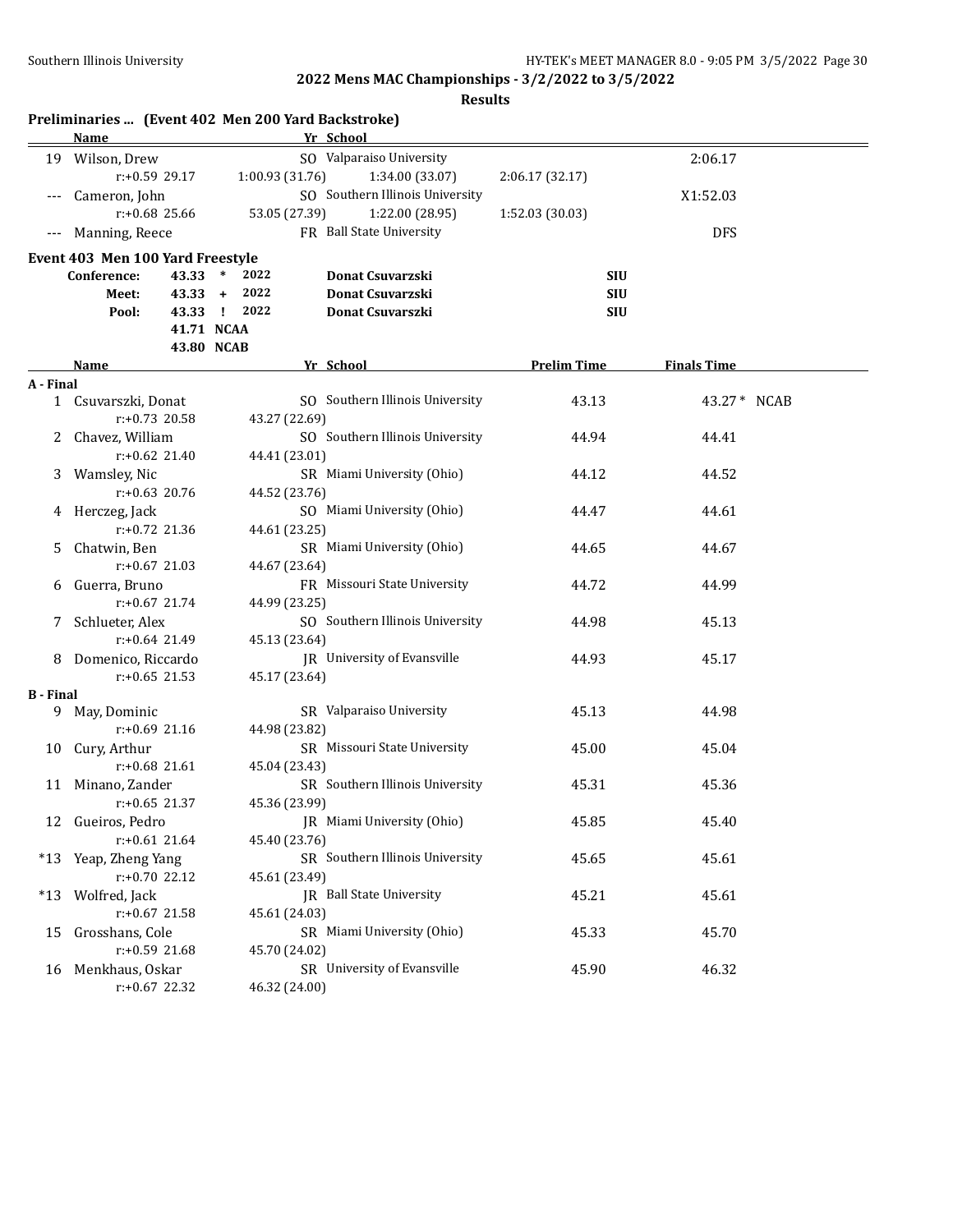|       | Event 403 Men 100 Yard Freestyle |                |                                 |                  |                    |              |
|-------|----------------------------------|----------------|---------------------------------|------------------|--------------------|--------------|
|       | Conference:<br>43.33             | $\ast$<br>2022 | Donat Csuvarzski                | <b>SIU</b>       |                    |              |
|       | $43.33 +$<br>Meet:               | 2022           | <b>Donat Csuvarzski</b>         | <b>SIU</b>       |                    |              |
|       | 43.33 !<br>Pool:                 | 2022           | Donat Csuvarszki                | <b>SIU</b>       |                    |              |
|       | 41.71 NCAA                       |                |                                 |                  |                    |              |
|       | 43.80 NCAB                       |                |                                 |                  |                    |              |
|       | Name                             |                | Yr School                       | <b>Seed Time</b> | <b>Prelim Time</b> |              |
|       | <b>Preliminaries</b>             |                |                                 |                  |                    |              |
|       | 1 Csuvarszki, Donat              |                | SO Southern Illinois University |                  |                    | 43.13* qNCAB |
|       | $r: +0.74$ 20.70                 | 43.13 (22.43)  |                                 |                  |                    |              |
| 2     | Wamsley, Nic                     |                | SR Miami University (Ohio)      |                  | 44.12              | q            |
|       | $r: +0.63$ 20.80                 | 44.12 (23.32)  |                                 |                  |                    |              |
| 3     | Herczeg, Jack                    |                | SO Miami University (Ohio)      |                  | 44.47              | q            |
|       | r:10.95 21.30                    | 44.47 (23.17)  |                                 |                  |                    |              |
| 4     | Chatwin, Ben                     |                | SR Miami University (Ohio)      |                  | 44.65              | q            |
|       | r:+5.82 21.11                    | 44.65 (23.54)  |                                 |                  |                    |              |
| 5.    | Guerra, Bruno                    |                | FR Missouri State University    |                  | 44.72              | $\mathbf q$  |
|       | $r: +0.67$ 21.27                 | 44.72 (23.45)  |                                 |                  |                    |              |
| 6     | Domenico, Riccardo               |                | JR University of Evansville     |                  | 44.93              | q            |
|       | $r: +0.63$ 21.61                 | 44.93 (23.32)  |                                 |                  |                    |              |
| 7     | Chavez, William                  |                | SO Southern Illinois University |                  | 44.94              | q            |
|       | $r: +0.64$ 21.65                 | 44.94 (23.29)  |                                 |                  |                    |              |
| 8     | Schlueter, Alex                  |                | SO Southern Illinois University |                  | 44.98              | q            |
|       | $r: +0.64$ 21.36                 | 44.98 (23.62)  |                                 |                  |                    |              |
| 9.    | Cury, Arthur                     |                | SR Missouri State University    |                  | 45.00              | q            |
|       | r:10.61 21.74                    | 45.00 (23.26)  |                                 |                  |                    |              |
| 10    | May, Dominic                     |                | SR Valparaiso University        |                  | 45.13              | q            |
|       | r:+6.85 21.26                    | 45.13 (23.87)  |                                 |                  |                    |              |
|       | 11 Wolfred, Jack                 |                | JR Ball State University        |                  | 45.21              | q            |
|       | $r: +0.67$ 21.46                 | 45.21 (23.75)  |                                 |                  |                    |              |
| 12    | Minano, Zander                   |                | SR Southern Illinois University |                  | 45.31              | q            |
|       | $r: +0.65$ 21.27                 | 45.31 (24.04)  |                                 |                  |                    |              |
| 13    | Grosshans, Cole                  |                | SR Miami University (Ohio)      |                  | 45.33              | q            |
|       | $r: +0.63$ 21.38                 | 45.33 (23.95)  |                                 |                  |                    |              |
|       | 14 Yeap, Zheng Yang              |                | SR Southern Illinois University |                  | 45.65              | q            |
|       | $r: +0.69$ 22.21                 | 45.65 (23.44)  |                                 |                  |                    |              |
| 15    | Gueiros, Pedro                   |                | IR Miami University (Ohio)      |                  | 45.85              | q            |
|       | $r: +0.62$ 21.74                 | 45.85 (24.11)  |                                 |                  |                    |              |
|       | 16 Menkhaus, Oskar               |                | SR University of Evansville     |                  | 45.90              | $\mathbf{q}$ |
|       | r:+0.70 22.14                    | 45.90 (23.76)  |                                 |                  |                    |              |
| 17    | Grundbacher, Jakob               |                | FR University of Evansville     |                  | 45.95              |              |
|       | r:+0.69 22.19                    | 45.95 (23.76)  |                                 |                  |                    |              |
| 18    | Santiago, Alex                   |                | FR Southern Illinois University |                  | 45.99              |              |
|       | $r.+0.73$ 21.73                  | 45.99 (24.26)  |                                 |                  |                    |              |
| 19    | Santos Lopez, Daniel             |                | FR University of Evansville     |                  | 46.00              |              |
|       | r:+0.70 21.79                    | 46.00 (24.21)  |                                 |                  |                    |              |
| 20    | Djokovic, Uros                   |                | SO Miami University (Ohio)      |                  | 46.08              |              |
|       | r:+0.66 22.00                    | 46.08 (24.08)  |                                 |                  |                    |              |
| 21    | Riester, Landyn                  |                | JR Ball State University        |                  | 46.25              |              |
|       | $r: +0.73$ 21.83                 | 46.25 (24.42)  |                                 |                  |                    |              |
| 22    | White, Patrick                   |                | JR Ball State University        |                  | 46.47              |              |
|       | r:+0.74 22.20                    | 46.47 (24.27)  |                                 |                  |                    |              |
| $*23$ | McLarty, Duncan                  |                | SR Ball State University        |                  | 46.48              |              |
|       | r:+0.69 22.01                    | 46.48 (24.47)  |                                 |                  |                    |              |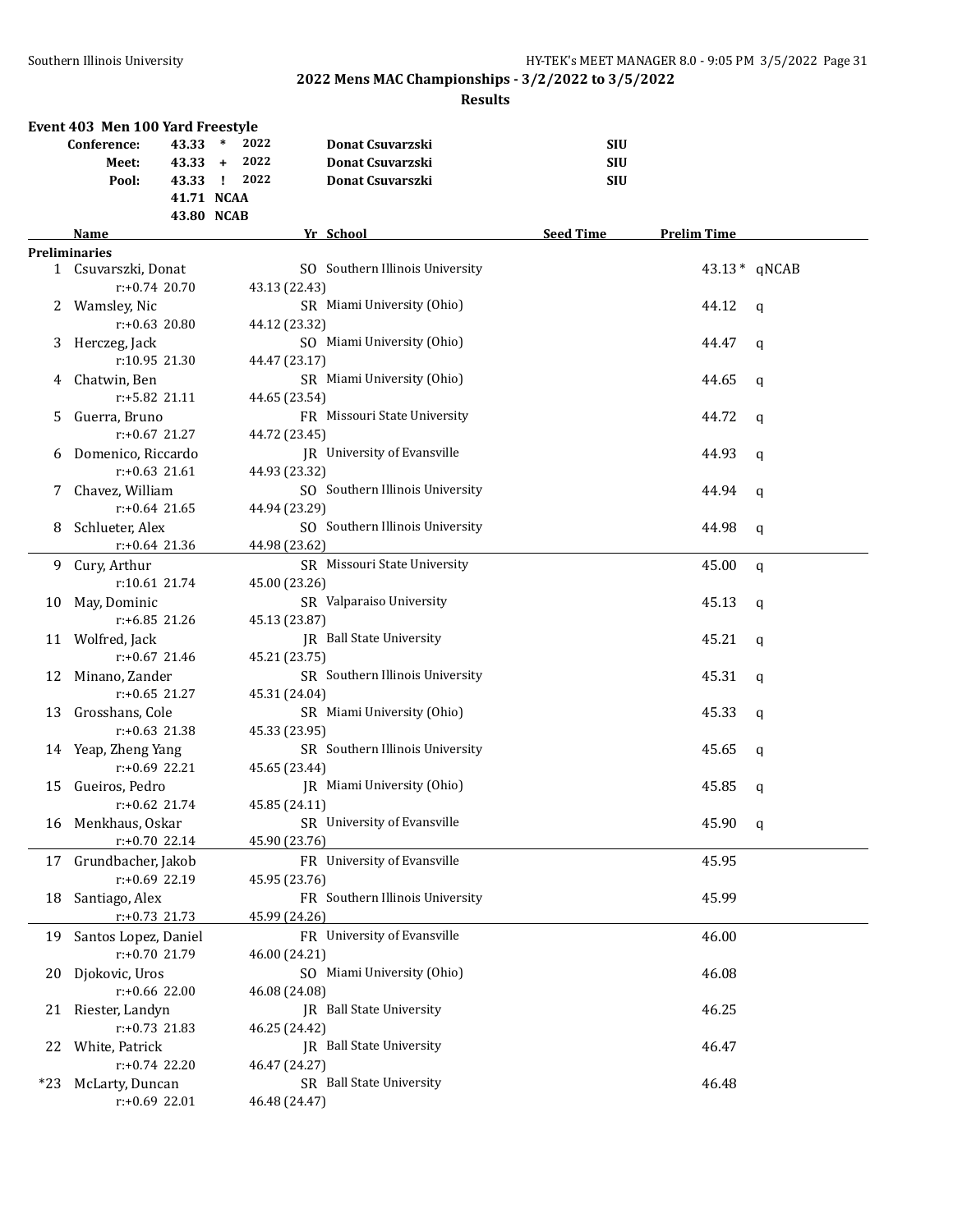## **Results**

## **Preliminaries ... (Event 403 Men 100 Yard Freestyle)**

|           | <b>Name</b>                                                |               | Yr School |                                                 | <b>Seed Time</b>           | <b>Prelim Time</b> |  |
|-----------|------------------------------------------------------------|---------------|-----------|-------------------------------------------------|----------------------------|--------------------|--|
| $*23$     | Hodgins, Reese                                             |               |           | FR Missouri State University                    |                            | 46.48              |  |
|           | $r: +0.64$ 21.83                                           | 46.48 (24.65) |           |                                                 |                            |                    |  |
| 25        | Pheifer, Ethan                                             |               |           | FR Ball State University                        |                            | 46.95              |  |
|           | r:+8.73 22.32                                              | 46.95 (24.63) |           |                                                 |                            |                    |  |
|           | 26 Graves, Josh                                            |               |           | SR University of Evansville                     |                            | 47.98              |  |
|           | $r: +0.69$ 22.44                                           | 47.98 (25.54) |           |                                                 |                            |                    |  |
|           | 27 Daniels, Brian                                          |               |           | JR Valparaiso University                        |                            | 48.28              |  |
|           | $r: +0.66$ 23.25                                           | 48.28 (25.03) |           |                                                 |                            |                    |  |
|           | 28 Winans, Liam                                            |               |           | SO Valparaiso University                        |                            | 48.87              |  |
|           | $r: +0.70$ 23.44                                           | 48.87 (25.43) |           |                                                 |                            |                    |  |
|           | 29 Garman, Janson                                          |               |           | SR University of Evansville                     |                            | 48.89              |  |
|           | $r: +0.67$ 23.20                                           | 48.89 (25.69) |           |                                                 |                            |                    |  |
|           | Duval, Caleb                                               |               |           | FR Miami University (Ohio)                      |                            | X46.49             |  |
|           | $r: +0.74$ 22.29                                           | 46.49 (24.20) |           |                                                 |                            |                    |  |
| ---       | Nance, Aulden                                              |               |           | SR University of Evansville                     |                            | X52.25             |  |
|           | $r: +0.74$ 24.92                                           | 52.25 (27.33) |           |                                                 |                            |                    |  |
|           | Ozgen, Erkan                                               |               |           | FR Ball State University                        |                            | <b>XDFS</b>        |  |
|           | Chaye, Owen                                                |               |           | IR Ball State University                        |                            | <b>DFS</b>         |  |
|           | Event 404 Men 200 Yard Breaststroke                        |               |           |                                                 |                            |                    |  |
|           | Conference:<br>$1:53.68$ *                                 | 2018          |           | <b>Arthur Osvath</b>                            | <b>MSU</b>                 |                    |  |
|           | $1:54.97 +$<br>Meet:                                       | 2015          |           | <b>Mike Fisher</b>                              | <b>EMU</b>                 |                    |  |
|           | $1:57.07$ !<br>Pool:                                       | 2017          |           | <b>Phillip Willett</b>                          | <b>MSU</b>                 |                    |  |
|           | 1:52.28 NCAA                                               |               |           |                                                 |                            |                    |  |
|           | 1:58.43 NCAB                                               |               |           |                                                 |                            |                    |  |
|           | <b>Name</b>                                                |               | Yr School |                                                 | <b>Prelim Time</b>         | <b>Finals Time</b> |  |
| A - Final |                                                            |               |           |                                                 |                            |                    |  |
|           | 1 Dulay, Adrian                                            |               |           | SO Miami University (Ohio)                      | 1:59.10                    | 1:58.54            |  |
|           | $r: +0.61$ 26.72                                           | 56.74 (30.02) |           | 1:27.14(30.40)                                  | 1:58.54 (31.40)            |                    |  |
|           | 2 Baer, Alon                                               |               |           | SO University of Evansville                     | 1:59.81                    | 1:58.70            |  |
|           | $r: +0.77$ 27.00                                           | 56.99 (29.99) |           | 1:27.90 (30.91)                                 | 1:58.70 (30.80)            |                    |  |
|           | 3 Garberick, Joey                                          |               |           | SO Ball State University                        | 2:00.62                    | 1:59.53            |  |
|           | $r: +0.71$ 26.43<br>$\mathbf{H}$ 1 <b>M</b> $\mathbf{H}$ 1 | 56.78 (30.35) |           | 1:28.51 (31.73)<br>CD Missouri Ctate University | 1:59.53 (31.02)<br>20.0110 | 1.500              |  |

|                  | $r: +0.71$ 26.43  | $56.78(30.35)$ 1:28.51 (31.73)     | 1:59.53(31.02)  |         |  |
|------------------|-------------------|------------------------------------|-----------------|---------|--|
|                  | 4 Hampel, Michael | SR Missouri State University       | 2:01.10         | 1:59.83 |  |
|                  | $r: +0.74$ 27.20  | 57.69 (30.49) 1:28.21 (30.52)      | 1:59.83 (31.62) |         |  |
|                  | 5 Persson, Gustav | SO Southern Illinois University    | 2:01.00         | 2:00.47 |  |
|                  | r:+0.69 26.76     | 57.50 (30.74) 1:29.45 (31.95)      | 2:00.47 (31.02) |         |  |
| 6                | Watts, Drew       | FR Missouri State University       | 2:01.90         | 2:00.62 |  |
|                  | $r: +0.73$ 26.94  | $57.61(30.67)$ 1:28.76 (31.15)     | 2:00.62(31.86)  |         |  |
| 7                | Schuster, Nick    | SO Missouri State University       | 1:59.97         | 2:01.43 |  |
|                  | r:+0.76 27.02     | 57.36 (30.34) 1:28.85 (31.49)      | 2:01.43 (32.58) |         |  |
| 8                | Flessner, Sam     | IR Southern Illinois University    | 2:02.46         | 2:01.51 |  |
|                  | r:+0.78 27.24     | 58.10 (30.86) 1:29.48 (31.38)      | 2:01.51 (32.03) |         |  |
| <b>B</b> - Final |                   |                                    |                 |         |  |
| 9                | Suzuki, Brunno    | FR Missouri State University       | 2:02.53         | 2:01.06 |  |
|                  | $r: +0.71$ 27.42  | 58.29 (30.87) 1:29.49 (31.20)      | 2:01.06(31.57)  |         |  |
| 10               | Curran, Sam       | SR Miami University (Ohio)         | 2:08.05         | 2:01.77 |  |
|                  | r:+0.74 27.96     | 59.32 (31.36) 1:30.71 (31.39)      | 2:01.77(31.06)  |         |  |
| 11               | Burns, Michael    | FR Ball State University           | 2:02.83         | 2:03.32 |  |
|                  | $r: +0.67$ 27.69  | 58.72 (31.03) 1:30.94 (32.22)      | 2:03.32 (32.38) |         |  |
| 12               | Dehen, Max        | <b>IR</b> University of Evansville | 2:04.13         | 2:03.71 |  |
|                  | $r: +0.70$ 27.22  | 58.85 (31.63) 1:30.48 (31.63)      | 2:03.71 (33.23) |         |  |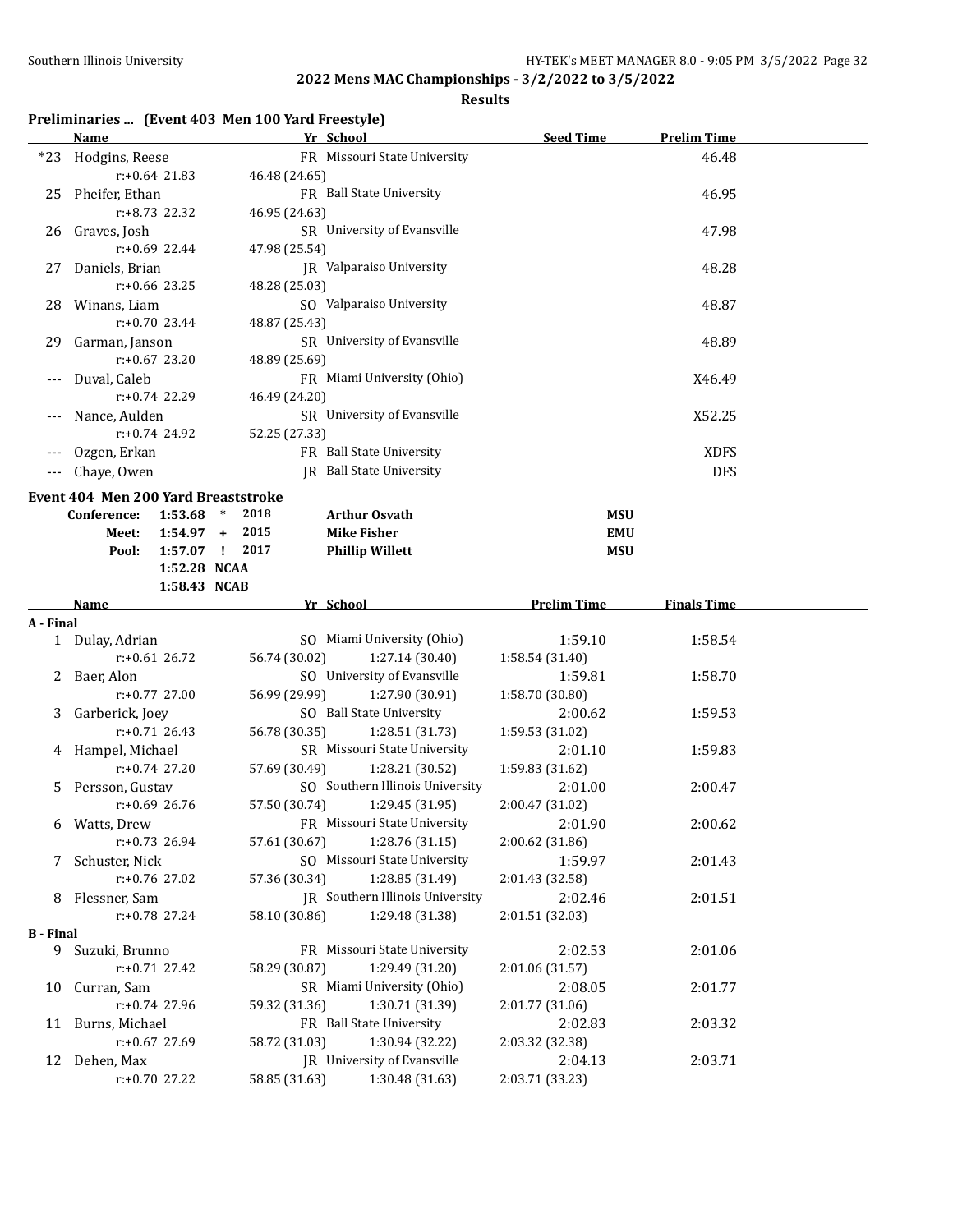|    |                                     |                  | B - Final  (Event 404 Men 200 Yard Breaststroke) |                                             |                    |                    |             |
|----|-------------------------------------|------------------|--------------------------------------------------|---------------------------------------------|--------------------|--------------------|-------------|
|    | <b>Name</b>                         |                  |                                                  | Yr School                                   | <b>Prelim Time</b> | <b>Finals Time</b> |             |
|    | 13 Vila, Carlos                     |                  |                                                  | FR University of Evansville                 | 2:04.44            | 2:03.92            |             |
|    |                                     | r:+0.70 27.88    | 59.31 (31.43)                                    | 1:31.88 (32.57)                             | 2:03.92 (32.04)    |                    |             |
|    | 14 Michna, Brandon                  |                  |                                                  | FR Southern Illinois University             | 2:08.49            | 2:05.72            |             |
|    |                                     | $r: +0.64$ 27.15 | 58.38 (31.23)                                    | 1:31.34 (32.96)                             | 2:05.72 (34.38)    |                    |             |
| 15 | Berzai, Andrew                      |                  |                                                  | FR Valparaiso University                    | 2:06.19            | 2:06.16            |             |
|    |                                     | r:+0.75 27.72    | 59.44 (31.72)                                    | 1:32.48 (33.04)                             | 2:06.16 (33.68)    |                    |             |
|    | 16 Stangeland, Brendan              |                  |                                                  | FR Valparaiso University                    | 2:14.94            | 2:17.69            |             |
|    |                                     | $r: +0.72$ 28.81 | 1:03.39 (34.58)                                  | 1:39.47 (36.08)                             | 2:17.69 (38.22)    |                    |             |
|    | Event 404 Men 200 Yard Breaststroke |                  |                                                  |                                             |                    |                    |             |
|    | Conference:                         | 1:53.68          | 2018<br>$\ast$                                   | <b>Arthur Osvath</b>                        | <b>MSU</b>         |                    |             |
|    | Meet:                               | $1:54.97 +$      | 2015                                             | <b>Mike Fisher</b>                          | <b>EMU</b>         |                    |             |
|    | Pool:                               |                  | 1:57.07 ! 2017                                   | <b>Phillip Willett</b>                      | <b>MSU</b>         |                    |             |
|    |                                     | 1:52.28 NCAA     |                                                  |                                             |                    |                    |             |
|    |                                     | 1:58.43 NCAB     |                                                  |                                             |                    |                    |             |
|    | Name                                |                  |                                                  | Yr School                                   | <b>Seed Time</b>   | <b>Prelim Time</b> |             |
|    | <b>Preliminaries</b>                |                  |                                                  |                                             |                    |                    |             |
|    | 1 Dulay, Adrian                     |                  |                                                  | SO Miami University (Ohio)                  |                    | 1:59.10            | q           |
|    |                                     | $r: +0.61$ 27.14 | 57.12 (29.98)                                    | 1:27.86 (30.74)                             | 1:59.10 (31.24)    |                    |             |
| 2  | Baer, Alon                          |                  |                                                  | SO University of Evansville                 |                    | 1:59.81            | q           |
|    |                                     | $r: +0.79$ 27.26 | 57.74 (30.48)                                    | 1:28.80 (31.06)                             | 1:59.81 (31.01)    |                    |             |
| 3  | Schuster, Nick                      |                  |                                                  | SO Missouri State University                |                    | 1:59.97            | q           |
|    |                                     | $r: +0.78$ 27.51 | 57.51 (30.00)                                    | 1:28.44 (30.93)                             | 1:59.97 (31.53)    |                    |             |
| 4  | Garberick, Joey                     |                  |                                                  | SO Ball State University                    |                    | 2:00.62            | q           |
|    |                                     | $r: +0.71$ 27.23 | 58.61 (31.38)                                    | 1:29.19 (30.58)                             | 2:00.62 (31.43)    |                    |             |
| 5. | Persson, Gustav                     |                  |                                                  | SO Southern Illinois University             |                    | 2:01.00            | q           |
|    |                                     | $r: +0.71$ 27.48 | 58.56 (31.08)                                    | 1:30.00 (31.44)                             | 2:01.00 (31.00)    |                    |             |
| 6  | Hampel, Michael                     |                  |                                                  | SR Missouri State University                |                    | 2:01.10            | q           |
|    |                                     | r:+0.78 27.28    | 58.15 (30.87)                                    | 1:29.34 (31.19)                             | 2:01.10 (31.76)    |                    |             |
| 7. | Watts, Drew                         |                  |                                                  | FR Missouri State University                |                    | 2:01.90            | q           |
|    |                                     | $r: +0.73$ 27.77 | 58.97 (31.20)                                    | 1:30.38 (31.41)                             | 2:01.90 (31.52)    |                    |             |
| 8  | Flessner, Sam                       |                  |                                                  | <b>IR</b> Southern Illinois University      |                    | 2:02.46            | q           |
|    |                                     | r:+0.79 27.44    | 58.42 (30.98)                                    | 1:29.93 (31.51)                             | 2:02.46 (32.53)    |                    |             |
| 9. | Suzuki, Brunno                      |                  |                                                  | FR Missouri State University                |                    | 2:02.53            | $\mathbf q$ |
|    |                                     | $r: +0.71$ 27.36 | 58.88 (31.52)                                    | 1:30.62 (31.74)                             | 2:02.53 (31.91)    |                    |             |
|    | 10 Burns, Michael                   |                  |                                                  | FR Ball State University                    |                    | 2:02.83            | q           |
|    |                                     | r:+0.64 27.63    | 58.61 (30.98)                                    | 1:30.78 (32.17)                             | 2:02.83 (32.05)    |                    |             |
|    | 11 Dehen, Max                       | r:+0.69 27.15    |                                                  | JR University of Evansville                 |                    | 2:04.13            | q           |
|    |                                     |                  | 58.56 (31.41)                                    | 1:30.77 (32.21)                             | 2:04.13 (33.36)    |                    |             |
|    | 12 Vila, Carlos                     |                  |                                                  | FR University of Evansville                 |                    | 2:04.44            | q           |
|    |                                     | r:+0.69 27.30    | 58.54 (31.24)                                    | 1:31.08 (32.54)<br>SR Valparaiso University | 2:04.44 (33.36)    |                    |             |
| 13 | Bennett, Billy                      | r:+0.66 27.52    | 58.86 (31.34)                                    | 1:31.61 (32.75)                             | 2:04.98 (33.37)    | 2:04.98            | q           |
|    |                                     |                  |                                                  | FR Valparaiso University                    |                    |                    |             |
| 14 | Berzai, Andrew                      | $r: +0.78$ 28.18 | 1:00.10 (31.92)                                  | 1:32.74 (32.64)                             | 2:06.19 (33.45)    | 2:06.19            | q           |
| 15 | Curran, Sam                         |                  |                                                  | SR Miami University (Ohio)                  |                    | 2:08.05            |             |
|    |                                     | r:+0.82 28.31    | 1:00.83 (32.52)                                  | 1:34.84 (34.01)                             | 2:08.05 (33.21)    |                    | q           |
| 16 | Michna, Brandon                     |                  |                                                  | FR Southern Illinois University             |                    | 2:08.49            |             |
|    |                                     | r:+0.66 28.20    | 1:00.32 (32.12)                                  | 1:33.92 (33.60)                             | 2:08.49 (34.57)    |                    | q           |
|    |                                     |                  |                                                  | FR Valparaiso University                    |                    |                    |             |
| 17 | Stangeland, Brendan                 | r:+8.53 28.99    |                                                  | 1:38.20 (35.26)                             |                    | 2:14.94            |             |
| 18 | Renner, Rick                        |                  | 1:02.94 (33.95)                                  | SR Valparaiso University                    | 2:14.94 (36.74)    | 2:16.50            |             |
|    |                                     | r:+0.75 29.92    | 1:03.74 (33.82)                                  | 1:39.08 (35.34)                             | 2:16.50 (37.42)    |                    |             |
|    |                                     |                  |                                                  |                                             |                    |                    |             |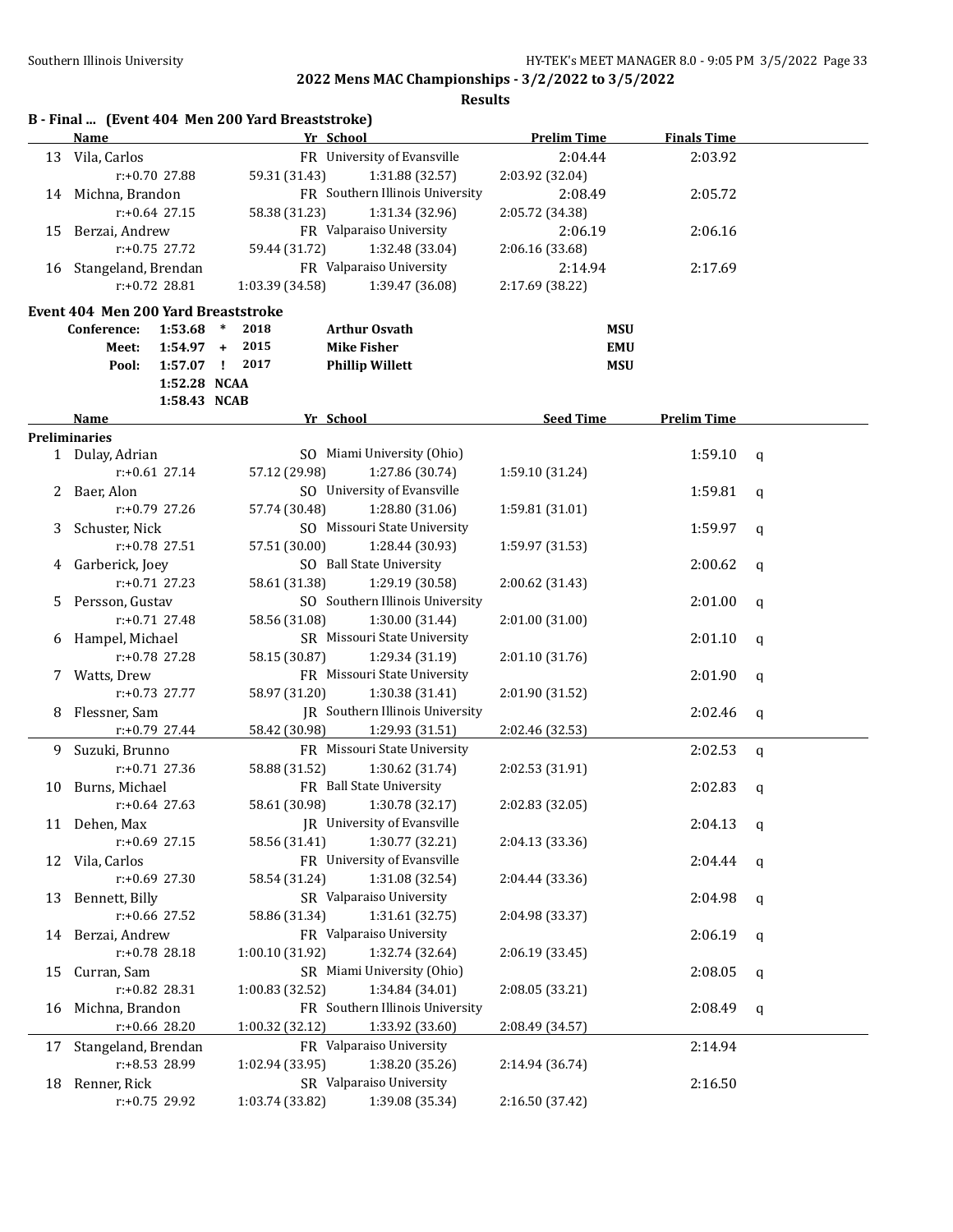|                  | Preliminaries  (Event 404 Men 200 Yard Breaststroke)<br>Name |                  |                      |                 | Yr School |                                                 |                 |                    |                    |               |  |
|------------------|--------------------------------------------------------------|------------------|----------------------|-----------------|-----------|-------------------------------------------------|-----------------|--------------------|--------------------|---------------|--|
|                  | Manuello, Drake                                              |                  |                      |                 |           | SR Southern Illinois University                 |                 |                    | X2:04.48           |               |  |
|                  |                                                              | r:+0.64 27.52    |                      | 58.69 (31.17)   |           | 1:31.14 (32.45)                                 | 2:04.48 (33.34) |                    |                    |               |  |
|                  | Brosky, Paul                                                 |                  |                      |                 |           | FR Miami University (Ohio)                      |                 |                    | X2:05.10           |               |  |
|                  |                                                              | r:+0.72 27.94    |                      | 59.65 (31.71)   |           | 1:32.25 (32.60)                                 | 2:05.10 (32.85) |                    |                    |               |  |
|                  | Freiberger, Dillon                                           |                  |                      |                 |           | JR Ball State University                        |                 |                    | X2:11.22           |               |  |
|                  |                                                              | r:+0.81 29.57    |                      | 1:02.15 (32.58) |           | 1:36.45 (34.30)                                 | 2:11.22 (34.77) |                    |                    |               |  |
|                  | Kinsler, Austin                                              |                  |                      |                 |           | SO Southern Illinois University                 |                 |                    | X2:12.41           |               |  |
|                  |                                                              | $r: +0.67$ 28.83 |                      | 1:01.98 (33.15) |           | 1:36.63 (34.65)                                 | 2:12.41 (35.78) |                    |                    |               |  |
| $-\, -\, -$      | Berryman, Noah                                               |                  |                      |                 |           | JR Ball State University                        |                 |                    | <b>XDFS</b>        |               |  |
|                  | Event 405 Men 200 Yard Butterfly                             |                  |                      |                 |           |                                                 |                 |                    |                    |               |  |
|                  | Conference:                                                  | 1:43.30          | $\ast$<br>2019       |                 |           | <b>Iago Moussalem</b>                           |                 | MIOH               |                    |               |  |
|                  | Meet:                                                        | 1:43.30          | 2019<br>$+$          |                 |           | <b>Iago Moussalem</b>                           |                 | MIOH               |                    |               |  |
|                  | Pool:                                                        | 1:45.05          | 1982<br>$\mathbf{I}$ |                 |           | <b>Roger Von Juanne</b>                         |                 | <b>SIU</b>         |                    |               |  |
|                  |                                                              | 1:40.44 NCAA     |                      |                 |           |                                                 |                 |                    |                    |               |  |
|                  |                                                              | 1:46.69 NCAB     |                      |                 |           |                                                 |                 |                    |                    |               |  |
|                  | <b>Name</b>                                                  |                  |                      |                 | Yr School |                                                 |                 | <b>Prelim Time</b> | <b>Finals Time</b> |               |  |
| A - Final        |                                                              |                  |                      |                 |           | FR Southern Illinois University                 |                 |                    |                    |               |  |
|                  | 1 Khrypunov, Yevhen                                          | $r: +0.70$ 23.66 |                      |                 |           |                                                 |                 | 1:45.95            |                    | 1:44.30! NCAB |  |
|                  |                                                              |                  |                      | 50.14 (26.48)   |           | 1:16.82 (26.68)<br>SR Missouri State University | 1:44.30 (27.48) |                    |                    |               |  |
| $\mathbf{Z}$     | Krawczyk, Pawel                                              | $r: +0.79$ 23.58 |                      |                 |           | 1:17.14 (26.99)                                 |                 | 1:45.94            |                    | 1:44.72! NCAB |  |
|                  | Duvenhage, Henju                                             |                  |                      | 50.15 (26.57)   |           | SO Miami University (Ohio)                      | 1:44.72 (27.58) | 1:46.23            | 1:45.40            | <b>NCAB</b>   |  |
| 3                |                                                              | $r: +0.69$ 22.83 |                      | 48.89 (26.06)   |           | 1:16.17 (27.28)                                 | 1:45.40 (29.23) |                    |                    |               |  |
|                  |                                                              |                  |                      |                 |           | SO Missouri State University                    |                 | 1:46.39            | 1:46.13            | <b>NCAB</b>   |  |
|                  | 4 Huskey, Aj                                                 | $r: +0.63$ 23.74 |                      | 50.23 (26.49)   |           | 1:18.04 (27.81)                                 | 1:46.13 (28.09) |                    |                    |               |  |
| 5                | Lewis, Tyler                                                 |                  |                      |                 |           | JR Missouri State University                    |                 | 1:48.51            | 1:47.91            |               |  |
|                  |                                                              | r:+0.76 23.91    |                      | 51.04 (27.13)   |           | 1:19.12 (28.08)                                 | 1:47.91 (28.79) |                    |                    |               |  |
| 6                | Ransom, Max                                                  |                  |                      |                 |           | JR Southern Illinois University                 |                 | 1:50.48            | 1:49.62            |               |  |
|                  |                                                              | $r: +0.67$ 24.49 |                      | 52.07 (27.58)   |           | 1:20.73 (28.66)                                 | 1:49.62 (28.89) |                    |                    |               |  |
| 7                | Frye, Tommy                                                  |                  |                      |                 |           | FR Miami University (Ohio)                      |                 | 1:48.85            | 1:50.08            |               |  |
|                  |                                                              | $r: +0.75$ 24.68 |                      | 52.41 (27.73)   |           | 1:21.48 (29.07)                                 | 1:50.08 (28.60) |                    |                    |               |  |
| 8                | Mitsynskyy, Michael                                          |                  |                      |                 |           | FR Ball State University                        |                 | 1:50.53            | 1:54.40            |               |  |
|                  |                                                              | r:+0.67 24.99    |                      | 53.34 (28.35)   |           | 1:23.19 (29.85)                                 | 1:54.40 (31.21) |                    |                    |               |  |
| <b>B</b> - Final |                                                              |                  |                      |                 |           |                                                 |                 |                    |                    |               |  |
|                  | 9 Vaughn, James                                              |                  |                      |                 |           | JR Missouri State University                    |                 | 1:51.18            | 1:50.95            |               |  |
|                  | r:+0.70 25.02                                                |                  |                      |                 |           | 53.00 (27.98) 1:21.99 (28.99)                   | 1:50.95 (28.96) |                    |                    |               |  |
|                  | 10 Hassan, Selim                                             |                  |                      |                 |           | FR Southern Illinois University                 |                 | 1:52.44            | 1:51.14            |               |  |
|                  |                                                              | r:+0.68 24.86    |                      | 53.41 (28.55)   |           | 1:22.46 (29.05)                                 | 1:51.14 (28.68) |                    |                    |               |  |
|                  | 11 Metz, Zeke                                                |                  |                      |                 |           | SR University of Evansville                     |                 | 1:52.74            | 1:52.24            |               |  |
|                  |                                                              | $r: +0.71$ 25.17 |                      | 53.73 (28.56)   |           | 1:23.11 (29.38)                                 | 1:52.24 (29.13) |                    |                    |               |  |
|                  | 12 Smith, Trey                                               |                  |                      |                 |           | SO Southern Illinois University                 |                 | 1:51.53            | 1:52.50            |               |  |
|                  |                                                              | $r: +0.69$ 24.41 |                      | 53.15 (28.74)   |           | 1:22.53 (29.38)                                 | 1:52.50 (29.97) |                    |                    |               |  |
| 13               | Hammett, Griffin                                             |                  |                      |                 |           | JR University of Evansville                     |                 | 1:53.19            | 1:53.10            |               |  |
|                  |                                                              | $r: +0.65$ 25.21 |                      | 53.82 (28.61)   |           | 1:23.05 (29.23)                                 | 1:53.10 (30.05) |                    |                    |               |  |
|                  | 14 Tan, Ee                                                   |                  |                      |                 |           | SR University of Evansville                     |                 | 1:54.72            | 1:54.27            |               |  |
|                  |                                                              | r:+0.72 25.34    |                      | 54.24 (28.90)   |           | 1:24.04 (29.80)                                 | 1:54.27 (30.23) |                    |                    |               |  |
| 15               | Caudill, Jackson                                             |                  |                      |                 |           | SO University of Evansville                     |                 | 1:53.53            | 1:54.62            |               |  |
|                  |                                                              | $r: +0.85$ 25.64 |                      | 54.76 (29.12)   |           | 1:25.02 (30.26)                                 | 1:54.62 (29.60) |                    |                    |               |  |
|                  | 16 Welker, Ethan                                             |                  |                      |                 |           | FR Valparaiso University                        |                 | 1:54.39            | 2:00.48            |               |  |
|                  |                                                              | r:+0.72 26.11    |                      | 56.42 (30.31)   |           | 1:27.98 (31.56)                                 | 2:00.48 (32.50) |                    |                    |               |  |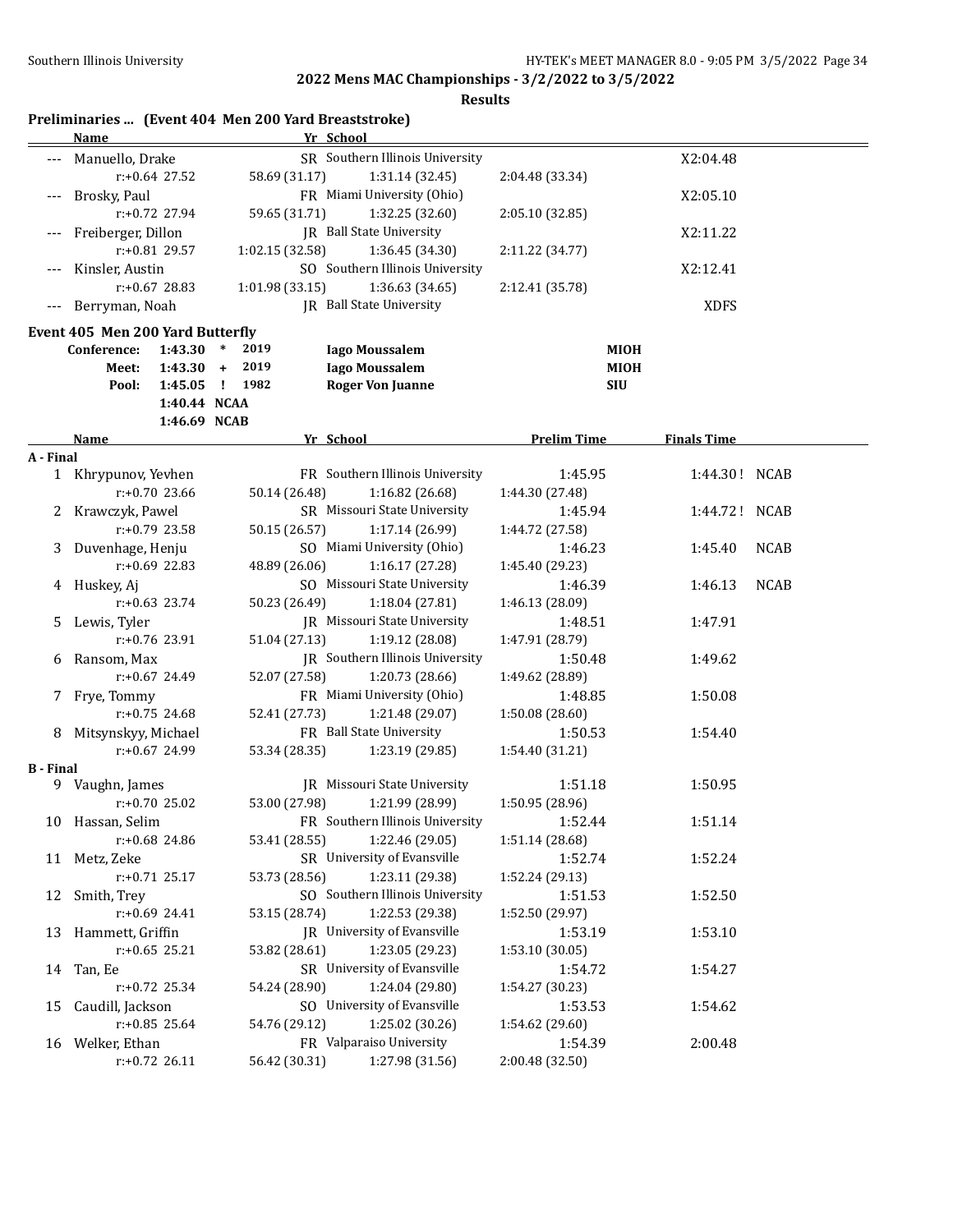|       | Event 405 Men 200 Yard Butterfly |                  |        |               |                                     |                  |                    |              |
|-------|----------------------------------|------------------|--------|---------------|-------------------------------------|------------------|--------------------|--------------|
|       | Conference:                      | 1:43.30          | $\ast$ | 2019          | <b>Iago Moussalem</b>               |                  | <b>MIOH</b>        |              |
|       | Meet:                            | $1:43.30 +$      |        | 2019          | <b>Iago Moussalem</b>               |                  | <b>MIOH</b>        |              |
|       | Pool:                            | $1:45.05$ !      |        | 1982          | <b>Roger Von Juanne</b>             |                  | <b>SIU</b>         |              |
|       |                                  | 1:40.44 NCAA     |        |               |                                     |                  |                    |              |
|       |                                  | 1:46.69 NCAB     |        |               |                                     |                  |                    |              |
|       | Name                             |                  |        |               | Yr School                           | <b>Seed Time</b> | <b>Prelim Time</b> |              |
|       | <b>Preliminaries</b>             |                  |        |               |                                     |                  |                    |              |
|       | 1 Krawczyk, Pawel                |                  |        |               | SR Missouri State University        |                  | 1:45.94            | qNCAB        |
|       |                                  | $r: +0.78$ 24.15 |        | 50.51 (26.36) | 1:18.04 (27.53)                     | 1:45.94 (27.90)  |                    |              |
| 2     | Khrypunov, Yevhen                |                  |        |               | FR Southern Illinois University     |                  | 1:45.95            | qNCAB        |
|       |                                  | $r: +0.71$ 24.52 |        | 51.05 (26.53) | 1:18.15(27.10)                      | 1:45.95 (27.80)  |                    |              |
| 3     | Duvenhage, Henju                 |                  |        |               | SO Miami University (Ohio)          |                  | 1:46.23            | qNCAB        |
|       |                                  | $r: +0.68$ 23.07 |        | 49.60 (26.53) | 1:17.57 (27.97)                     | 1:46.23 (28.66)  |                    |              |
| 4     | Huskey, Aj                       |                  |        |               | SO Missouri State University        |                  | 1:46.39            | qNCAB        |
|       |                                  | r:+6.80 24.04    |        | 51.25 (27.21) | 1:18.86 (27.61)                     | 1:46.39 (27.53)  |                    |              |
| 5.    | Lewis, Tyler                     |                  |        |               | <b>IR</b> Missouri State University |                  | 1:48.51            | $\mathbf q$  |
|       |                                  | $r: +7.57$ 24.08 |        | 51.51 (27.43) | 1:19.87 (28.36)                     | 1:48.51 (28.64)  |                    |              |
| 6     | Frye, Tommy                      |                  |        |               | FR Miami University (Ohio)          |                  | 1:48.85            | $\mathbf q$  |
|       |                                  | $r: +0.75$ 24.92 |        | 52.16 (27.24) | 1:20.35 (28.19)                     | 1:48.85 (28.50)  |                    |              |
| 7     | Ransom, Max                      |                  |        |               | JR Southern Illinois University     |                  | 1:50.48            | q            |
|       |                                  | $r: +0.69$ 24.96 |        | 53.19 (28.23) | 1:21.49 (28.30)                     | 1:50.48 (28.99)  |                    |              |
| 8     | Mitsynskyy, Michael              |                  |        |               | FR Ball State University            |                  | 1:50.53            | $\mathsf{q}$ |
|       |                                  | $r: +0.67$ 24.63 |        | 52.80 (28.17) | 1:21.35 (28.55)                     | 1:50.53 (29.18)  |                    |              |
|       | 9 Vaughn, James                  |                  |        |               | IR Missouri State University        |                  | 1:51.18            | $\mathsf{q}$ |
|       |                                  | $r: +0.69$ 24.69 |        | 52.04 (27.35) | 1:20.77 (28.73)                     | 1:51.18 (30.41)  |                    |              |
| 10    | Smith, Trey                      |                  |        |               | SO Southern Illinois University     |                  | 1:51.53            | $\mathsf{q}$ |
|       |                                  | $r: +0.68$ 24.34 |        | 52.46 (28.12) | 1:21.27 (28.81)                     | 1:51.53 (30.26)  |                    |              |
|       | 11 Hassan, Selim                 |                  |        |               | FR Southern Illinois University     |                  | 1:52.44            | q            |
|       |                                  | $r: +6.68$ 25.00 |        | 53.19 (28.19) | 1:22.58 (29.39)                     | 1:52.44 (29.86)  |                    |              |
|       | 12 Metz, Zeke                    |                  |        |               | SR University of Evansville         |                  | 1:52.74            | q            |
|       |                                  | $r: +0.71$ 25.17 |        | 53.14 (27.97) | 1:22.28 (29.14)                     | 1:52.74 (30.46)  |                    |              |
| 13    | Hammett, Griffin                 |                  |        |               | JR University of Evansville         |                  | 1:53.19            | q            |
|       |                                  | $r: +0.65$ 25.01 |        | 53.47 (28.46) | 1:22.67 (29.20)                     | 1:53.19 (30.52)  |                    |              |
|       | 14 Caudill, Jackson              |                  |        |               | SO University of Evansville         |                  | 1:53.53            | $\mathbf q$  |
|       |                                  | $r: +0.81$ 25.47 |        | 53.95 (28.48) | 1:23.62 (29.67)                     | 1:53.53 (29.91)  |                    |              |
| 15    | Welker, Ethan                    |                  |        |               | FR Valparaiso University            |                  | 1:54.39            | $\mathbf q$  |
|       |                                  | $r: +0.73$ 25.52 |        | 54.82 (29.30) | 1:24.57 (29.75)                     | 1:54.39 (29.82)  |                    |              |
|       | 16 Tan, Ee                       |                  |        |               | SR University of Evansville         |                  | 1:54.72            | $\mathbf{q}$ |
|       |                                  | $r: +0.72$ 25.28 |        | 53.74 (28.46) | 1:23.65 (29.91)                     | 1:54.72 (31.07)  |                    |              |
| 17    | Sego, Ryan                       |                  |        |               | SR Miami University (Ohio)          |                  | 1:55.55            |              |
|       |                                  | r:+0.70 24.52    |        | 53.41 (28.89) | 1:24.21 (30.80)                     | 1:55.55 (31.34)  |                    |              |
| 18    | Burgess, Keenan                  |                  |        |               | SR Valparaiso University            |                  | 2:02.27            |              |
|       |                                  | $r+0.78$ 26.73   |        | 57.54 (30.81) | 1:29.43 (31.89)                     | 2:02.27 (32.84)  |                    |              |
| $---$ | Spear, Scott                     |                  |        |               | FR Miami University (Ohio)          |                  | X1:49.85           |              |
|       |                                  | r:+4.82 24.39    |        | 51.39 (27.00) | 1:19.31 (27.92)                     | 1:49.85 (30.54)  |                    |              |
| $---$ | Clouatre, Jack                   |                  |        |               | JR Miami University (Ohio)          |                  | X1:50.77           |              |
|       |                                  | r:+0.69 24.44    |        | 51.89 (27.45) | 1:20.97 (29.08)                     | 1:50.77 (29.80)  |                    |              |
| $---$ | Ketcham, Jackson                 |                  |        |               | SO Ball State University            |                  | X1:52.86           |              |
|       |                                  | $r: +0.73$ 25.00 |        | 53.33 (28.33) | 1:22.73 (29.40)                     | 1:52.86 (30.13)  |                    |              |
| $---$ | Hoffman, Spencer                 |                  |        |               | SO Southern Illinois University     |                  | X1:53.11           |              |
|       |                                  | r:+0.72 23.91    |        | 51.62 (27.71) | 1:20.83 (29.21)                     | 1:53.11 (32.28)  |                    |              |
|       | Witteveen, Bennet                |                  |        |               | SR Ball State University            |                  | X1:55.28           |              |
|       |                                  | $r: +0.71$ 25.47 |        | 53.99 (28.52) | 1:23.70 (29.71)                     | 1:55.28 (31.58)  |                    |              |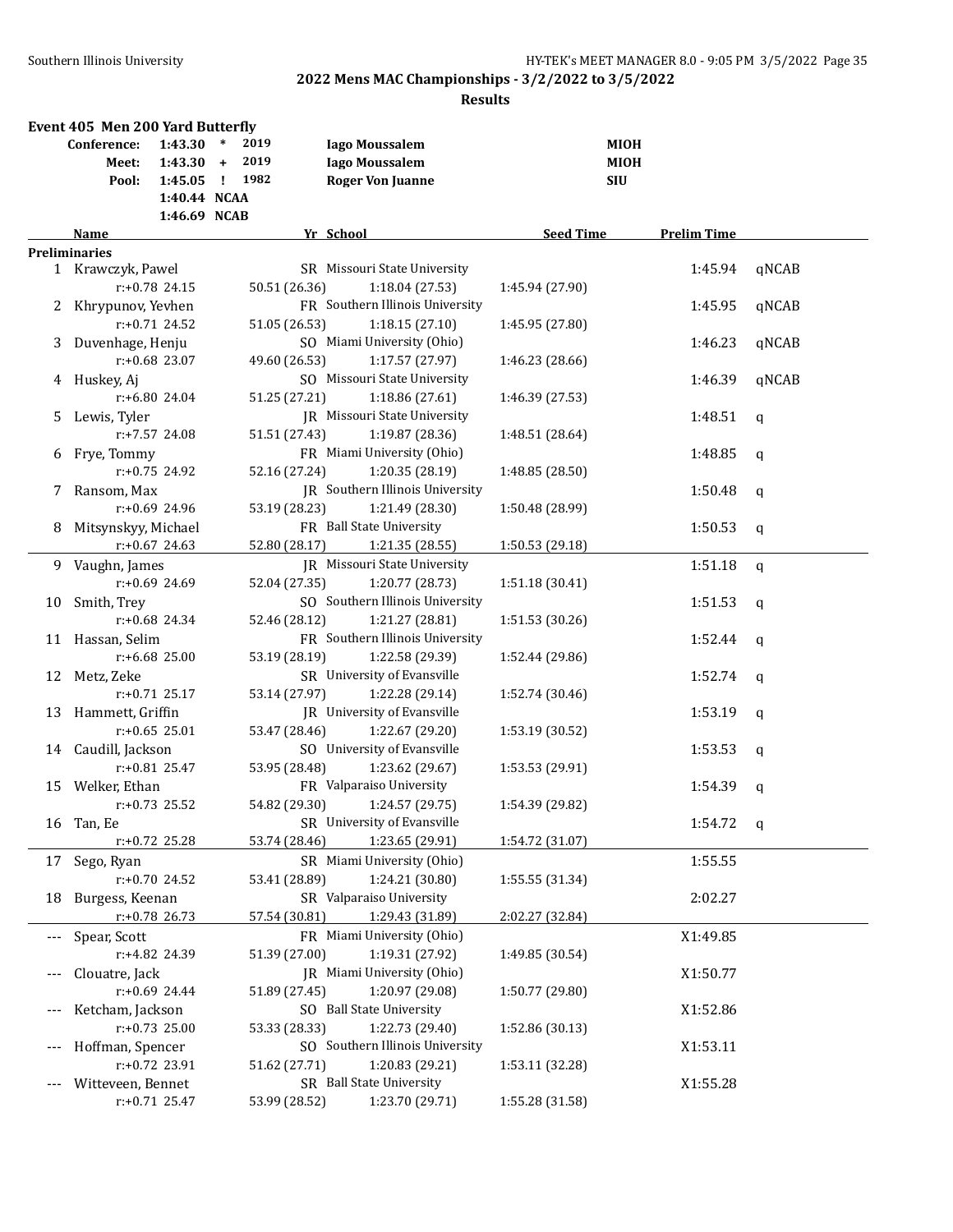|       | Preliminaries  (Event 405 Men 200 Yard Butterfly)<br>Name |                  |               |                 | Yr School                  |                                    |                           | <b>Seed Time</b>             |                           | <b>Prelim Time</b>                                                |  |
|-------|-----------------------------------------------------------|------------------|---------------|-----------------|----------------------------|------------------------------------|---------------------------|------------------------------|---------------------------|-------------------------------------------------------------------|--|
|       |                                                           |                  |               |                 |                            | JR University of Evansville        |                           |                              |                           | X1:59.19                                                          |  |
| $---$ | Whitehead, Michael                                        |                  |               |                 |                            |                                    |                           |                              |                           |                                                                   |  |
|       |                                                           | $r: +0.69$ 25.81 |               | 55.31 (29.50)   |                            | 1:25.55 (30.24)                    |                           | 1:59.19 (33.64)              |                           |                                                                   |  |
| $---$ | Handshoe, Bryce                                           |                  |               |                 |                            | <b>IR</b> Ball State University    |                           |                              |                           | <b>DFS</b>                                                        |  |
|       | Event 406 Men 400 Yard Freestyle Relay                    |                  |               |                 |                            |                                    |                           |                              |                           |                                                                   |  |
|       | Conference:                                               | 2:55.35          | $\ast$        | 2018            |                            | <b>Eastern Michigan University</b> |                           |                              | <b>EMU</b>                |                                                                   |  |
|       |                                                           |                  |               |                 |                            | Henry, Gissen, Burton, Tyson       |                           |                              |                           |                                                                   |  |
|       | Meet:                                                     | 2:55.23          | $+$           | 2016            |                            | <b>Eastern Michigan University</b> |                           |                              | <b>EMU</b>                |                                                                   |  |
|       |                                                           |                  |               |                 |                            | Henry, Gissen, Burton, Tyson       |                           |                              |                           |                                                                   |  |
|       | Pool:                                                     | 2:56.60          | $\mathbf{I}$  | 2011            |                            | Msu '05/Ub '11                     |                           |                              | MSU/U                     |                                                                   |  |
|       |                                                           | 2:50.99 NCAA     |               |                 |                            |                                    |                           |                              |                           |                                                                   |  |
|       |                                                           | 2:52.46 NCAB     |               |                 |                            |                                    |                           |                              |                           |                                                                   |  |
|       | <b>Team</b>                                               |                  |               |                 | <b>Relay</b>               |                                    |                           |                              |                           | <b>Finals Time</b>                                                |  |
|       | 1 Southern Illinois University                            |                  |               |                 | $\boldsymbol{A}$           |                                    |                           |                              |                           | $2:54.44+$                                                        |  |
|       | 1) Chavez, William SO                                     |                  |               |                 |                            | 2) r:0.30 Schlueter, Alex SO       |                           | 3) r:0.48 Santiago, Alex FR  |                           | 4) r:0.43 Csuvarszki, Donat SO                                    |  |
|       |                                                           | $r: +0.64$ 21.22 |               | 44.30 (44.30)   |                            | 1:04.82 (20.52)                    |                           | 1:28.10 (43.80)              |                           |                                                                   |  |
|       |                                                           | 1:48.59 (20.49)  |               | 2:11.78 (43.68) |                            | 2:32.01 (20.23)                    |                           | 2:54.44 (42.66)              |                           |                                                                   |  |
| 2     | Miami University (Ohio)                                   |                  |               |                 | A                          |                                    |                           |                              |                           | 2:55.65!                                                          |  |
|       | 1) Duvenhage, Henju SO                                    |                  |               |                 | 2) r:0.14 Herczeg, Jack SO |                                    | 3) r:0.48 Wamsley, Nic SR |                              | 4) r:0.24 Chatwin, Ben SR |                                                                   |  |
|       |                                                           | r:+0.69 21.15    |               | 44.91 (44.91)   |                            | 1:05.51(20.60)                     |                           | 1:28.65 (43.74)              |                           |                                                                   |  |
|       |                                                           | 1:49.22 (20.57)  |               | 2:12.22 (43.57) |                            | 2:32.59 (20.37)                    |                           | 2:55.65 (43.43)              |                           |                                                                   |  |
| 3     | Missouri State University                                 |                  |               |                 | A                          |                                    |                           |                              |                           | 2:58.65                                                           |  |
|       | 1) Suzuki, Brunno FR                                      |                  |               |                 |                            | 2) r:0.53 Cury, Arthur SR          |                           | 3) r:0.34 Guerra, Bruno FR   |                           | 4) r:0.22 Krawczyk, Pawel SR                                      |  |
|       | r:+6.23 21.90                                             |                  |               | 45.32 (45.32)   |                            | 1:06.37(21.05)                     |                           | 1:29.66 (44.34)              |                           |                                                                   |  |
|       |                                                           | 1:50.76 (21.10)  |               | 2:14.23 (44.57) |                            | 2:35.30 (21.07)                    |                           | 2:58.65 (44.42)              |                           |                                                                   |  |
| 4     | University of Evansville                                  |                  |               |                 | A                          |                                    |                           |                              |                           | 2:59.56                                                           |  |
|       | 1) Domenico, Riccardo JR                                  |                  |               |                 |                            | 2) r:0.10 Menkhaus, Oskar SR       |                           |                              |                           | 3) r:0.14 Grundbacher, Jakob FR 4) r:0.02 Santos Lopez, Daniel FR |  |
|       |                                                           | $r: +6.66$ 21.61 |               | 44.89 (44.89)   |                            | 1:05.94(21.05)                     |                           | 1:29.64 (44.75)              |                           |                                                                   |  |
|       |                                                           | 1:51.25 (21.61)  |               | 2:15.09 (45.45) |                            | 2:35.65 (20.56)                    |                           | 2:59.56 (44.47)              |                           |                                                                   |  |
| 5.    | <b>Ball State University</b>                              |                  |               |                 | $\boldsymbol{A}$           |                                    |                           |                              |                           | 3:00.96                                                           |  |
|       | 1) Wolfred, Jack JR                                       |                  |               |                 |                            | 2) r:0.44 White, Patrick JR        |                           | 3) r:0.30 Garberick, Joey SO |                           | 4) r:0.19 McLarty, Duncan SR                                      |  |
|       |                                                           | $r: +0.67$ 21.44 |               | 45.30 (45.30)   |                            | 1:06.99 (21.69)                    |                           | 1:30.97 (45.67)              |                           |                                                                   |  |
|       |                                                           | 1:51.90 (20.93)  |               | 2:15.98 (45.01) |                            | 2:36.89 (20.91)                    |                           | 3:00.96 (44.98)              |                           |                                                                   |  |
| 6     | Valparaiso University                                     |                  |               |                 | A                          |                                    |                           |                              |                           | 3:12.02                                                           |  |
|       | 1) Eidson, Derek SR                                       |                  |               |                 |                            | 2) r:0.53 Berzai, Andrew FR        |                           | 3) r:0.31 Daniels, Brian JR  |                           | 4) r:0.20 Winans, Liam SO                                         |  |
|       |                                                           | $r: +0.70$ 22.03 | 46.37 (46.37) |                 |                            | 1:08.84 (22.47)                    |                           | 1:34.18 (47.81)              |                           |                                                                   |  |
|       |                                                           | 1:57.53 (23.35)  |               | 2:23.11 (48.93) |                            | 2:45.88 (22.77)                    |                           | 3:12.02 (48.91)              |                           |                                                                   |  |
|       | Event 501 Men 200 Yard Butterfly Time Trial               |                  |               |                 |                            |                                    |                           |                              |                           |                                                                   |  |
|       | Pool:                                                     | 1:45.05 ! 1982   |               |                 |                            | <b>Roger Von Juanne</b>            |                           |                              | <b>SIU</b>                |                                                                   |  |
|       |                                                           | 1:40.44 NCAA     |               |                 |                            |                                    |                           |                              |                           |                                                                   |  |
|       |                                                           | 1:46.69 NCAB     |               |                 |                            |                                    |                           |                              |                           |                                                                   |  |
|       | <b>Name</b>                                               |                  |               |                 | Yr School                  |                                    |                           |                              |                           | <b>Finals Time</b>                                                |  |
|       | - Time Trial                                              |                  |               |                 |                            |                                    |                           |                              |                           |                                                                   |  |
|       | 1 Khrypunov, Yevhen                                       |                  |               |                 |                            | FR Southern Illinois University    |                           |                              |                           | 1:44.54! NCAB                                                     |  |
|       |                                                           | r:+0.73 22.99    |               | 49.04 (26.05)   |                            | 1:15.92 (26.88)                    |                           | 1:44.54 (28.62)              |                           |                                                                   |  |
| 2     | Marshall, Ian                                             |                  |               |                 |                            | IR Southern Illinois University    | 1:49.34                   |                              |                           |                                                                   |  |
|       |                                                           | $r: +0.64$ 24.83 |               | 52.32 (27.49)   |                            | 1:20.54 (28.22)                    |                           | 1:49.34 (28.80)              |                           |                                                                   |  |
|       |                                                           |                  |               |                 |                            |                                    |                           |                              |                           |                                                                   |  |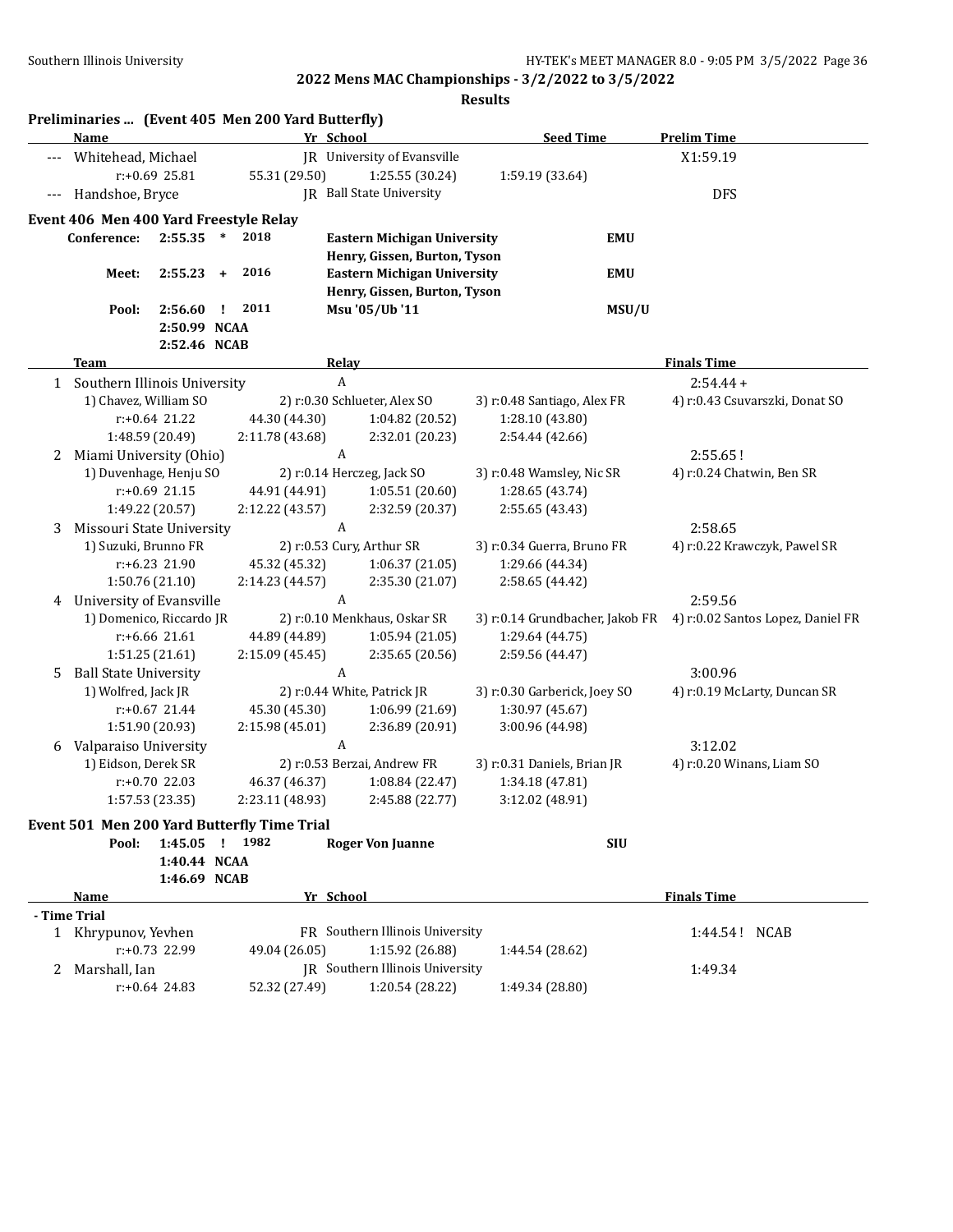|                |                             |                  | Event 502 Men 200 Yard Freestyle Time Trial                    |                                 |                 |            |                    |
|----------------|-----------------------------|------------------|----------------------------------------------------------------|---------------------------------|-----------------|------------|--------------------|
|                | Pool:                       | 1:32.05 NCAA     | 1:36.45 ! 2013                                                 | <b>Brian Moore</b>              |                 | <b>EMU</b> |                    |
|                | Name                        | 1:36.32 NCAB     |                                                                | Yr School                       |                 |            | <b>Finals Time</b> |
|                | - Time Trial                |                  |                                                                |                                 |                 |            |                    |
|                | 1 Spear, Scott              |                  |                                                                | FR Miami University (Ohio)      |                 |            | 1:39.37            |
|                |                             | $r: +0.66$ 23.05 | 47.90 (24.85)                                                  | 1:13.21(25.31)                  | 1:39.37(26.16)  |            |                    |
|                | 2 Frye, Tommy               |                  |                                                                | FR Miami University (Ohio)      |                 |            | 1:40.43            |
|                |                             | $r: +0.76$ 23.37 | 48.78 (25.41)                                                  | 1:14.71 (25.93)                 | 1:40.43 (25.72) |            |                    |
| 3              | Cameron, John               |                  |                                                                | SO Southern Illinois University |                 |            | 1:43.31            |
|                |                             | $r: +0.78$ 24.13 | 49.60 (25.47)                                                  | 1:15.98 (26.38)                 | 1:43.31 (27.33) |            |                    |
|                | 4 Miller, Fitz              |                  |                                                                | JR Miami University (Ohio)      |                 |            | 1:43.35            |
|                |                             | $r: +0.71$ 23.54 | 49.64 (26.10)                                                  | 1:16.51(26.87)                  | 1:43.35 (26.84) |            |                    |
| 5.             | Jennings, Sam               |                  |                                                                | SO Ball State University        |                 |            | 1:44.11            |
|                |                             | r:+0.70 23.98    | 50.13 (26.15)                                                  | 1:17.60 (27.47)                 | 1:44.11 (26.51) |            |                    |
|                | 6 Moody, Zachary            |                  |                                                                | <b>IR</b> Ball State University |                 |            | 1:44.83            |
|                |                             | $r: +0.70$ 24.28 | 50.87 (26.59)                                                  | 1:18.00(27.13)                  | 1:44.83 (26.83) |            |                    |
|                | Clouatre, Jack              |                  |                                                                | JR Miami University (Ohio)      |                 |            | 1:45.25            |
|                |                             | $r: +0.68$ 24.14 | 50.88 (26.74)                                                  | 1:17.66 (26.78)                 | 1:45.25 (27.59) |            |                    |
|                |                             |                  |                                                                |                                 |                 |            |                    |
|                |                             |                  | Event 503 Men 100 Yard Freestyle Time Trial                    |                                 |                 |            |                    |
|                | Pool:                       |                  | 43.92 ! 1983                                                   | <b>Keith Armstrong</b>          |                 | <b>SIU</b> |                    |
|                |                             |                  | 41.71 NCAA                                                     |                                 |                 |            |                    |
|                |                             |                  | 43.80 NCAB                                                     |                                 |                 |            |                    |
|                | <b>Name</b><br>- Time Trial |                  |                                                                | Yr School                       |                 |            | <b>Finals Time</b> |
|                | 1 Csuvarszki, Donat         |                  |                                                                | SO Southern Illinois University |                 |            | 43.33! NCAB        |
|                |                             | $r: +0.75$ 20.85 | 43.33 (22.48)                                                  |                                 |                 |            |                    |
|                | 2 Miller, Mason             |                  |                                                                | SO Miami University (Ohio)      |                 |            | 45.76              |
|                |                             | $r: +0.76$ 21.61 | 45.76 (24.15)                                                  |                                 |                 |            |                    |
| 3              | Renner, Rick                |                  |                                                                | SR Valparaiso University        |                 |            | 51.10              |
|                |                             | $r: +0.71$ 23.94 | 51.10 (27.16)                                                  |                                 |                 |            |                    |
|                |                             |                  |                                                                |                                 |                 |            |                    |
|                |                             |                  | Event 504 Men 100 Yard Butterfly Time Trial                    |                                 |                 |            |                    |
|                | Pool:                       |                  | 46.66 ! 2017                                                   | <b>Phillop Willett</b>          |                 | <b>UB</b>  |                    |
|                |                             |                  | 44.96 NCAA                                                     |                                 |                 |            |                    |
|                | Name                        |                  | 47.43 NCAB                                                     | Yr School                       |                 |            | <b>Finals Time</b> |
|                | <b>Time Trial</b>           |                  |                                                                |                                 |                 |            |                    |
|                | 1 Duvenhage, Henju          |                  |                                                                | SO Miami University (Ohio)      |                 |            | 46.45! NCAB        |
|                |                             | $r: +0.67$ 21.26 | 46.45 (25.19)                                                  |                                 |                 |            |                    |
| $\mathbf{Z}^-$ | Duval, Caleb                |                  |                                                                | FR Miami University (Ohio)      |                 |            | 50.81              |
|                |                             | r:+0.76 23.69    | 50.81 (27.12)                                                  |                                 |                 |            |                    |
| 3.             | Berzai, Andrew              |                  |                                                                | FR Valparaiso University        |                 |            | 52.53              |
|                |                             | $r: +0.78$ 24.10 | 52.53 (28.43)                                                  |                                 |                 |            |                    |
|                |                             |                  |                                                                |                                 |                 |            |                    |
|                |                             |                  | Event 505 Men 100 Yard Breaststroke Time Trial<br>53.61 ! 2017 |                                 |                 | <b>UB</b>  |                    |
|                | Pool:                       |                  | 51.59 NCAA                                                     | Itai De La Vega                 |                 |            |                    |
|                |                             |                  |                                                                |                                 |                 |            |                    |
|                | <b>Name</b>                 |                  | 54.27 NCAB                                                     | Yr School                       |                 |            | <b>Finals Time</b> |
|                | - Time Trial                |                  |                                                                |                                 |                 |            |                    |
|                | 1 Welker, Ethan             |                  |                                                                | FR Valparaiso University        |                 |            | 58.26              |
|                |                             | r:+0.71 27.20    | 58.26 (31.06)                                                  |                                 |                 |            |                    |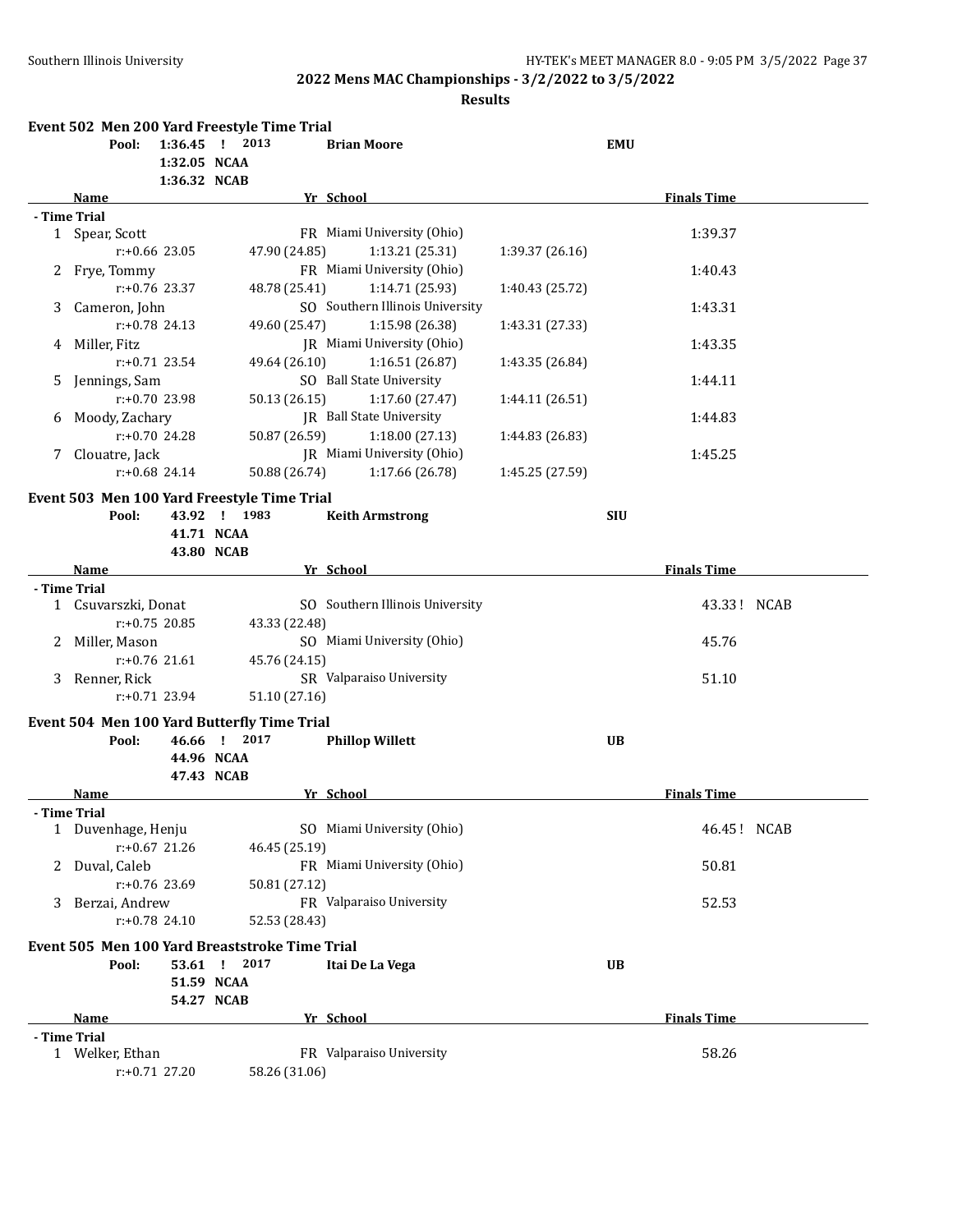r:+0.73 23.24 51.85 (28.61)

**2022 Mens MAC Championships - 3/2/2022 to 3/5/2022**

|       |                                                                                                 | <b>Results</b>                  |                    |
|-------|-------------------------------------------------------------------------------------------------|---------------------------------|--------------------|
|       | - Time Trial  (Event 505 Men 100 Yard Breaststroke Time Trial)<br><b>Name</b>                   | Yr School                       | <b>Finals Time</b> |
|       | 2 Stangeland, Brendan<br>$r: +0.68$ 27.80<br>1:01.11 (33.31)                                    | FR Valparaiso University        | 1:01.11            |
|       | Event 506 Men 50 Yard Breaststroke Time Trial                                                   |                                 |                    |
|       | Name                                                                                            | Yr School                       | <b>Finals Time</b> |
|       | - Time Trial                                                                                    |                                 |                    |
|       | 1 Michna, Brandon<br>$r: +0.73$                                                                 | FR Southern Illinois University | 26.01              |
|       | 2 Berryman, Noah<br>$r: +0.64$                                                                  | <b>IR</b> Ball State University | 26.74              |
|       | Event 507 Men 50 Yard Freestyle Time Trial<br>Pool:<br>19.79 ! 2020<br>18.96 NCAA<br>19.96 NCAB | <b>Cole Grosshans</b>           | MIOH               |
|       | <b>Name</b>                                                                                     | Yr School                       | <b>Finals Time</b> |
|       | - Time Trial                                                                                    |                                 |                    |
|       | 1 Chaye, Owen<br>$r: +0.67$                                                                     | JR Ball State University        | 20.26              |
| 2     | Wolfred, Jack<br>$r: +0.71$                                                                     | <b>IR</b> Ball State University | 20.71              |
| 3     | White, Patrick<br>$r: +0.73$                                                                    | JR Ball State University        | 20.84              |
| 4     | Blazer, Owen<br>$r: +0.68$                                                                      | SO Miami University (Ohio)      | 20.95              |
| 5.    | McLarty, Duncan<br>$r: +0.70$                                                                   | SR Ball State University        | 21.16              |
| 6     | Dulay, Adrian<br>$r: +0.67$                                                                     | SO Miami University (Ohio)      | 21.18              |
| 7     | Hoffman, Spencer<br>$r: +0.70$                                                                  | SO Southern Illinois University | 21.57              |
| 8     | Ozgen, Erkan<br>$r: +0.69$                                                                      | FR Ball State University        | 21.65              |
| 9     | Burns, Michael<br>$r: +0.62$                                                                    | FR Ball State University        | 21.74              |
|       | 10 Brosky, Paul<br>$r: +0.71$                                                                   | FR Miami University (Ohio)      | 22.08              |
|       | *11 Eddy, Alexander<br>$r: +0.72$                                                               | SO Ball State University        | 22.35              |
| $*11$ | Barrows, Nick<br>$r: +0.67$                                                                     | FR Miami University (Ohio)      | 22.35              |
| 13    | Freiberger, Dillon<br>$r: +0.84$                                                                | JR Ball State University        | 22.77              |
| 14    | Gutierrez Morales, Santiago<br>$r: +0.75$                                                       | FR Valparaiso University        | 23.85              |
| ---   | Manuello, Drake<br>$r: +0.25$                                                                   | SR Southern Illinois University | DQ                 |
|       | Event 508 Men 100 Yard IM Time Trial                                                            |                                 |                    |
|       | <b>Name</b>                                                                                     | Yr School                       | <b>Finals Time</b> |
|       | - Time Trial                                                                                    |                                 |                    |
|       | 1 May, Dominic                                                                                  | SR Valparaiso University        | 51.85              |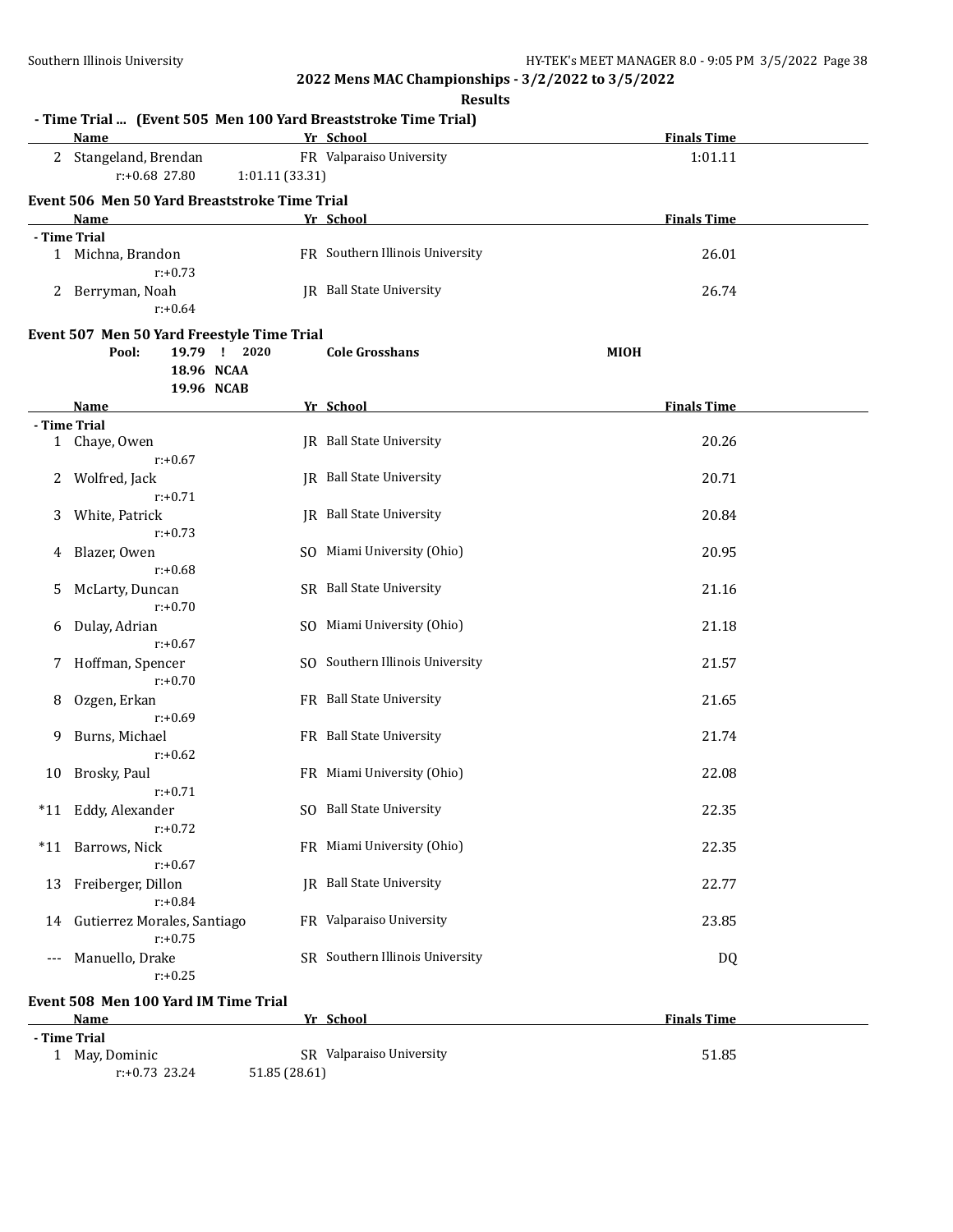|    |                  |            |                                                      | <b>Results</b>                  |                    |
|----|------------------|------------|------------------------------------------------------|---------------------------------|--------------------|
|    |                  |            | - Time Trial  (Event 508 Men 100 Yard IM Time Trial) |                                 |                    |
|    | Name             |            |                                                      | Yr School                       | <b>Finals Time</b> |
|    | 2 Bennett, Billy |            |                                                      | SR Valparaiso University        | 51.92              |
|    | $r: +0.69$ 52.04 |            | 51.92()                                              |                                 |                    |
| 3  | Eidson, Derek    |            |                                                      | SR Valparaiso University        | 52.71              |
|    | $r: +0.70$ 23.58 |            | 52.71 (29.13)                                        |                                 |                    |
|    |                  |            | Event 509 Men 50 Yard Backstroke Time Trial          |                                 |                    |
|    | Name             |            |                                                      | Yr School                       | <b>Finals Time</b> |
|    | - Time Trial     |            |                                                      |                                 |                    |
|    | 1 Manning, Reece |            |                                                      | FR Ball State University        | 22.36              |
|    | Cernek, Adam     |            |                                                      | JR Southern Illinois University | 22.46              |
|    | Pheifer, Ethan   |            |                                                      | FR Ball State University        | 23.18              |
| 4  | Pareja, Diego    |            |                                                      | FR Miami University (Ohio)      | 23.75              |
| 5. | Kruglov, Max     |            |                                                      | FR Ball State University        | 24.93              |
|    |                  |            | Event 510 Men 100 Yard Butterfly Time Trial          |                                 |                    |
|    | Pool:            |            | 46.66 ! 2017                                         | <b>Phillop Willett</b>          | <b>UB</b>          |
|    |                  |            | 44.96 NCAA                                           |                                 |                    |
|    |                  |            | 47.43 NCAB                                           |                                 |                    |
|    | Name             |            |                                                      | Yr School                       | <b>Finals Time</b> |
|    | - Time Trial     |            |                                                      |                                 |                    |
|    | 1 Rutledge, Ben  |            |                                                      | SO Southern Illinois University | 51.58              |
|    | $r: +0.74$ 23.95 |            | 51.58 (27.63)                                        |                                 |                    |
|    |                  |            | Event 511 Men 100 Yard Backstroke Time Trial         |                                 |                    |
|    | Pool:            |            | 46.66 ! 2013                                         | <b>Jacob Miller</b>             | <b>EMU</b>         |
|    |                  |            | 44.94 NCAA                                           |                                 |                    |
|    |                  |            | 47.77 NCAB                                           |                                 |                    |
|    | Name             |            |                                                      | Yr School                       | <b>Finals Time</b> |
|    | - Time Trial     |            |                                                      |                                 |                    |
|    | 1 Kruglov, Max   |            |                                                      | FR Ball State University        | 51.71              |
|    | $r: +0.61$ 25.14 |            | 51.71 (26.57)                                        |                                 |                    |
|    |                  |            | Event 512 Men 50 Yard Breaststroke Time Trial        |                                 |                    |
|    | Name             |            |                                                      | Yr School                       | <b>Finals Time</b> |
|    | - Time Trial     |            |                                                      |                                 |                    |
|    | 1 Berryman, Noah |            |                                                      | <b>IR</b> Ball State University | 27.17              |
|    |                  | $r: +0.63$ |                                                      |                                 |                    |
|    |                  |            |                                                      |                                 |                    |
|    |                  |            | Event 513 Men 100 Yard Freestyle Time Trial          |                                 |                    |
|    | Pool:            |            | 43.92 ! 1983                                         | <b>Keith Armstrong</b>          | <b>SIU</b>         |
|    |                  |            | 41.71 NCAA                                           |                                 |                    |
|    |                  |            | 43.80 NCAB                                           |                                 |                    |
|    | Name             |            |                                                      | Yr School                       | <b>Finals Time</b> |
|    | - Time Trial     |            |                                                      |                                 |                    |
|    | 1 Short, Ryan    |            |                                                      | SR Ball State University        | 46.16              |
|    | $r: +0.73$ 21.91 |            | 46.16 (24.25)                                        |                                 |                    |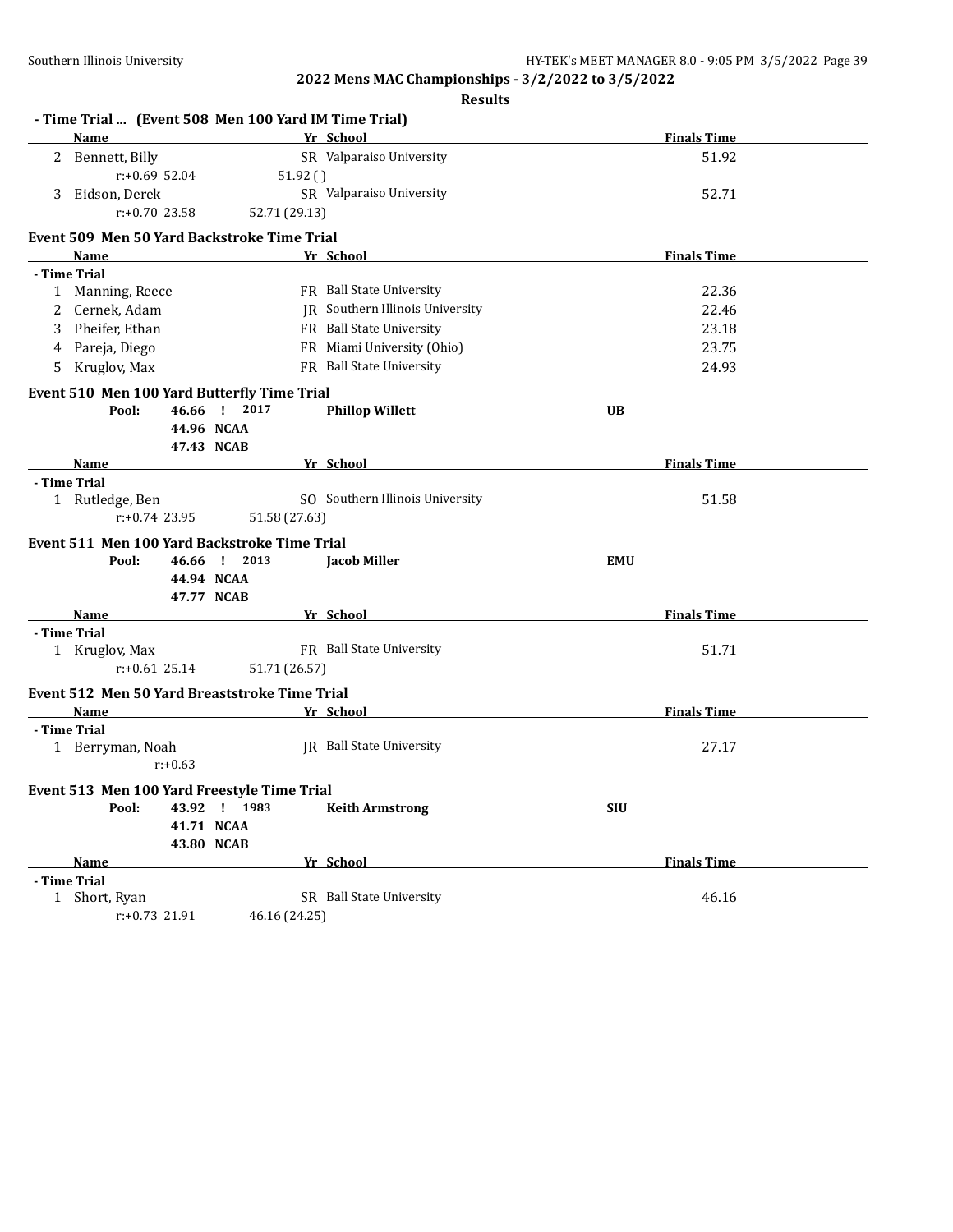| Event 514 Men 200 Yard Freestyle Relay Time Trial<br>Pool: |              | 1:19.60 ! 2021     | <b>Southern Illinois University</b> |                 | <b>SIU</b> |                    |  |
|------------------------------------------------------------|--------------|--------------------|-------------------------------------|-----------------|------------|--------------------|--|
|                                                            |              |                    | Schlueter, Minano, Yeap, Csuvarszki |                 |            |                    |  |
|                                                            | 1:17.07 NCAA |                    |                                     |                 |            |                    |  |
| Team                                                       | 1:17.80 NCAB |                    | <b>Relay</b>                        |                 |            | <b>Finals Time</b> |  |
| - Time Trial                                               |              |                    |                                     |                 |            |                    |  |
| 1 Ball State University                                    |              |                    | A                                   |                 |            | 1:23.14            |  |
|                                                            |              | $2)$ r:0.11        |                                     | 3) $r:0.22$     |            | 4) $r:0.16$        |  |
| r:+9.95 21.21                                              |              | 42.07 (20.86)      | 1:02.35(20.28)                      | 1:23.14 (20.79) |            |                    |  |
| Event 515 Men 100 Yard Butterfly Time Trial                |              |                    |                                     |                 |            |                    |  |
| Pool:                                                      |              | 46.66 ! 2017       | <b>Phillop Willett</b>              |                 | UB         |                    |  |
|                                                            |              | 44.96 NCAA         |                                     |                 |            |                    |  |
|                                                            |              | 47.43 NCAB         |                                     |                 |            |                    |  |
| <b>Name</b>                                                |              |                    | Yr School                           |                 |            | <b>Finals Time</b> |  |
| - Time Trial                                               |              |                    |                                     |                 |            |                    |  |
| 1 Burns, Michael                                           |              |                    | FR Ball State University            |                 |            | 50.44              |  |
| $r: +0.65$ 23.66                                           |              | 50.44 (26.78)      |                                     |                 |            |                    |  |
| Event 516 Men 500 Yard Freestyle Time Trial                |              |                    |                                     |                 |            |                    |  |
| Pool:                                                      |              | 4:19.97 ! 2017     | <b>Antonio Thomas</b>               |                 | <b>MSU</b> |                    |  |
|                                                            | 4:11.62 NCAA |                    |                                     |                 |            |                    |  |
|                                                            | 4:23.34 NCAB |                    |                                     |                 |            |                    |  |
| Name                                                       |              |                    | Yr School                           |                 |            | <b>Finals Time</b> |  |
| - Time Trial<br>1 Eddy, Alexander                          |              |                    | SO Ball State University            |                 |            | 4:48.51            |  |
|                                                            |              |                    |                                     |                 |            |                    |  |
| Event 517 Men 100 Yard Butterfly Time Trial                |              |                    |                                     |                 |            |                    |  |
| Pool:                                                      | 46.66 !      | 2017<br>44.96 NCAA | <b>Phillop Willett</b>              |                 | <b>UB</b>  |                    |  |
|                                                            |              | 47.43 NCAB         |                                     |                 |            |                    |  |
| Name                                                       |              |                    | Yr School                           |                 |            | <b>Finals Time</b> |  |
| - Time Trial                                               |              |                    |                                     |                 |            |                    |  |
| 1 Nance, Aulden                                            |              |                    | SR University of Evansville         |                 |            | 56.69              |  |
| $r: +0.78$ 26.22                                           |              | 56.69 (30.47)      |                                     |                 |            |                    |  |
| Event 518 Men 400 Yard IM Time Trial                       |              |                    |                                     |                 |            |                    |  |
| Pool:                                                      | $3:46.67$ !  | 2017               | <b>Phillip Willett</b>              |                 | <b>MSU</b> |                    |  |
|                                                            | 3:39.16 NCAA |                    |                                     |                 |            |                    |  |
|                                                            | 3:51.46 NCAB |                    |                                     |                 |            |                    |  |
| Name                                                       |              |                    | Vr School                           |                 |            | Finals Time        |  |
| - Time Trial                                               |              |                    |                                     |                 |            |                    |  |
| 1 Moody, Zachary                                           |              |                    | JR Ball State University            |                 |            | 4:08.87            |  |
| $r: +0.68$ 26.60                                           |              | 56.69 (30.09)      | 1:29.62 (32.93)                     | 2:01.50 (31.88) |            |                    |  |
| 2:36.67 (35.17)                                            |              | 3:13.04 (36.37)    | 3:41.90 (28.86)                     | 4:08.87 (26.97) |            |                    |  |
| Event 519 Men 200 Yard Freestyle Time Trial                |              |                    |                                     |                 |            |                    |  |
| Pool:                                                      | 1:36.45      | $1 \quad 2013$     | <b>Brian Moore</b>                  |                 | <b>EMU</b> |                    |  |
|                                                            | 1:32.05 NCAA |                    |                                     |                 |            |                    |  |
|                                                            | 1:36.32 NCAB |                    |                                     |                 |            |                    |  |
| Name                                                       |              |                    | Yr School                           |                 |            | <b>Finals Time</b> |  |
| - Time Trial                                               |              |                    |                                     |                 |            |                    |  |
| 1 Wolfred, Jack                                            |              |                    | <b>IR</b> Ball State University     |                 |            | 1:43.97            |  |
| r:+0.70 22.56                                              |              | 47.69 (25.13)      | 1:14.82 (27.13)                     | 1:43.97 (29.15) |            |                    |  |